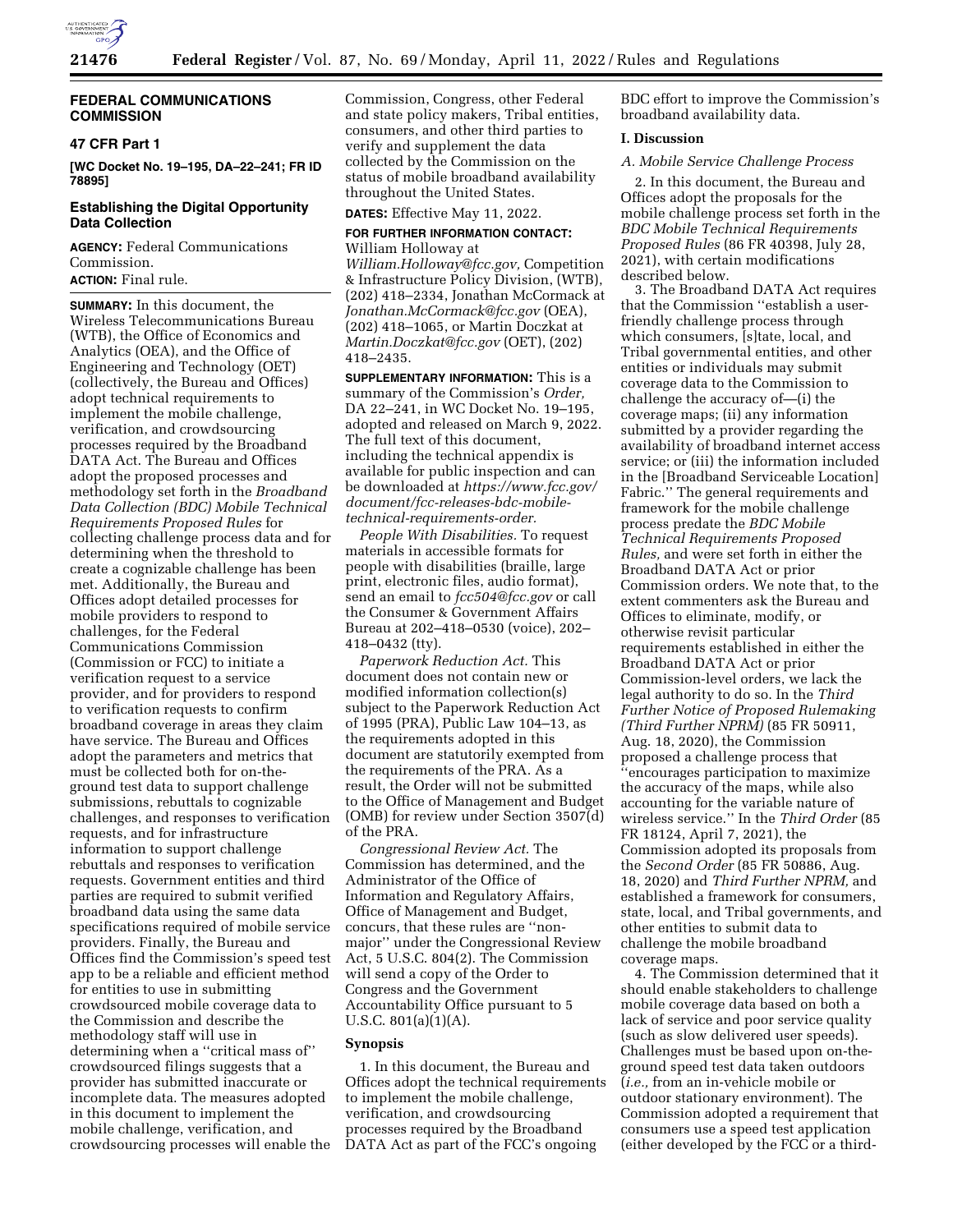party app approved by OET for use in the challenge process) that automatically collects information and metrics associated with each speed test and allows for submission of information directly to the Commission from a mobile device. Consumers will be required to submit certain identifying information to deter frivolous filings. Government and other third-party entity challengers (including competing mobile service providers) may use their own software or hardware to collect data for the challenge process so long as the data contain metrics that are substantially the same as those collected by approved speed test applications. Moreover, government and other entity challengers are required to conduct onthe-ground tests using a device advertised by the challenged provider as compatible with its network.

5. The Commission adopted a requirement for providers to either submit a rebuttal to the challenge or concede the challenge within 60 days of being notified of the challenge. Rebuttals must consist of either on-theground test data or infrastructure data. A challenge respondent may also submit supplemental data in support of its rebuttal, either voluntarily or in response to a request for additional information from OEA. The Commission directed OEA to develop a methodology and mechanism to determine if the data submitted by a provider constitute a successful rebuttal to all or some of the challenged service area and to establish procedures to notify challengers and providers of the results of a challenge. Further, the Commission adopted a requirement that providers that concede or lose a challenge file new coverage data within 30 days depicting the challenged area that has been shown to lack service.

6. The requirements that we adopt in this document will enable the Commission to collect sufficient measurements to ensure that the challenge process is statistically valid while remaining ''user-friendly.'' In particular, we establish a methodology for determining a threshold number of mobile speed tests and the geographic boundaries within a specified area. Based on this methodology, a challenge is created by associating the locations of validated speed tests within geographical hexagons defined by the accessible, open-source H3 geospatial indexing system and analyzing those speed tests. We also adopt the parameters and metrics that speed tests must meet to be validated and used to meet the challenge thresholds. Importantly, as the Commission specified in the *Third Order,* the

challenge process will remain userfriendly because all of the information a consumer needs to create a challenge will be collected and submitted by the FCC Speed Test app and any third-party mobile speed test apps approved by OET. Governmental and other entity challengers may use these apps or their own software or hardware to collect data for the challenge process. Additionally, we implement the Commission's decision to aggregate speed tests to resolve challenges ''in an efficient manner, mitigate the time and expense involved, and ensure that the mobile coverage maps are as reliable and useful as possible,'' by adopting our proposal to combine speed tests conducted by consumers, governmental agencies, and other entities to determine whether the thresholds for a cognizable challenge have been met. These requirements strike the appropriate balance between ensuring that consumers, state, local, and Tribal governments, and other entities can participate in the challenge process, on the one hand, and protecting providers from being burdened by having to respond to challenges that do not meet the cognizable challenge standard, on the other hand.

## 1. Creating a Challenge/Cognizable Challenges

7. *On-the-Ground Speed Test Data Parameters and Metrics.* Challenges must be supported by on-the-ground test data. We have therefore established the required testing parameters and data metrics for speed test submissions. At the outset, we will require the FCC Speed Test app and approved thirdparty apps to collect the name and email address of the end user and mobile phone number of the device on which the speed test was conducted, to the extent technically feasible. As discussed in further detail below, Apple iOS devices will not automatically transmit the mobile phone number associated with the device that runs a speed test. We will therefore require testers submitting tests for use in the challenge process to manually submit, through the speed test app, the phone number associated with the device on which the speed test was conducted. The Commission's rules state that consumer challengers must include ''name and contact information (*e.g.,* address, phone number, and/or email address) in their data submissions.'' We amend these rules to require that app users also submit their email address so that the Commission can notify testers of the status of their speed test(s) and any resulting challenge(s), and we also amend the rules to require app users to

submit the mobile phone number of the device on which the speed test was conducted so that we may, if necessary, share this information with mobile broadband providers for use when responding to challenges. We anticipate we will only share the phone number of the device on which the speed test was conducted with mobile broadband providers in situations where a challenged provider is unable to identify a subscriber by using the timestamp that test measurement data were transmitted to the app developer's servers, as well as the source IP address and port of the device, as measured by the server, which we will also require to be included in challenge data submitted by the app, as discussed below. We will not collect the address of an end user for use in the mobile challenge process at this time in order to minimize the amount of personally identifiable information we require from end users, and because a mobile user's physical address is not currently helpful either to the Bureau and Offices when considering challenges or to providers when responding to challenges. In addition to the testing metrics adopted by the Commission in the *Third Order,*  we adopt the testing parameters and updated metrics for challenge speed test data proposed in the *BDC Mobile Technical Requirements Proposed Rules,* with the modifications described below. We will require the FCC Speed Test app and approved third-party apps to collect the consumer's name, email address, and phone number of the device on which the speed test was conducted to the extent technically feasible. With the exception of different considerations pertaining to the submission of speed test data taken on iOS devices and the submission of IP address, source port, and timestamp measured by an app developer's servers by government entities and service providers in some scenarios, these parameters and metrics will apply across all testing mechanisms, not only in the challenge process but also for onthe-ground data submitted in response to verification inquiries. The information we will use in the challenge process that can be collected from Android devices, but not iOS devices, includes the signal strength, signal quality, unique identifier, and other radiofrequency (RF) metrics of each serving cell, as well as the spectrum bands used for the test and other network characteristics (*e.g.,* whether the device was roaming, as well as the identity of the provider for the connected network). As discussed in greater detail below, we will allow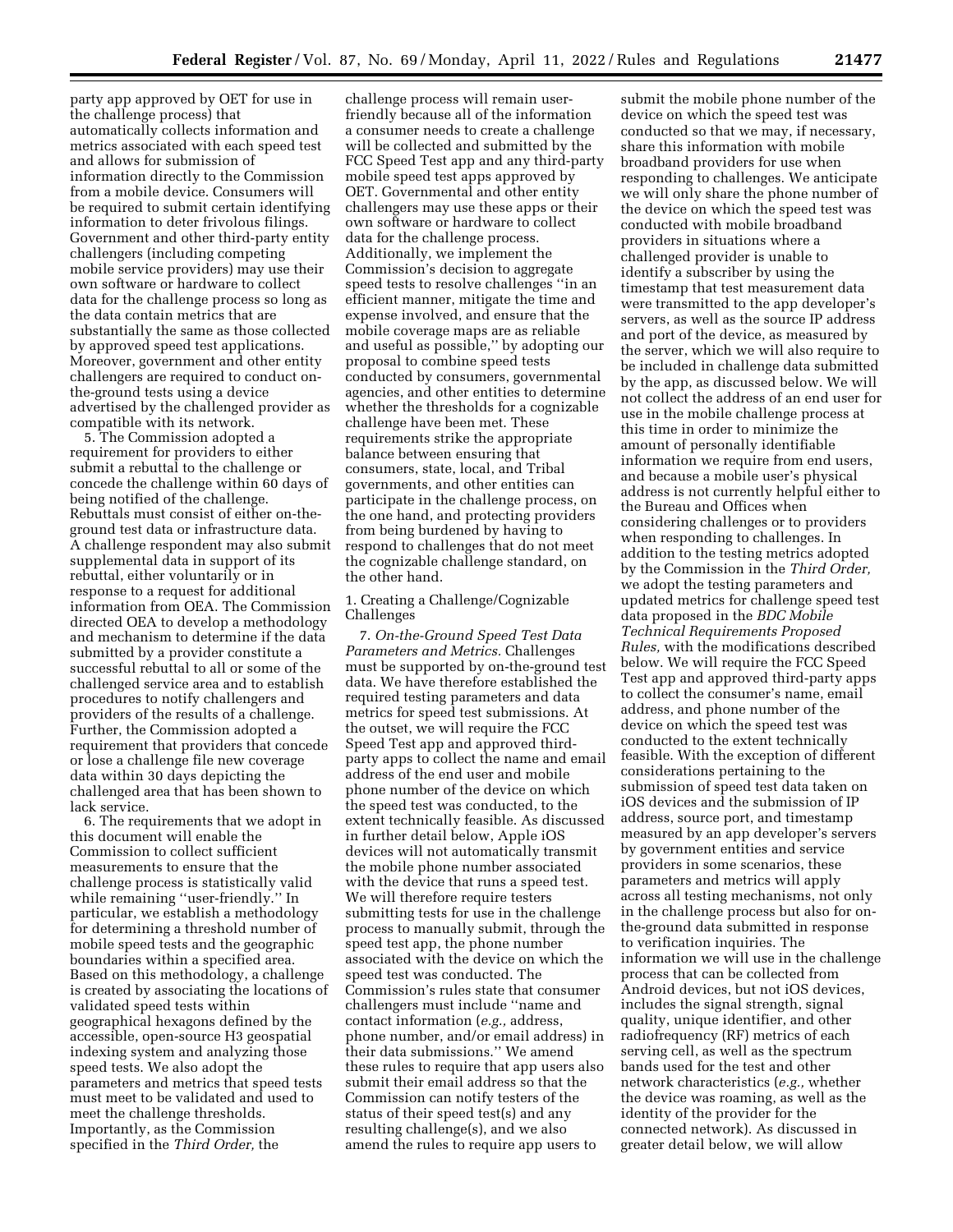government and other third-party entities to alternatively submit the International Mobile Equipment Identity (IMEI) of the device used to conduct a speed test for use in the challenge process rather than provide the source IP address, source port, and timestamp measured by an app developer's servers. We will also not require a service provider to submit either the device IMEI or the combination of source IP address, source port, and timestamp measured by an app developer's servers when submitting speed tests either in response to a challenge or in response to a verification inquiry. Individual consumer challengers must collect onthe-ground speed test data using mobile devices running either a Commissiondeveloped app (*e.g.,* the FCC Speed Test app) or another speed test app approved by OET for the submission of challenges. The Bureau and Offices will announce the process and procedures for third-party app providers to seek approval for a speed test app to be used in submitting data for use in the challenge process. Third-party and governmental entities may, as specified in the *Third Order,* collect data using either one of these speed test apps or their own software and hardware that collects broadband availability data, consistent with the parameters and metrics set forth herein. We include ''hardware'' to capture the professional tools such as laptops, hard drives, or other hardware devices, used to collect on-the-ground data. The *Third Order*  provided that government and other entity challengers submit a complete description of the methodologies used to collect the data. The Bureau and Offices will issue a public notice announcing the process and procedures for such parties to submit the necessary documentation.

8. In the *Third Order,* the Commission required consumer challengers to use a speed test app approved by OET for use in the challenge process and provided the metrics that approved apps must collect for each speed test. The Commission directed OET, in consultation with OEA and WTB, to update the FCC Speed Test app as necessary or develop a new speed test app to collect the designated metrics, so that challengers may use it in the challenge process. For government and third-party entity challengers, the Commission did not require the use of a Commission-approved speed test app but instead set forth the information that all submitted government and thirdparty challenger speed test data must contain and directed OEA, WTB, and OET to adopt additional testing

requirements if they determine it is necessary to do so. Our *BDC Mobile Technical Requirements Proposed Rules*  proposed certain testing parameters and metrics to standardize the on-theground test data submitted in the challenge process and to assure more reliable challenges; a number of parties agree that such consistency among the apps used for challenges and rebuttals is important. This set of standardized parameters and metrics will also ensure that we can make a meaningful comparison of tests run by different entities using different methods (*e.g.,*  tests run on a speed test app versus a government's own hardware and software), and will enable us to easily combine and evaluate speed test data used in the challenge process. Accordingly, we will require that such data meet the following testing parameters set forth in the *BDC Mobile Technical Requirements Proposed Rules:* (1) A minimum test length of 5 seconds and a maximum test length of 30 seconds; (2) test measurement results that have been averaged over the duration of the test (*i.e.,* total bits received divided by total test time); and (3) a restriction that tests must be conducted between the hours of 6:00 a.m. and 10:00 p.m. local time. To avoid requiring excessive data usage for tests on particularly fast networks (*e.g.,* 5G– NR (New Radio) using high-band spectrum), we will relax the minimum test duration requirement once a download or upload test measurement has transferred at least 1,000 megabytes of data. Specifically, when a speed test transfers at least 1,000 megabytes of data, we will validate the test if it has a duration value of greater than 0 seconds and less than or equal to 30 seconds. Otherwise, a speed test must have a duration value of greater than or equal to 5 seconds and less than or equal to 30 seconds to be valid.

9. We clarify that the minimum and maximum test length parameters will apply individually to download speed, upload speed, and round-trip latency measurements, and will not include ramp up time. We disagree with the Competitive Carriers Association (CCA), Public Knowledge/New America, and Vermont Department of Public Service (Vermont DPS) that imposing a maximum test limit places an arbitrary or inferior limitation on testing. These timing requirements balance representative measurement over a stable Transmission Control Protocol (TCP) connection, on the one hand, versus data usage considerations, on the other hand—especially for consumers who may have limited data plans. The

FCC Speed Test app, for example, first initiates a test server selection process, which typically takes two seconds (and a maximum of 10 seconds if servers fail to respond) then individually runs, including a warm-up time, a maximum of eight seconds for download and eight seconds for upload tests by establishing three concurrent TCP connections and summing the three resulting data rates for each test. In addition, the round-trip latency testing runs for a fixed five seconds to transmit up to 200 UDP (User Datagram Protocol) packets (*i.e.,*  datagrams) to calculate the average latency of those datagrams. Hence, a typical test cycle takes approximately 23 seconds to complete, and a maximum of 31 seconds to complete.

10. We also decline to adopt CCA's request to exempt continuous network monitoring from the maximum test length. Continuous network monitoring software can monitor active users' speeds at the cell sites and other network parameters over extended periods of time. We are not persuaded that deviating from the uniform 30 second per test component maximum testing standard to accommodate continuous network monitoring will yield equal or more accurate test results. We found in the Mobility Fund Phase II challenge process that continuous network monitoring speed tests recorded significant variability within the same area and across a short time span, in some cases recording strong network performance well exceeding the minimum requirement interspersed with short seconds-long drops in performance that may have been the result of normal network conditions (*e.g.,* sector handover or network scheduling). The overall performance in these areas indicated that coverage was adequate (*i.e.,* with the average of tests in the same area over 15–20 seconds exceeding the minimum requirement), but because the test results were so variable, we are concerned that allowing the reporting of continuous speed tests could result in inaccurate results that do not reflect the typical on-the-ground customer experience, which as the results showed, may be adequate when averaged, but may not deliver consistent speeds to consumers. To the extent challengers choose to use continuous network monitoring to record challenge data, results of the speed tests should report the average speeds over a uniform time period consistent with the minimum and maximum test lengths we adopt above (*i.e.,* a minimum of 5 seconds and a maximum of 30 seconds).

11. We share Ookla's concern that averaging the number of bits received over the entire duration of a throughput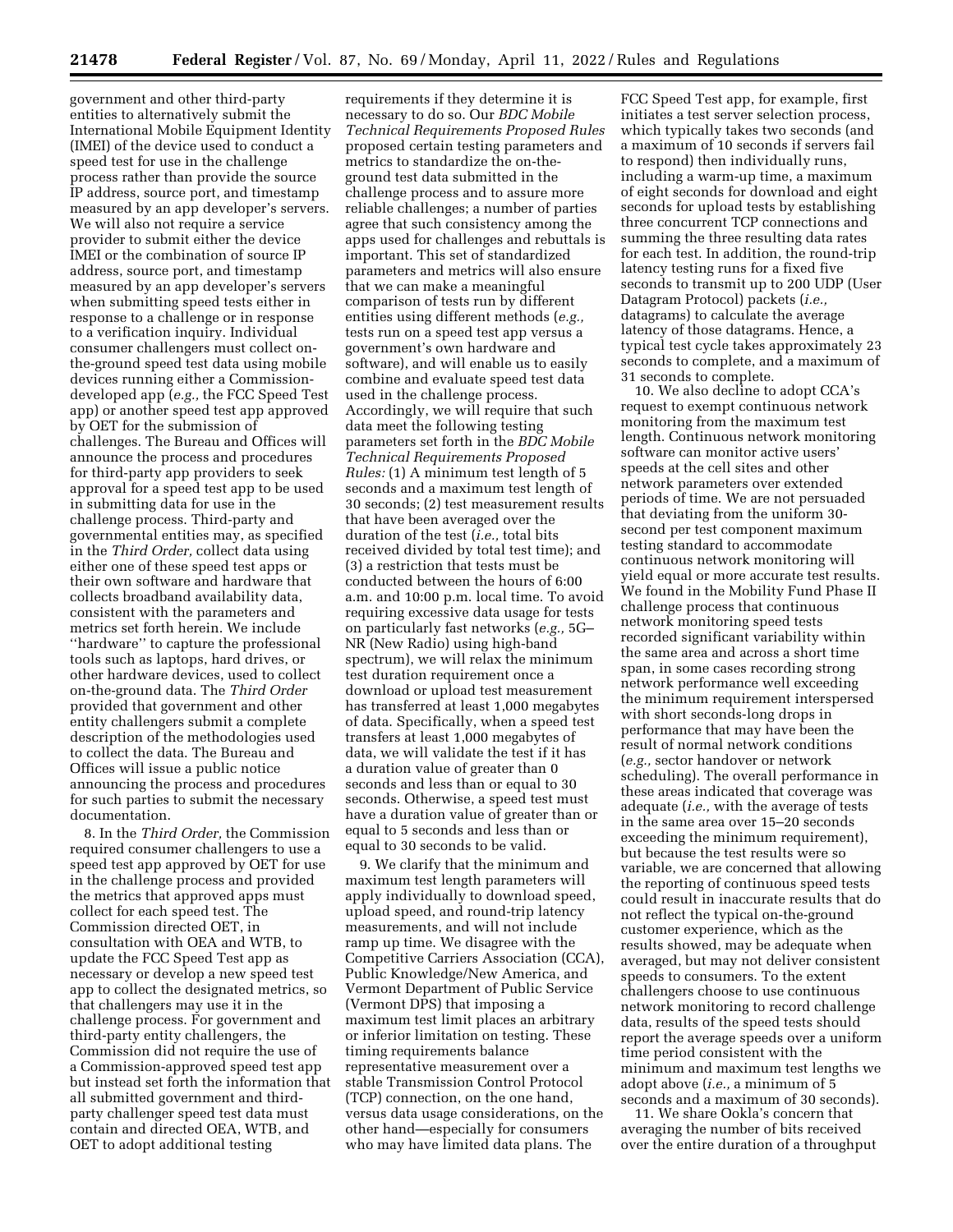test may negatively affect the accuracy of any calculation, as that may not exclude an internet connection's known and expected ''ramp-up time.'' To account for this, we will apply the following formula: [(total bits received – ramp up bits) divided by (total test time-ramp up time)]. We consider ''ramp up bits'' to be the initial bits received during the initial warm-up time. We find that this approach will sufficiently account for ramp-up time and fully satisfy Ookla's concern, especially in light of the clarification above that the test time limits apply individually to tests' upload and download measurements.

12. We require on-the-ground speed test data to include a standardized set of metrics. Each on-the-ground speed test must include the following metrics that were previously adopted by the Commission as modified by the updates proposed in the *BDC Mobile Technical Requirements Proposed Rules:* (1) The timestamp and duration of each test metric; (2) geographic coordinates (*i.e.,*  latitude/longitude) measured at the start and end of each test metric with typical Global Positioning System (GPS) Standard Positioning Service accuracy or better, along with the location accuracy (''location accuracy'' refers to a metric that GPS-enabled smartphones are able to report on the horizontal accuracy of the geographic coordinates of the location reported); (3) the consumer-grade device type(s), brand/ model, and operating system used for the test; (4) the name and identity of the service provider being tested; (5) location (*e.g.,* hostname or IP address) of the test server; (6) signal strength, signal quality, unique identifier, and other RF metrics of each serving cell, where available; (7) download speed; (8) upload speed; (9) round-trip latency; (10) for an in-vehicle test, the speed the vehicle was traveling when the test was taken, where available. All on-theground speed tests must also include the following metrics previously adopted by the Commission: (11) Whether the test was taken in an invehicle mobile or outdoor, pedestrian stationary environment (government and other third-party entities must also indicate whether an in-vehicle mobile test was conducted with the antenna outside of the vehicle); (12) an indication of whether the test failed to establish a connection with a mobile network at the time and location it was initiated; and (13) the network technology (*e.g.,* 4G LTE (Long Term Evolution), 5G–NR) and spectrum bands used for the test. We adopt an additional metric that was proposed in the *BDC* 

*Mobile Technical Requirements Proposed Rules:* (14) The app name and version. We will also require all speed tests to include: (15) The timestamp that test measurement data were transmitted to the app developer's servers, as well as the source IP address and port of the device, as measured by the server. Given concerns that challengers may conduct tests after exceeding data limits, we will collect the timestamp that test measurement data were transmitted to the app developer's servers, as well as the source IP address and port of the device, as measured by the server, so that a service provider may determine if a challenger's device is subject to reduced speeds or otherwise lacks full network performance. The source port of the device is an available network port over which the device communicates with the server and is unique to a particular network connection or transmission. The IP address and source port associated with the device used in testing is attainable from devices using both iOS and Android devices. For the same reasons, we will allow government and other third-party entities to alternatively submit the IMEI of the device used to conduct the test rather than provide the source IP address, source port, and timestamp measured by an app developer's servers since such entities are allowed to use their own hardware or software to conduct speed tests. The purpose of collecting either type of data is to allow for the challenged provider to identify characteristics of the device or service plan used to conduct the test, such as whether the device was roaming or was subjected to slower service due to the subscriber's data plan. Accordingly, we will not require a service provider to submit either the device IMEI or the combination of source IP address, source port, and timestamp when submitting speed tests (either in response to a challenge or in response to a verification inquiry), as these fields are relevant only for data submitted by challengers.

13. Finally, we require on-the-ground challenge test data to include all other metrics required per the most recent specification for mobile test data adopted by OEA and WTB in accordance with 5 U.S.C. 553. Concurrent with release of this document, we are publishing the full technical and data specifications for mobile speed test data on the Commission's website at *[https://](https://www.fcc.gov/BroadbandData/resources) [www.fcc.gov/BroadbandData/resources.](https://www.fcc.gov/BroadbandData/resources)*  The specification for speed test data includes additional fields derived from the high-level metrics defined herein, as

well as other identifiers to facilitate management of the submission of such data. These fields include: a unique device installation ID; a unique test ID; the device Type Allocation Code (TAC); the Mobile Country Code (MCC) and Mobile Network Code (MNC) values measured from the network and from the device's SIM card; flags indicating whether the network is connected, is available, and/or is roaming; total bytes transferred and calculated bytes per second for download and upload tests; jitter and packets sent and received for latency tests; for each connected cell, the measured cell ID, Physical Cell Identity (PCI), cell connection status, Received Signal Strength Indication (RSSI), Reference Signal Received Power (RSRP), Reference Signal Received Quality (RSRQ), Signal to Interference and Noise Ratio (SINR), Channel Quality Indicator (CQI), spectrum band and bandwidth, and Absolute Radio-Frequency Channel Number (ARFCN); and the horizontal accuracy of GPS coordinates and speed accuracy of measured velocity for each location measurement. Third-party app developers and government or other third parties that use their own hardware or software to conduct speed tests will be required to update their processes in accordance with such updates, including, as stated in the *BDC Mobile Technical Requirements Proposed Rules,* revised specifications for mobile test data adopted by the Bureau and Office in accordance with 5 U.S.C. 553. The modified set of parameters and metrics we adopt aligns more closely with those already required of government and third-party challengers. The Commission delegated authority to the Bureau and Offices to adopt additional testing requirements for government and third-party challengers. We therefore add certain metrics to those listed in paragraph 117 of the *Third Order* and § 1.7006(f) of the Commission's rules and make clear that all challengers must collect these metrics, with the exception that consumers need not indicate whether an in-vehicle mobile test was conducted with the antenna outside of the vehicle.

14. We recognize the concerns raised by Vermont DPS, Enablers, and Public Knowledge/New America about excessive data and burdens on consumers and governments and other third-party challengers to assure that their data aligns to these standards, but we believe that such parameters and metrics are necessary to provide the Commission with complete and reliable challenge data that accurately reflect onthe-ground conditions in the challenged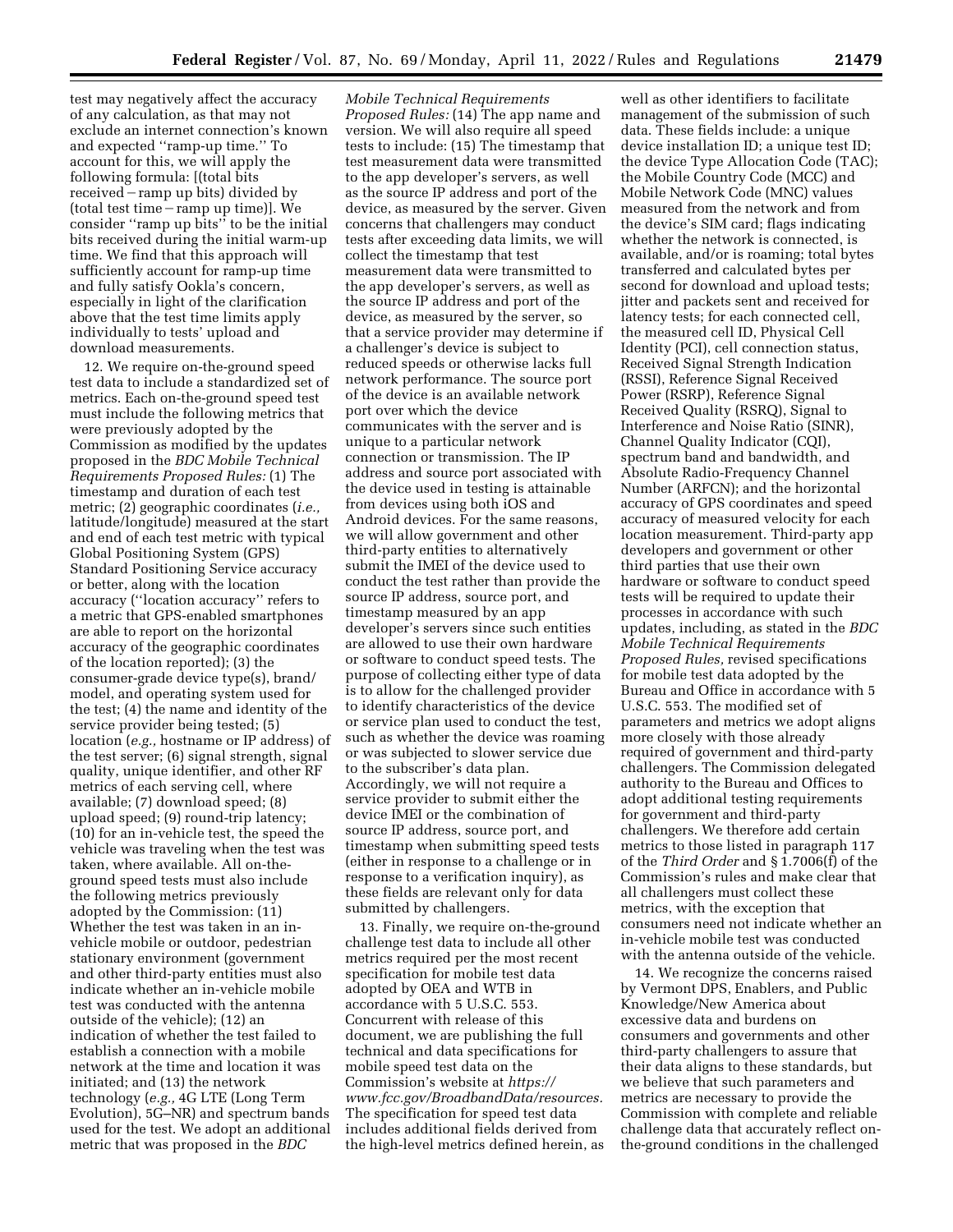area and provide the additional context necessary to efficiently and fully adjudicate challenges and thereby assure that more accurate and reliable coverage maps are made available. These data metrics are also substantially similar to those adopted by the Commission in the *Third Order,* and therefore we do not anticipate that they will create any new burdens on consumers or governmental entities and third parties beyond those in place resulting from the previously adopted requirements. Further, the challenge process will remain user-friendly because any challenger can use a readily downloadable mobile app to collect and submit data (including the FCC Speed Test app, which the FCC makes available for download at no cost), and government and third-party entities have the flexibility also to use their own software or hardware. Therefore, government and other third parties will only need to modify their software once, to the extent necessary to conform to the required testing parameters and metrics we discuss above (and subject to our adopting any new metrics in the future). The Commission will also provide technical assistance to consumers and state, local, and Tribal governmental entities with respect to the challenge process, which will be a resource for government entities that do not understand some of our data collection requirements. The Bureau and Offices will ensure that the FCC Speed Test app and other apps approved for use in the challenge process collect this information, and government and other third-party challengers will be able to submit challenge data to the Commission through such apps under the procedures adopted for consumer challenges.

15. We understand that certain technical network information and RF metrics that we would otherwise require are not currently available on Apple iOS devices. The information we will use in the challenge process that can be collected from Android devices, but not iOS devices, includes the signal strength, signal quality, unique identifier, and other RF metrics of each serving cell, as well as the spectrum bands used for the test and other network characteristics (*e.g.,* whether the device was roaming, as well as the identity of the provider for the connected network). Therefore, until such time as such information and metrics are available on iOS devices, and the Bureau and Offices indicate they will collect such information from iOS devices, government and thirdparty entity challenges must use a

device that is able to interface with drive test software and/or runs the Android operating system. The iOS operating system, which supports iPhone and iPad hardware devices, does not disclose certain technical network information and RF metrics that are essential to the Commission's challenge and crowdsource processes. This limits the conclusions that we can draw from on-the-ground tests conducted using such devices. OET will update its guidance if future iOS software versions are released that disclose this technical network information and/or RF metrics. To ensure that the challenge process remains user-friendly and encourage public participation, including by consumers who use a device running the iOS operating system, however, we will not extend this restriction to challenges submitted by consumers, and we will still consider speed test data submitted using an iOS device towards challenges. Although iOS software does not report the complete metrics we require in this document (*e.g.,* certain technical network information and RF metrics), the Bureau and Offices will nevertheless use the remaining on-theground data we receive from consumers using iOS software in the challenge process. Although we may receive limited data from tests run on iOS devices, we do not anticipate that such tests will significantly impede the creation of challenges because, as mentioned, the Commission will aggregate speed tests to create cognizable challenges. iOS speed tests will be considered in combination with other speed tests that fall within the same resolution 8 hexagon. We therefore anticipate that data submitted by government and other entities, as well as consumer tests run on Android devices, will help fill in any gaps in information about the on-the-ground quality and availability of broadband coverage that may result from the limited nature of the data we receive from speed tests run on iOS devices. Our approach preserves balance and flexibility for both types of challengers, while also ensuring that the Commission gathers adequate data to adjudicate challenges. On the one hand, government and other third-party entities who can be expected to submit large amounts of speed test data may not use iOS devices but have the flexibility to use their own hardware and software. On the other hand, consumers who use iOS devices and would face a prohibitive burden if required to use a non-iOS device to submit a challenge may submit speed tests conducted using an iOS device but do not have the same

flexibility as government and other entities to use non-approved software.

16. Third-party app developers and government or other entities that use their own hardware or software to conduct speed tests will be required to update their processes in accordance with updates to the full technical and data specifications for mobile speed test data, including, as stated in the *BDC Mobile Technical Requirements Proposed Rules,* revised specifications for mobile test data adopted by the Bureau and Offices. The Rural Wireless Association (RWA) asserts that adopting the proposed data metrics and parameters, including ''all other metrics required per the most-recent specification for mobile test data released by OEA and WTB'' would be an improper incorporation by reference that violates the Office of the Federal Register (OFR) regulations and the Administrative Procedure Act (APA). We disagree with RWA that this is an improper incorporation by reference that violates OFR regulations and the APA. The metrics we require are substantially similar to those already adopted by the Commission in the *Third Order,* and have been adopted after notice and comment in accordance with the APA's rulemaking requirements. Furthermore, we note that certain changes to the specifications that apply to the submission of on-the-ground test data, including for example, changing the file type to be submitted, are not substantive changes, and may be adopted without notice and comment. The Bureau and Offices have been delegated authority to adopt such procedural changes pursuant to § 1.7010 of the Commission's rules. To the extent that we may wish to make any substantive changes to testing parameters or metrics, we clarify that we would make such changes in accordance with 5 U.S.C. 553. Any future changes we make to the testing parameters or metrics will also be consistent with the Commission's Orders implementing the Broadband DATA Act. Finally, the adoption of these rules will not result in an improper incorporation by reference because we will comply with the requirements of any applicable Federal statutes and regulations governing the publication of these test parameters and metrics in the **Federal Register** and the Code of Federal Regulations.

17. *Speed Test Applications.* Pursuant to the Commission's directive in the *Third Order,* OET is currently in the process of developing updates to the FCC Speed Test app to incorporate additional functionalities that will allow for its use in submitting speed test data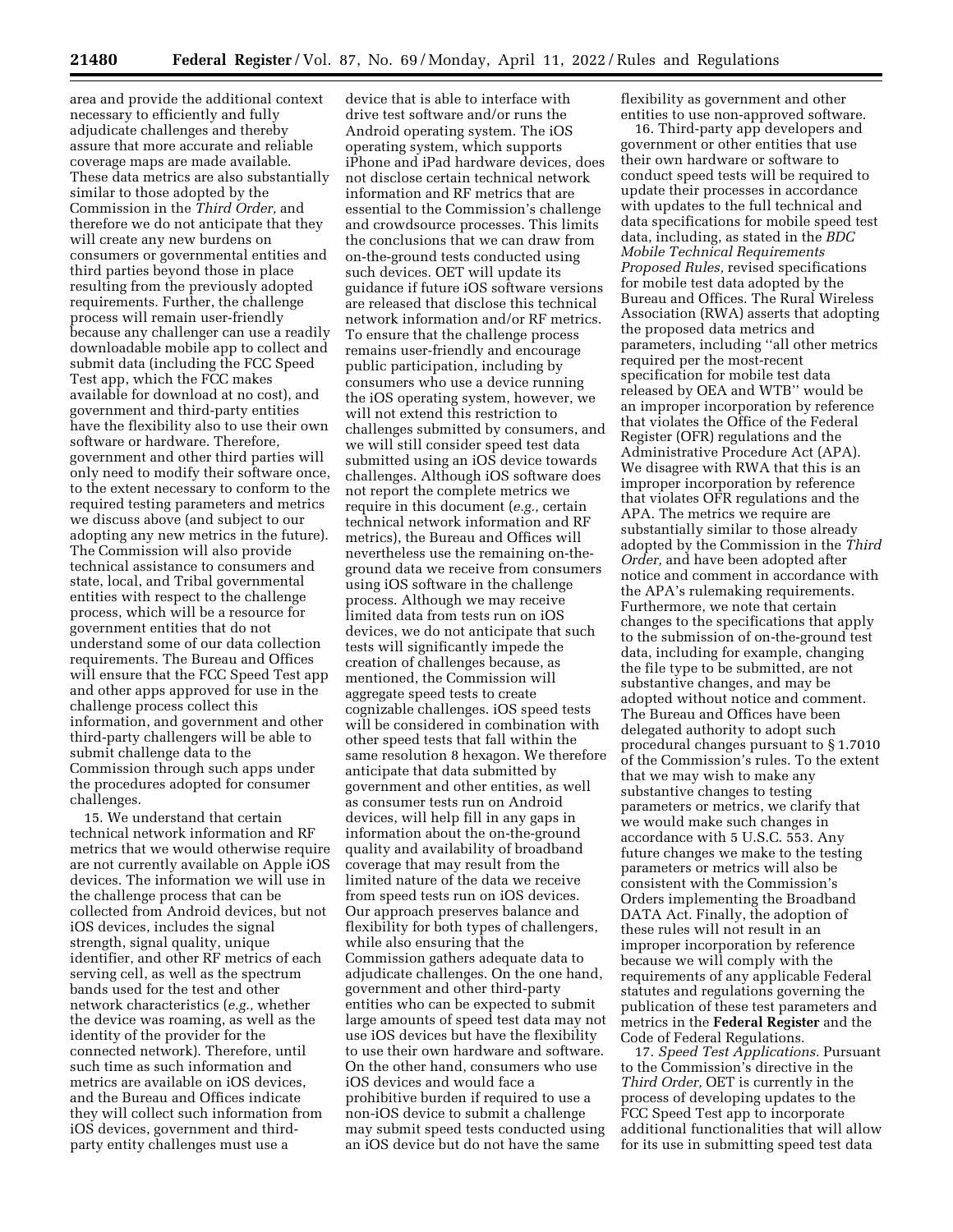as part of the BDC mobile challenge and crowdsource processes. OET recently released a technical description of the metrics and methodologies used in the current version of the FCC Speed Test app. The revised technical description document includes updated technical standards and additional modifications. While this document does not illustrate future user experience design changes to the FCC Speed Test app that will be made to implement the challenge and crowdsource functionalities, we anticipate that the fundamental measurement methodologies reflected in the recently updated technical description document will not be affected by these design updates. We note that the description includes the following about the test system architecture: ''The measurement servers, each supporting a 100 [gigabit per second] Gbps capacity, used for mobile broadband measurement are hosted by StackPath and are distributed nationally to enable a measurement client to select the host server with the least latency.'' The technical description includes data dictionaries for both Android and iOS versions of the app, but these dictionaries define data fields and formats for the current version of the app (and not the updated version of the app). To provide third-party app developers and other stakeholders with information and guidance as early in the process as possible, the Bureau and Offices have made available, contemporaneous with the release of this document, a current draft of the data specification the FCC Speed Test app will use once updated to include challenge and crowdsource data functionalities. The updated data specification aligns with the test metrics adopted in this document. The updated FCC Speed Test app with those functionalities will be available on the FCC's website and in iOS and Android app stores prior to the opening of the challenge and crowdsource process.

18. We decline to provide a further opportunity for comment on the FCC Speed Test app. Although some parties request an opportunity for public comment on both the FCC Speed Test app and third-party apps before we allow them to be used in the challenge process, we note that the Commission already sought comment on the use of the FCC Speed Test app in the challenge process as part of this rulemaking proceeding. The Commission also provided other opportunities to comment on the FCC Speed Test app because (1) the app was initially developed in coordination with the major wireless providers and trade

associations several years ago; and (2) information on the data collected by the app has been publicly available on the Commission's website and has been available for comment in a rulemaking docket for several years. Additionally, the Commission specified in the *Third Order* that the challenge process use an FCC app, and, unlike some newer thirdparty speed test apps, the FCC Speed Test app has been in use for several years and the updates that are underway will merely implement the data specifications and requirements proposed in the *BDC Mobile Technical Requirements Proposed Rules* and adopted by this document. For these reasons, we do not believe it is necessary to seek comment on the use of the FCC Speed Test app for challenge and verification purposes.

19. CCA and RWA assert that it is unclear how the FCC Speed Test app will operate when there is inadequate connectivity to upload data or record a test. The FCC Speed Test app is designed to record and store measurements conducted in areas without internet connectivity and then to automatically transmit such failed tests once the app is opened when the device next has broadband connectivity. Moreover, third-party apps will be required to function in a similar way to be granted approval for use in the challenge process. Several commenters likewise misunderstand how the FCC Speed Test App reports ''failed'' tests or tests where mobile service is unavailable. As set forth in the 2021 technical description of the FCC Speed Test app, ''test[ ] results are transferred depending on the available connectivity at the conclusion of the test and can be stored and forwarded when connectivity is immediately unavailable.'' Failed test results are therefore uploaded to the server and included in the relevant dataset when the app user reestablishes a broadband connection. The upload and download components of a failed test will be recorded as negative if they fail to meet the minimum speeds that the mobile service provider reports as available where the test occurred. For example, if a failed test records speeds of 0 megabits per second (Mbps) upload and 0 Mbps download, both components of the test will be recorded as negative.

20. At a later date, OET will release a public notice outlining the process for collecting, reviewing, and approving applications for third-party speed test apps. In their applications, app developers will be required to describe their performance-centric speed test methodologies and how their app complies with the data collection

requirements set forth in this document. Applicants will not be required to disclose any proprietary and/or confidential information that is sensitive to public inspection, such as source code, to the Commission, and we therefore decline to adopt T-Mobile's request that we require developers to submit their source code for public review. The OET public notice also will describe procedures for interested parties to submit comments and replies in response to the proposals and will publish on the Commission's website a list of approved third-party apps and any available data specifications for third-party apps.

21. We agree with commenters who recommend holding the FCC Speed Test app and third-party apps to the same technical standards. Both the FCC Speed Test app and third-party apps, as well as software used by state and local governments and other third parties, must comply with the data collection requirements set forth in this document. We also agree with commenters who recommend requiring speed test apps to use multiple servers that are geographically diverse. As to this point, CCA asserts that Ookla's speed test app is more accurate than the FCC Speed Test app due in major part to its many geographically distributed servers (with 41 servers in the U.S. and 15,019 testing servers globally), which allow users to run a test against a server that is located physically close to them reducing the likelihood of inaccurate latency measurements or artificial increases in latency distorting the download and upload speeds. As described in the most recent technical description for the FCC Speed Test app, the app currently carries out measurements against 13 servers spread out across ten locations throughout the United States and initiates a test sequence by selecting a measurement server using a latency test to identify the optimal server that has the lowest round-trip latency for performing subsequent tests. We believe that the current distribution of FCC Speed Test app servers, combined with this measurement server selection process, provides sufficient diversity to meet this geographic-diversity criterion. We also note that the number of servers used by a speed test is of less concern than the ratio of the concurrent consumers conducting tests to the total capacity of the test server hosting those tests (*i.e.,* the server utilization rate). The FCC Speed Test app's test servers are overprovisioned based upon statistics of the utilization rate and usage pattern, which are automatically monitored for the highest system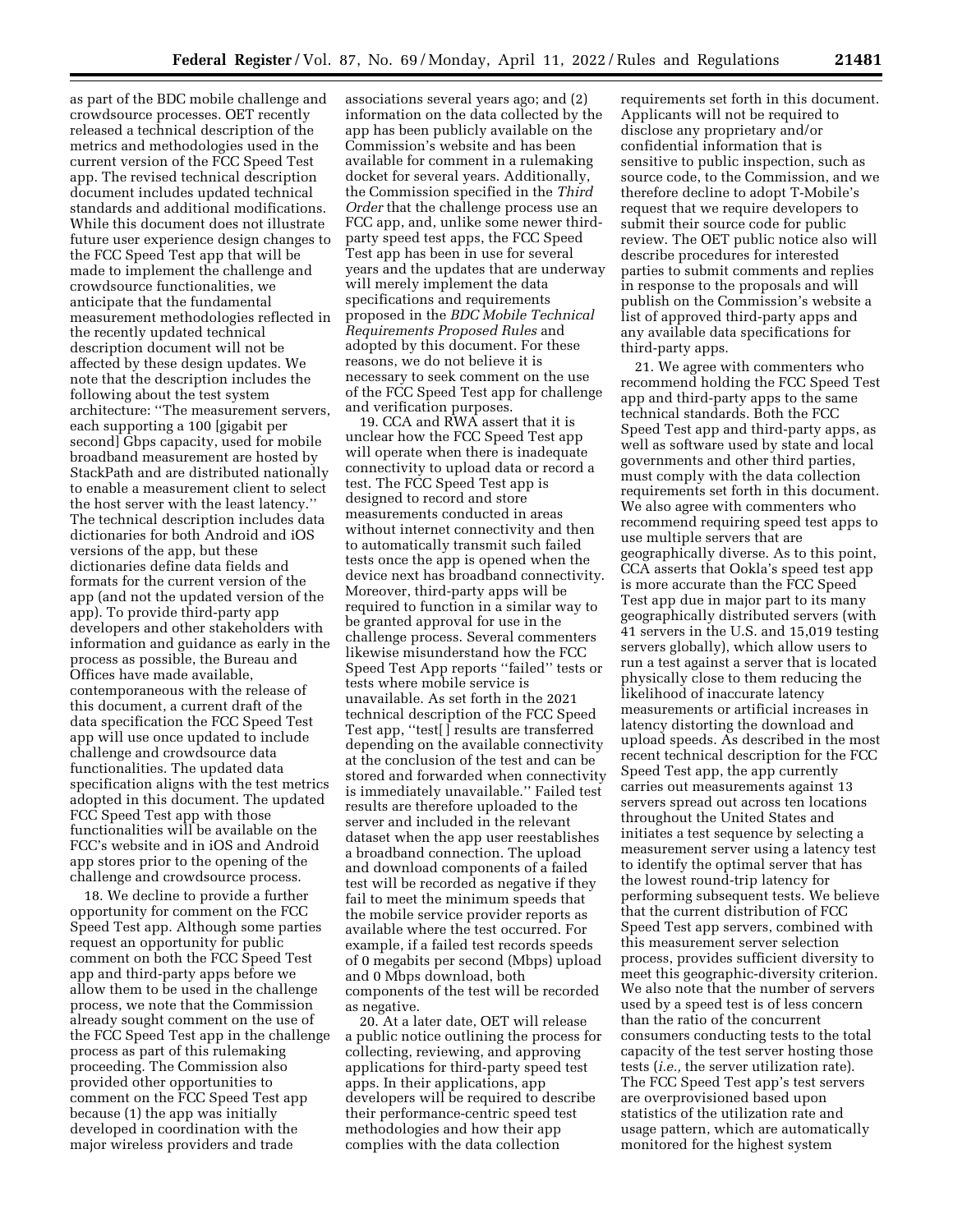availability, to maintain the optimal connectivity rate. A utilization rate of 80% or more is classified as a critical state, and triggers the provisioning of new servers to stabilize load across the platform. Accordingly, although not as geographically diverse as Ookla's speed test app, we believe that the geographic diversity offered by the FCC Speed Test app in the United States provides sufficient capacity to support its user base and that it is sufficiently diverse to meet the required needs that rely on the test system architecture. The test system architecture for multiple redundant and meshed servers to target maximum availability of the test platform also employs load balancing for traffic to failover to other servers in which each server provides a 100 Gbps connectivity capacity. In sum, the FCC Speed Test app provides sufficient capacity to support its users and has sufficient geographic diversity to meet the required needs of the test system architecture. We also observe that latency is the principal concern raised by commenters. In this regard, we note that Commission rules require measurement of round-trip latency. As adopted and implemented in the FCC Speed Test app, the variability of latency is not entirely a function of geographical distance to the test server but also is a function of the network congestion, and so, at a minimum, servers should be distributed nationally in consideration of user base, population density, and the server utilization rate for multiple servers to be examined before the test server selection and located reasonably close to internet eXchange Points (IXPs) to accurately reflect unbiased real-world conditions. We point out that the FCC Speed Test app sufficiently considers these effects to help reduce round-trip latency.

22. *Validating Speed Tests.* As proposed in the *BDC Mobile Technical Requirements Proposed Rules,* we will validate submitted speed tests and exclude those that: (i) Are outside the scope of the challenge process, (ii) do not conform to the data specifications, or (iii) do not otherwise present reliable evidence. We will accept as valid speed tests only those tests conducted between the hours of 6:00 a.m. and 10:00 p.m. local time. Commenters do not raise concerns with our adopting a window for purposes of validating speed tests. We will compare speed tests for a particular network technology (*e.g.,* 3G, 4G LTE, or 5G–NR) to the coverage maps for the corresponding technology or higher-generation technology, to the extent the service provider claims coverage for the more than one

technology in the tested location. We implement these changes so that testers are able to submit tests to be used to challenge a higher-generation technology map in situations when a mobile service provider claims multiple technologies at a location but the tester's device only connects to a lowergeneration technology. We agree with Vermont DPS that our original proposal did not adequately address those situations where a device that is unable to connect to a network using a particular technology ''falls back'' to a lower-generation technology (*e.g.,* 4G LTE to 3G), which could make it impossible to challenge the highergeneration technology. We will allow, therefore, a speed test conducted using a device capable of connecting to a higher-generation technology, but that only connects to a lower-generation technology, to count as a test for the higher-generation technology. To be a valid test for the higher-generation technology, the consumer submitting the challenge must also subscribe to a service plan that is capable of connecting to the provider's network using the higher-generation technology. To prevent gaming, and as discussed further below, we will allow challenged providers to invalidate challenger speed tests with specific evidence that the challenger's device was not capable of connecting using a higher-generation technology or that the service plan to which the challenger subscribes does not allow use of the higher-generation technology. For example, a test conducted with a 4G LTE-capable device in a location where the service provider claims 4G LTE but where the challenger can only connect via the 3G network could count as both a 3G test when compared to the provider's 3G coverage map as well as a negative 4G LTE test when compared to its 4G LTE coverage map if the test did not meet the 5/1 Mbps minimum speeds; alternatively, it could count as a positive 4G test if the test met or surpassed the 5/1 Mbps minimum speeds reported for the 4G LTE map. Note that, under this approach, the 3G test may count towards the 4G LTE coverage map regardless of whether the provider claims 3G coverage at the location. This modified approach would resolve Vermont DPS's hypothetical concern that, under the proposal set forth in the *BDC Mobile Technical Requirements Proposed Rules,* a test result that ''fell back'' to a lowergeneration technology would not be 'preserved." As discussed, such tests will be preserved and used to challenge a higher technology's maps if a service

provider offers a higher-generation service in that area and the tester subscribes to a service plan that is capable of connecting to the provider's network using the higher-generation technology.

23. Similarly, if a challenger conducts a test but fails to connect to any network, we will treat that as a failed test against the provider's coverage maps for each technology to which the device is capable of connecting. These small changes to our original proposal will help prevent the scenario raised by Vermont DPS and enable more meaningful challenges in areas with marginal coverage where a device ''falls back'' to a lower-generation technology. Our updated approach also accounts for situations in which a device could alternate between, or utilize both, 4G LTE and 5G–NR over the course of a single test. Verizon agrees with the Bureau and Offices' initial proposal to compare each speed test against the relevant coverage map, and argues that ''only speed tests conducted on 3G networks should be used to challenge 3G coverage, only speed tests conducted on 4G LTE networks should be used to challenge 4G LTE coverage, and only speed tests conducted on 5G–NR networks should be used to challenge 5G–NR coverage.'' However, we are persuaded that the proposal we sought comment on in the *BDC Mobile Technical Requirements Proposed Rules*  could allow for a scenario in which a tester seeking to support a challenge to a provider's 5G coverage would be prevented from submitting evidence because their phone fell back to the 4G network. Under our original proposal, in areas where a provider claims coverage for multiple technologies, a lowergeneration technology could have prevented the higher-generation technology from being challenged, which in turn could isolate highergeneration technologies from legitimate challenges.

24. We will also compare speed tests conducted in a particular environment—outdoor stationary or invehicle mobile—to where the provider's maps report coverage for the corresponding environment (*i.e.,*  outdoor stationary or in-vehicle mobile), as discussed in greater detail below. Additionally, we will also treat as invalid and exclude from the challenge process any speed tests that fall outside the boundaries of the provider's most recent coverage data for all claimed technologies and environments. This differs from our original proposal in the *BDC Mobile Technical Requirements Proposed Rules* in that the system will preserve all tests in a geographic area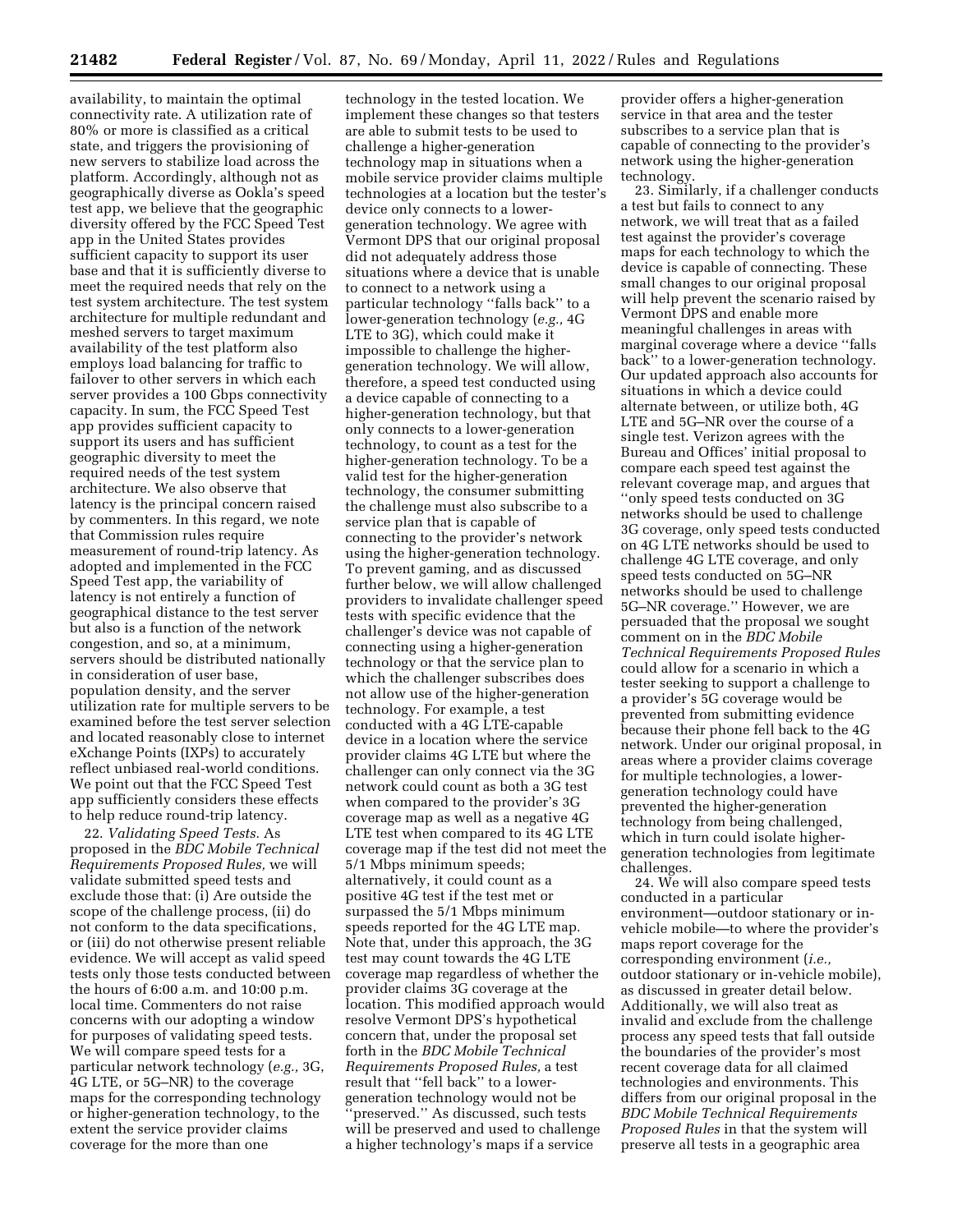where a provider claims coverage by any technology. We believe our modified approach will result in more reliable evidence for challenges because tests that may otherwise have been excluded for falling outside a provider's coverage for a specific technology under the proposed methodology in the *BDC Mobile Technical Requirements Proposed Rules* may now be counted as challenge data. This change will allow for the scenarios discussed above, in which a test conducted using a lowergeneration technology could be used to challenge a provider's map for a highergeneration technology if the provider claims both types of coverage (*e.g.,* 4G LTE and 5G–NR), but a challenger's device is not connected to the highergeneration technology.

25. In response to Verizon's concerns that tests may be throttled, we will not validate, for purposes of the challenge process, speed tests conducted by customers of mobile virtual network operators (MVNOs) or tests conducted while roaming on another carrier's network, so as to avoid biasing the challenge process with speed tests that may not reflect typical network performance. MVNOs do not own any network facilities. Instead, they purchase mobile wireless service wholesale from facilities-based service providers and resell these services to consumers. Because the agreements between a facilities-based provider and MVNOs or roaming partners often include limitations on the technology and speed available to or the network prioritization of devices used by consumers of the MVNO or roaming partner, we conclude that speed tests from such devices are not reliable evidence about the performance of the facilities-based provider's network. While we anticipate that the majority of tests conducted by an MVNO subscriber or while roaming will fail our automated validations, there may be circumstances where the BDC system is unable to automatically identify these tests (*e.g.,* identifying whether an iOS device is roaming is not currently possible). We anticipate that a provider may identify whether a specific device(s) used in the testing was either roaming at the time, was an MVNO customer, or was subject to deprioritized or otherwise limited service because, as discussed, on-theground speed tests submitted in the challenge process will include the timestamp that test measurement data were transmitted to the app developer's servers, as well as the source IP address and port of the device, as measured by the server. We therefore do not agree

with Vermont DPS's assertion that prepaid tests in rural areas will be less accurate than speed tests run by subscribers of a typical service provider, due to the fact that pre-paid services exclude roaming in rural areas, because we will not validate any tests conducted while a subscriber is roaming. While we will allow a service provider's pre-paid customers to submit speed tests for use in the challenge process, a service provider will be able to use the timestamp that test measurement data were transmitted to the app developer's servers, as well as the source IP address, and port of the device, as measured by the server to determine if a specific speed test is run by a pre-paid subscriber that experienced limited service, and use that information when responding to a challenge. Given that these consumers may likely be subject to de-prioritization or otherwise limited service, and that the BDC system will be unable to detect whether or not a limitation in mobile service exists, we are unable to establish a reliable method for validating MVNO or roaming tests and, thus, these tests will be excluded from the challenge process. As discussed later, however, we may consider speed tests conducted by consumers of MVNOs and consumers roaming on other providers' networks when evaluating crowdsourced data.

26. *Aggregating Valid Speed Tests.*  The Bureau and Offices will combine and collectively evaluate—according to the testing environment (*i.e.,* outdoor stationary or in-vehicle mobile) and technology type—valid speed tests submitted by consumer, governmental, and third-party challengers. Speed tests, including those collected through an approved speed test app and the data collected by government and other third-party entities through their own software and hardware, will be combined and collectively evaluated according to their tested environment and technology type. For example, as discussed in greater detail below, invehicle tests will generally be evaluated against a carrier's in-vehicle maps, and stationary tests will generally be compared against a carrier's stationary maps. We expect that in-vehicle and stationary tests will have substantially different results such that they would not provide an equal comparison and aggregating these tests would be problematic because there are fundamental characteristics of the two environments that are expected to cause noticeable signal losses for the invehicle mobile environment. As noted above, we do not expect iOS and Android devices to pose a similar

problem. While we will receive a more complete set of datapoints from Android tests than iOS tests, we do not expect them to have substantially different results when, for example, tests using both types of devices are conducted in a pedestrian stationary environment, such that the tests would not have equal value and could not be compared and aggregated; the fact that iOS provides fewer datapoints than Android tests does not render a test run using iOS any less accurate than a test run using the Android operating system. Similarly, tests conducted with an external antenna will be considered in-vehicle, and while subtle differences between test results from those antenna placements may occur, overall those differences are considerably less significant than the differences between stationary vs. in-vehicle mobile more broadly.

27. We will combine such speed test evidence and apply a single methodology to determine whether the thresholds for a cognizable challenge (described in greater detail below) have been met and the boundaries of the challenged area. Several commenters express support for aggregating speed tests from multiple challengers, and we find that doing so will result in more accurate challenges and will further the Commission's goals of resolving challenges in an efficient manner, mitigating time and expense, and ensuring that maps are as reliable and useful as possible. We disagree with the California Public Utilities Commission's (CPUC) assertion that combining speed test data will not reduce costs or complexity in the challenge process. In fact, combining speed tests could ease the other potential burdens on an individual challenger of conducting multiple speed tests to meet the challenge thresholds. Our approach ensures that a smaller number of speed tests by one person or entity may nevertheless contribute to a challenge because the tests will be combined with other validated speed tests to meet the testing, temporal, and geographic thresholds. As a result, in many cases, no single challenger—whether a consumer, a government agency, or other entity—will be required to individually shoulder the burden of creating a challenge. While in places with low population density an individual challenger may be the only entity to submit speed tests to create a cognizable challenge, in many other cases, challengers will be able to combine efforts to submit speed tests in an area. Speed tests will be combined and used collectively—according to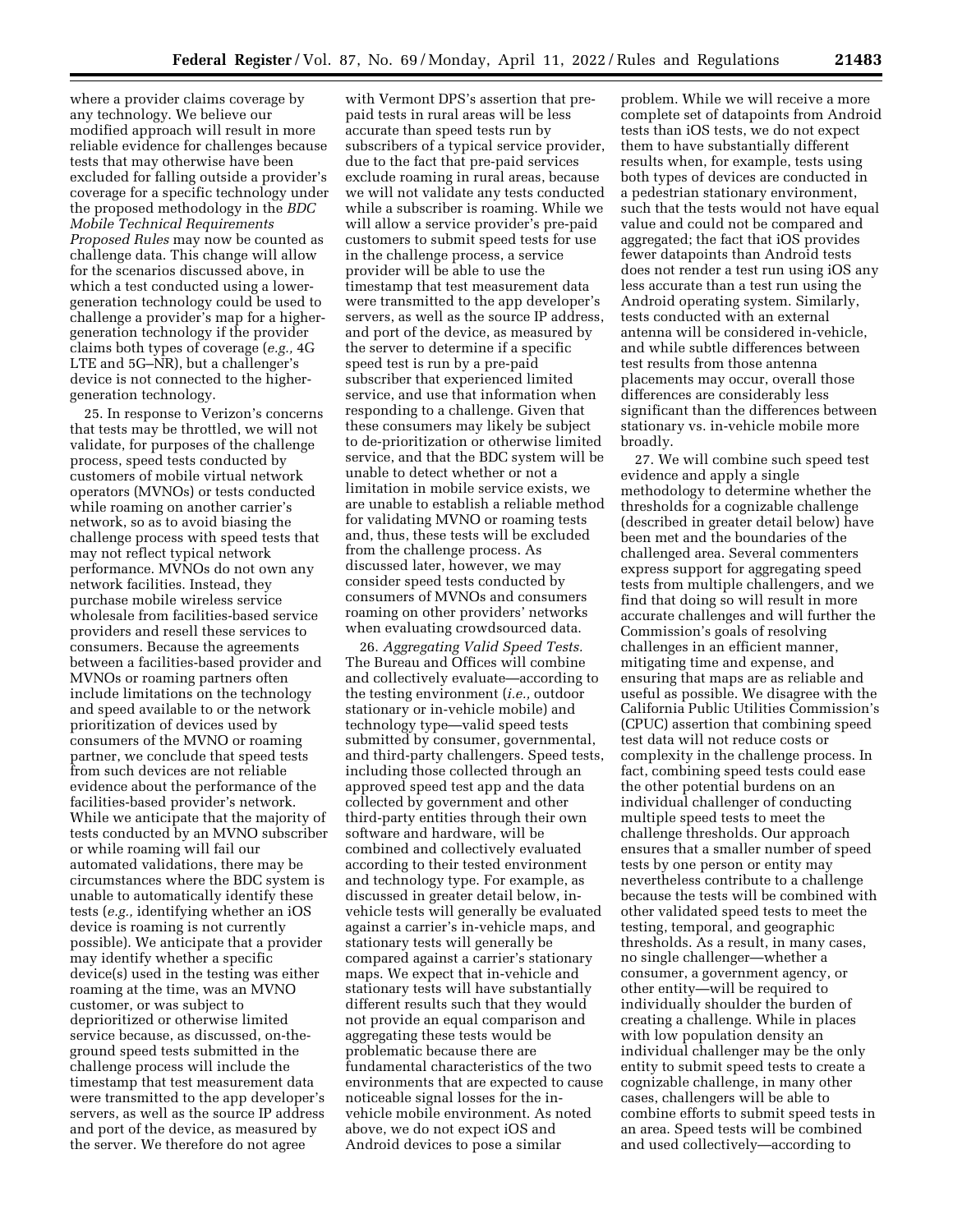testing environment (*i.e.,* outdoor stationary or in-vehicle mobile) and technology type—to meet the thresholds set forth below.

28. We will evaluate tests for a given technology against each provider map independently (one reporting stationary and one reporting in-vehicle mobile coverage) when determining whether to establish a cognizable challenge. Pursuant to the *Third Order,* tests taken on bicycles and motorcycles will be considered tests from in-vehicle mobile environments. We will consider inmotion tests taken in similar environments, such as on snowmobile or all-terrain vehicle, to be tests from invehicle mobile environments. By contrast, consistent with the *Third Order,* tests taken from stationary positions and tests taken at pedestrian walking speeds (such as on horseback) will be considered tests taken in outdoor pedestrian environments. We decline to exclude tests taken on other vehicles as T-Mobile requests. The Commission did not give the Bureau and Offices authority to change this accommodation; we anticipate that challengers may take speed tests on other vehicles than cars in areas with difficult or hard to reach terrain. Additionally, we will exclude stationary tests that occur outside a provider's stationary coverage map and in-vehicle mobile tests that occur outside a provider's in-vehicle mobile coverage map. Our approach differs from that which we proposed in the *BDC Mobile Technical Requirements Proposed Rules*  in that we will no longer aggregate invehicle and stationary maps together. We find that the approach we adopt will result in more accurate challenges. To ensure that the challenge process also remains user-friendly, and because we expect performance to be better for stationary tests than for in-vehicle tests, stationary speed test results that create a cognizable challenge to an area on the stationary map will also create a cognizable challenge to the same area on the in-vehicle map if the area has overlapping coverage on both maps. On the other hand, the reverse situation will not be permitted, meaning, we will not permit a challenge to an area on the in-vehicle map to automatically create a challenge to the same area on the stationary map if the area has coverage on both maps. If, however, in an area that has coverage on both maps we find that large portions of a provider's invehicle mobile map have been successfully challenged, but there are very few speed tests conducted in a stationary environment, then we may use this as evidence upon which to form

a credible basis for initiating a verification inquiry of a provider's stationary coverage in that area. Similarly, a provider refuting a challenge to a geographic area on the invehicle map would also refute a challenge to the same area on the stationary map if that challenge exists.

29. Several providers express concern about the proposal to aggregate invehicle mobile and outdoor stationary tests and compare them collectively against both coverage maps. As described above, we will not aggregate all stationary and in-vehicle mobile tests for comparison against both maps but will evaluate stationary tests against the stationary map and the in-vehicle mobile tests against the in-vehicle map. Rather than aggregating all tests, we will allow cognizable challenges to the stationary map to also create a challenge for the same area on the in-vehicle map and successful provider responses to the in-vehicle map to also refute a cognizable challenge of the same area on the stationary map. We find that this approach adequately addresses providers' concerns about comparing tests from different modeled environments, and promotes consistency between the maps. We thus decline to adopt the Vermont DPS's recommendation to allow challengers to submit in-motion tests to challenge stationary coverage, because we do not expect in-vehicle tests to achieve the same performance had the test been conducted in a stationary environment. If we did not allow for challenge or response comparison to both maps in the limited circumstances we adopt above, it would be easier for one map in an area to show a lack of coverage while the other map shows robust coverage—solely because of a lack of testing.

30. Data from speed tests taken after the ''as-of'' date of the initial BDC data collection will be considered as part of the challenge process upon confirmation that they meet the validation criteria set forth herein. Accordingly, once the Commission has generated maps of the data collected from providers, the BDC system will analyze all previously submitted tests to determine whether they were taken after the ''as-of'' date of the maps and to perform the data validations discussed further below, including whether they were taken within the published coverage area claimed by the applicable provider. Speed tests submitted as part of the challenge process that do not meet these qualifications will be considered crowdsourced data. Validated speed tests results will be reconsidered on a monthly basis, in

conjunction with any newly validated speed test filings, to determine whether the data meet the geographic, temporal, and testing thresholds to create a cognizable challenge to an area. Such speed tests will be considered for up to one year to determine whether the data for a location subsequently meet the thresholds to be considered a cognizable challenge, and if so, the tests will be used collectively to challenge the maps that are published at that time.

31. Once the maps have been published, the BDC system will analyze all submitted tests to determine whether speed tests fall within the geographic area depicted in a provider's published coverage area. Speed tests submitted after the ''as of'' date but prior to publication of the map, as well as those submitted after the publication of the maps, will be used to challenge the maps that are published at that time, subject to the restriction that speed tests are considered valid evidence for one year from the date the test was taken. During the one-year period that they remain valid evidence, speed tests may initially be excluded from consideration in the challenge process because the speed tests fell outside of the provider's reported coverage maps but be included when the system reconsiders the challenge data every month, due to subsequent publication of maps reporting coverage in which such tests are located. For example, if a challenger submits otherwise valid speeds tests that were conducted in July in an area reported by the provider to not have coverage in its maps that are ''as of'' the previous December 31, such tests would be initially excluded. If the coverage maps submitted by the provider ''as of'' June 30 and published in September of that year do report such areas as covered however, the tests taken in July would be considered as valid evidence in favor of a challenge to the June 30 maps. Parties submitting speed tests to be used in the challenge process will be notified when their test has been submitted and that the test submitted may be used to create a challenge if such data meet the validation requirements. Thereafter, parties that have submitted speed tests to be used in the challenge process will be notified of the status of their submitted speed tests, which will include information on whether their speed test is used in the creation of a cognizable challenge.

32. *Maps That Can Be Challenged.* We clarify that speed test data will only be used to create challenges in areas where a provider reports that it has broadband service availability. We will, however, permit challenges to 3G, 4G LTE, and 5G–NR coverage maps. Some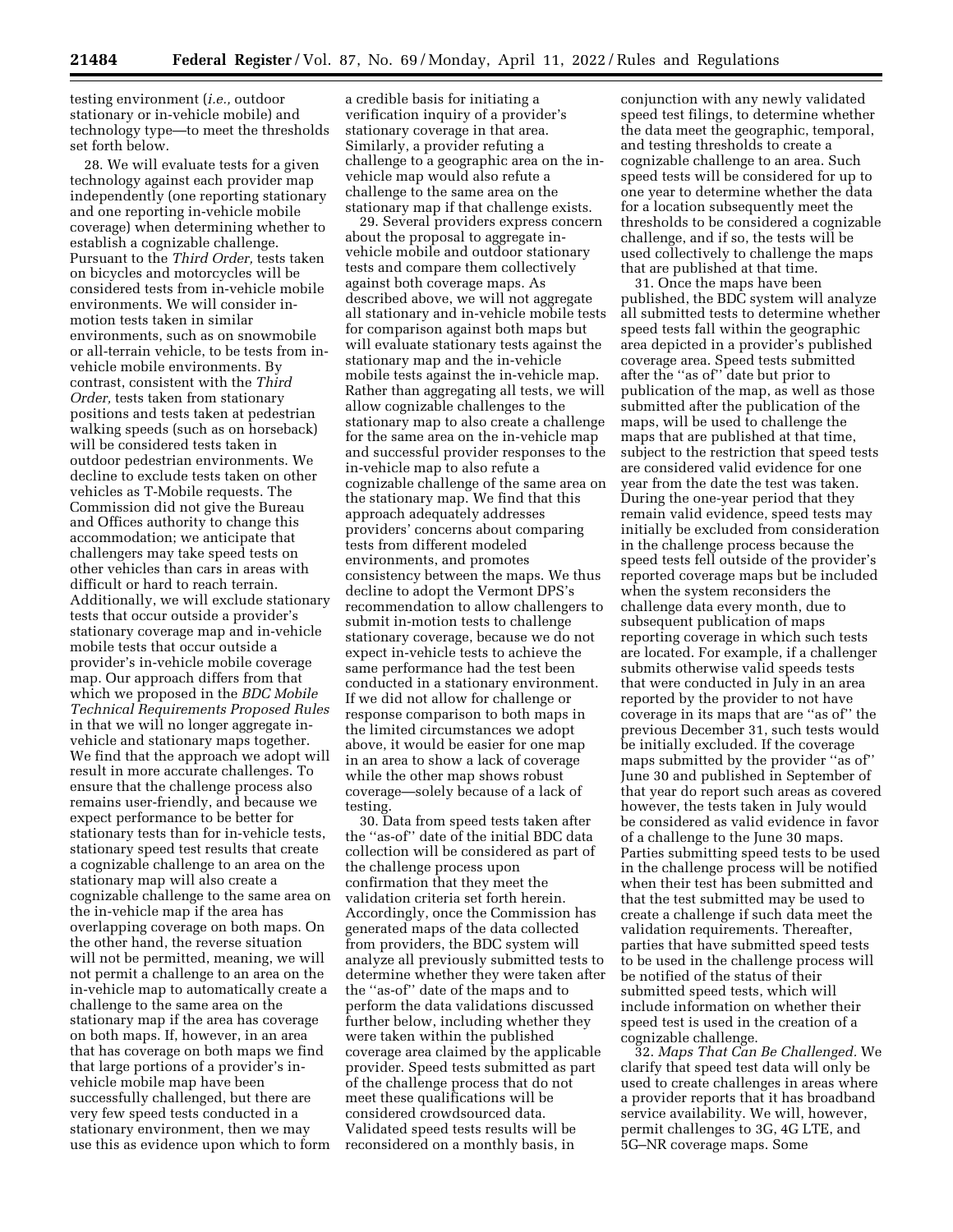commenters suggest that we defer consideration of challenges to 3G maps, but the Commission has classified 3G as a mobile broadband technology in previous BDC orders and has determined to allow challenges to the accuracy of mobile broadband coverage maps. Since the Commission did not delegate to the Bureau and Offices the authority to limit challenges to certain technologies, we lack the discretion to limit challenges to only 4G LTE and 5G– NR maps. Moreover, doing so could exclude certain consumers from the challenge process. For example, consumers rely on 3G in areas where 4G LTE and 5G–NR are not offered by the provider or are otherwise unreliable, and subscribers in rural areas continue to use 3G at higher concentrations than other parts of the country. We note that, when a provider retires a given mobile broadband technology such as 3G, that service would not be included on its updated coverage maps and therefore would not be available for challenges. However, until providers retire a particular broadband network technology, they will be obligated to respond to challenges to their claims of coverage for that technology.

33. Based on the record and the goals underlying the Broadband DATA Act, we adopt our proposal to exclude voice maps from the challenge process. The Broadband DATA Act requires the Commission to establish a process for challenging the accuracy of broadband coverage data, which, for mobile services, is defined as ''the coverage maps'' (*i.e.,* the broadband maps discussed in 47 U.S.C.  $642$  (c)(1)) and ''any information submitted by a provider regarding the availability of broadband internet access service.'' Additionally, the Commission has decided that the mobile challenge process applies only to broadband (and not voice) coverage maps. We also note that commenters raise concerns with using ''speed test'' data to verify voice coverage maps. Vermont DPS disagrees, proposing that the Bureau and Offices should set parameters for voice maps, including defining a threshold signal level of upload and download speeds that would indicate voice service is available in an area. We reject the Vermont DPS proposal. Vermont DPS was the only commenter to proffer minimum throughput parameters (*i.e.,*  download and upload speeds) or signal strength values necessary to support a voice call, but these values did not receive any additional record support. Although Vermont DPS recommends that the Bureau and Offices determine threshold parameters that ''would be

indicative of no mobile service,'' it does not propose specific parameters, noting only that zero would be indicative of no service and that 256 kilobits per second (kbps) download, 64 kbps upload, or a signal strength of less than  $-105$ decibel-milliwatts (dBm) would indicate that service is likely insufficient. We therefore decline to include voice maps as part of the mobile challenge process at this time.

34. Additionally, we reject commenters' requests to allow challenges only to outdoor stationary coverage maps. CTIA—The Wireless Association, Verizon, T-Mobile, and AT&T argue that the Commission should focus first on challenges to outdoor stationary maps, and defer consideration of any challenges to invehicle maps until after it has ruled on CTIA's petition for reconsideration to eliminate in-vehicle coverage maps. The Commission's *Third Order* clearly directed that we collect both sets of maps, and we will not eliminate or delay the challenge process for invehicle maps given the importance in making the challenge process available for consumers and other entities that use mobile services in vehicles, unless the Commission determines that such maps are not necessary. CTIA, Verizon, T-Mobile, and AT&T also argue that invehicle maps should be excluded from the challenge process because the Commission has not established parameters for mapping in-vehicle coverage or evaluating in-vehicle challenges. Limiting the challenge process to outdoor stationary tests and maps could reduce the utility and accuracy of the challenge process, given that many consumers use mobile services in vehicles and in motion. We recognize that many states ban handset use while driving and many vehicle operators do not have passengers. We do not intend to contravene state bans on handset use while driving, nor do we advocate for consumers to run speed tests on a personal handset while operating a vehicle. It also would ignore a significant number of speed tests, especially on highways and in areas where it is not safe or convenient to conduct stationary speed tests. Moreover, the Commission has established sufficient parameters for mapping in-vehicle coverage and evaluating in-vehicle challenges. The Commission has allowed consumers to conduct speed tests in an in-vehicle mobile environment, but declined to adopt detailed testing requirements for in-vehicle consumer tests, whereas it required government and third-party challengers to submit more detailed

information on tests run in in-vehicle mobile environments. We reiterate that all challengers must report whether the test was taken in an in-vehicle mobile or outdoor pedestrian environment; for in-vehicle tests, the speed the vehicle was traveling when in-vehicle tests were taken (where available); and, for government and other third-party challengers conducting in-vehicle tests, whether the test was conducted with an antenna located outside of the vehicle.

35. Finally, we decline to adopt Vermont DPS's request to change the thresholds for in-vehicle tests ''to account for the slight difference in performance of stationary and mobile tests'' because, as discussed, we will not use in-vehicle test data to form the basis of a challenge of stationary maps. Moreover, Vermont DPS has not given us any objective metric by which to adjust tests upward or downward for purposes of meeting the threshold when comparing the test against the other environment (*i.e.,* Vermont does not suggest any formula to accurately estimate actual performance (based upon, *e.g.,* signal strength) and thus, there is no way we could translate signal strength into actual speeds).

36. We also reject suggestions that we permit challenges only in rural areas. The Broadband DATA Act envisions a broad challenge process, and there is nothing in the Act that authorizes the Commission, or by extension, the Bureau and Offices, to limit the challenge process to rural areas.

37. *Grouping Valid Speed Tests by Location.* After excluding speed tests that fail our validations, we will associate the location of each valid speed test with a particular underlying hexagonal cell geography based on the H3 geospatial indexing system. The H3 system is designed with a nested structure wherein a lower resolution cell (the ''parent'' hexagon) contains approximately seven hexagonal cells at the next higher resolution (its ''children'' and each a ''child'' hexagon), which approximately fit within the ''parent'' hexagon. The lower the resolution, the larger the area of the hexagonal cell. Because of this nested structure, using the H3 system to group speed tests allows for challenges at multiple levels of granularity which, as discussed below, enables challengers in rural areas where broadband coverage may be more sporadic to contest larger areas if aggregated speed test data demonstrate a lack of coverage within a sufficient number of child hexagons. As proposed, the smallest cognizable challenge will be to a single resolution 8 hexagonal cell, which has an area of approximately 0.7 square kilometers.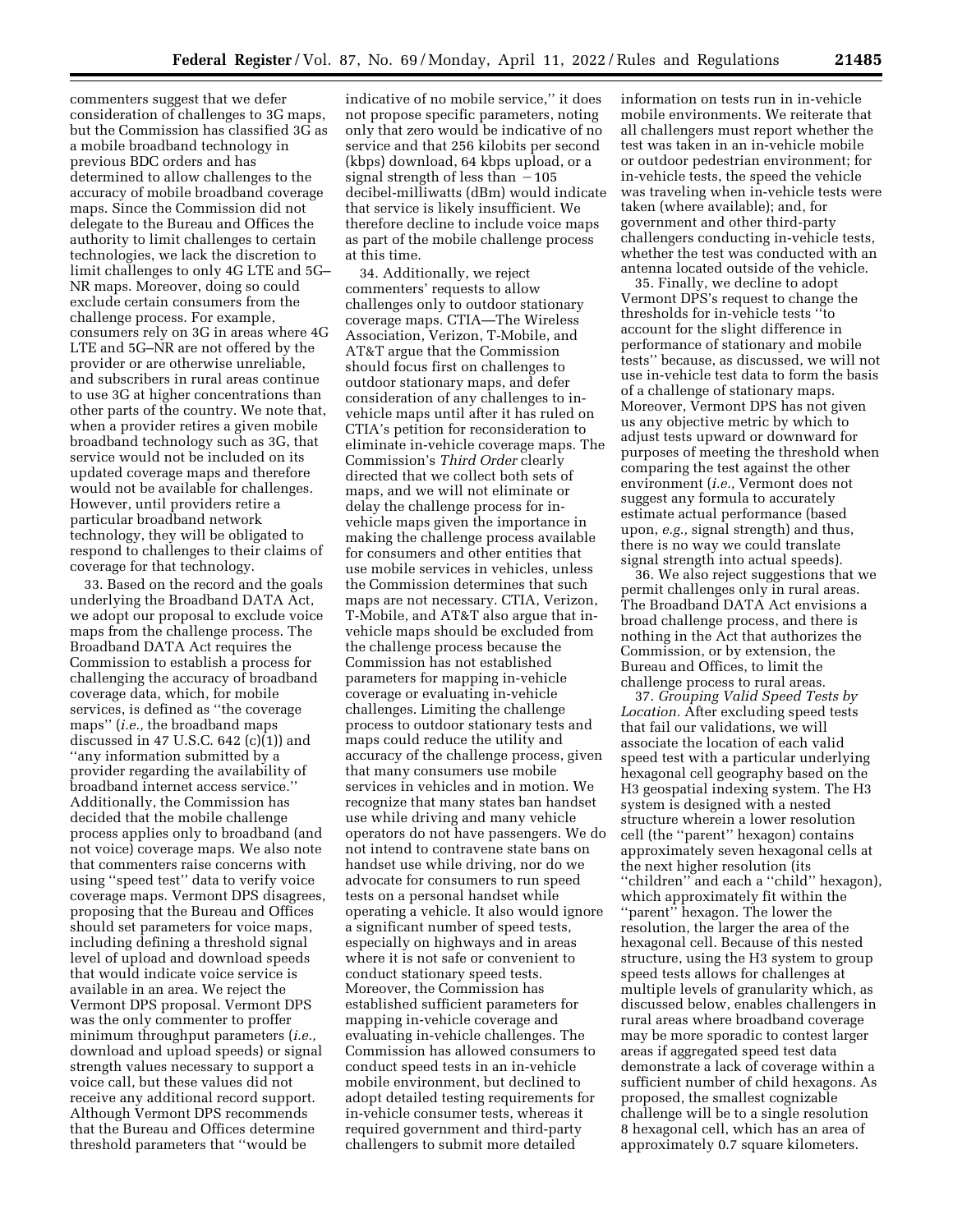38. Some commenters support the use of hexagons to evaluate challenges but recommend basing challenges on a different hexagonal cell size. While Vermont DPS generally supports the proposed use of H3 indexing, it argues that the system is not intuitive to use and asks the Commission to create and share geospatial indexing system (GIS) layers for the H3 hexagons at all resolutions it intends to employ in the coverage analysis, which we have already done. CTIA, T-Mobile, and AT&T urge us to use smaller resolution 10 hexagons instead of resolution 8, contending that hexagons at resolution 10 better match the 100-meter resolution providers must use when submitting their coverage maps. RWA and Vermont DPS, meanwhile, recommend allowing challenges to resolution 6 and 7 hexagons in rural areas, which RWA notes are often difficult to test because of a lack of accessible roads.

39. We find that resolution 8 strikes an appropriate balance as the smallest resolution for a cognizable challenge. Smaller areas (*e.g.,* resolution 9 or 10) could result in many disparate challenges that may require excessive testing by providers and, in the case of resolution 10 hexagons, may exceed the granularity of propagation maps that were not designed to provide such precision. Coverage maps must be submitted at a resolution of 100 meters (*i.e.,* 0.1 km) or better. Therefore, allowing for challenges to an area as small as a resolution 10 hexagon cell, which is smaller than the 100 meter map resolution, may instead reflect inaccuracies due to the resolution at which the provider generated its maps. Larger areas (*e.g.,* resolution 6 or 7 hexagons), on the other hand, would require significantly more testing for challengers and make it difficult to verify coverage in distinct local areas. For example, a resolution 7 hexagon would require four to seven times as many tests as a resolution 8 hexagon to create a successful challenge. The Commission directed staff to determine the requisite number of tests and define the geographic boundaries of cognizable challenges while satisfying the goals of both ''encourag[ing] consumers to participate in the challenge process and assuring that providers are not subject to the undue cost of responding to a large number of challenges to very small areas.'' We are not persuaded that allowing challenges to areas smaller than the 100-meter resolution (*i.e.,* a resolution 10 hexagon) requirement would adequately meet these goals. Using areas smaller than a resolution 8 hexagon would additionally make it

difficult for consumers to reach the threshold of cognizable challenges. A challenger would need to take many more tests in the smaller hexagons to achieve the statistical significance required. Use of particularly small areas also would likely make in-motion testing for both challengers and providers impossible. In the future, we may consider using hexagonal cells at a higher resolution if it becomes necessary to correct coverage errors at a more granular level.

40. RWA and Verizon assert that the use of the H3 geospatial indexing system would present implementation issues. RWA cautions that third-party network maps, which providers may use to supplement the data used to rebut challenges, may not be compatible with the H3 geospatial indexing system. Verizon also raises concerns that providers would need to develop new tools and systems for managing speed tests and evaluating data in an H3-based environment and notes that tracking and evaluation may be complicated because child cells will not nest precisely into their parent cell. These concerns do not warrant deviations from our proposal since parties seeking to rebut challenges do not need to conform their tools or data to the H3 indexing system. The BDC system itself will overlay submitted speed test points with the H3 hexagons; providers need only submit their speed test data and the BDC system will appropriately index them (so long as the data otherwise meet the specifications and test requirements to qualify as valid on-the-ground speed test data). Moreover, H3 is an opensource indexing system, and therefore we do not anticipate it being overly expensive or burdensome for providers to access. Finally, in response to Verizon's argument that the tracking and evaluation of speed test data will be complicated because child cells will not nest precisely into their parent cell, we note that speed tests will be evaluated based on the resolution 8 hexagon within which a test falls.

41. CPUC and Public Knowledge/New America assert that submitting speed test data under the H3 system using resolution 8 hexagons would be more burdensome and expensive, and would result in fewer challenges, because challengers would need to gather statewide measurements in each resolution 8 hexagon. We disagree. First, challengers will not need to submit speed tests in every resolution 8 hexagon in a state because challenge data cannot form the basis of a cognizable challenge in areas where a provider does not claim coverage. Challengers will be aware of the areas in

which a provider does not claim coverage from the publicly available mobile broadband map and can avoid the burden and expense of conducting speed tests in those areas. Second, as discussed, we will combine, according to the tested environment, valid speed tests conducted by consumers, state, local, and Tribal governments, and other entities. This likely will reduce the number of speed tests that any one challenger needs to submit to create a challenge. The number of required tests needed to meet the thresholds reflect the *total* number of speed tests needed to create a cognizable challenge, not necessarily the number of speed tests that must be submitted by an individual consumer or entity. Third, CPUC's concerns ignore our decision to allow testers to challenge larger geographic areas, such as resolution 7 hexagons or resolution 6 hexagons, when at least four of the seven child hexagons of the parent hexagon are challenged. Testers will be able to see which areas have been challenged and if, for example, four or more of the seven childresolution 8 hexagons in a resolution 7 hexagon are challenged, then the entire resolution 7 hexagon will be considered challenged. Finally, H3 indexing will not burden testers because it will serve as an ''under the hood'' way for the Commission to group and analyze speed tests submitted by testers at various times and places.

42. We will evaluate all valid challenger speed tests that present evidence about the service of a given technology and environment within each hexagon to determine whether to create a cognizable challenge to the coverage in that area. We did not receive any comments on this proposal. We also adopt the alternative approach proposed in the *BDC Mobile Technical Requirements Proposed Rules* to evaluate the download and upload components of each speed test individually rather than evaluating them jointly. Under this approach, each component will be categorized as either ''positive'' or ''negative'' based on whether the component is consistent with the provider's modeled coverage (*i.e.,* the coverage assumptions in providers' BDC propagation maps). A positive component is one that records speeds meeting or exceeding the minimum speeds that the mobile service provider reports as available where the test occurred. A negative component is one that records speeds that fail to meet the minimum speeds that the mobile service provider reports as available where the test occurred. For each speed test, the download component will be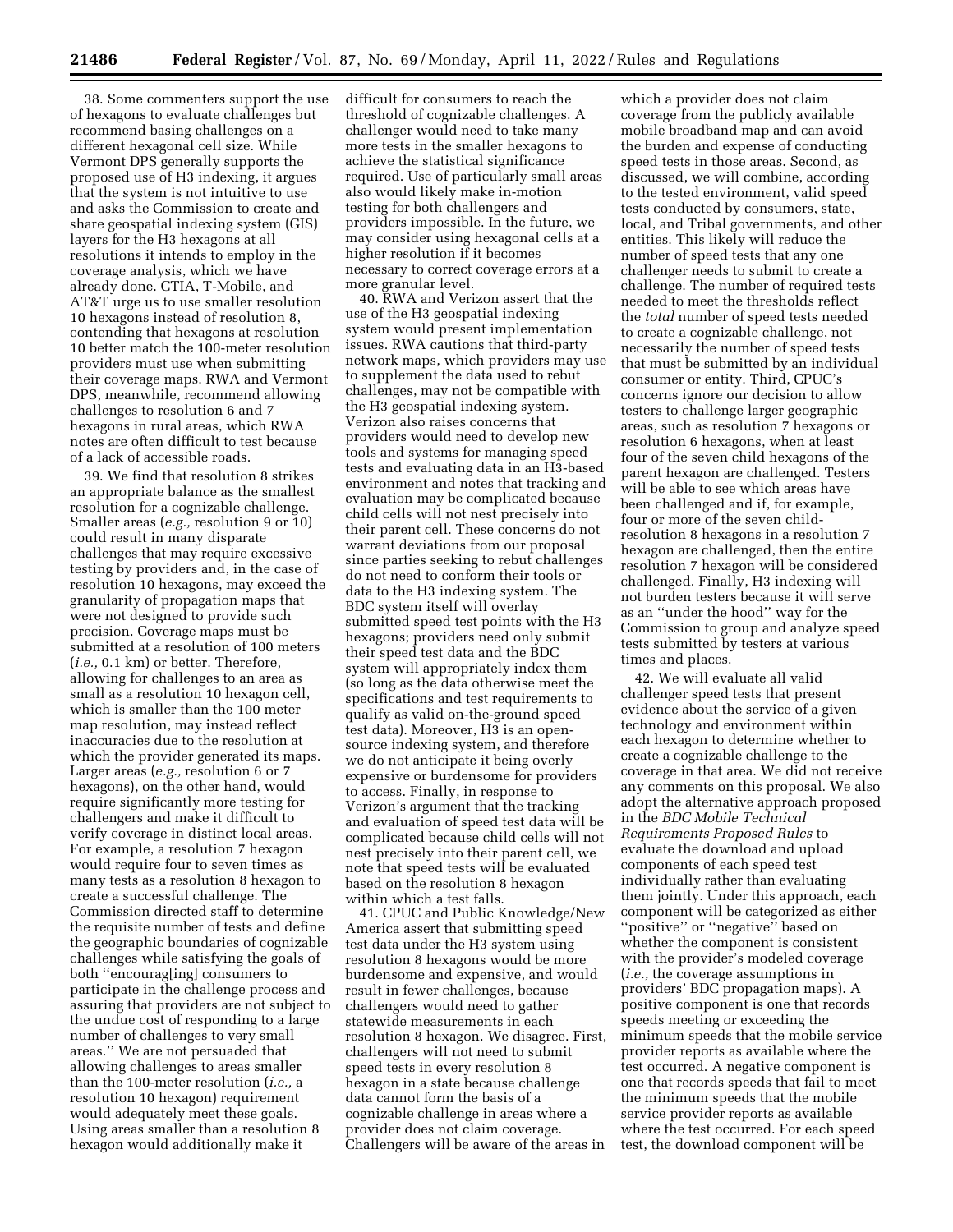either positive or negative, and the upload component will be either positive or negative. The coverage map will then be evaluated for all download tests and separately for all upload tests. If a resolution 8 hexagon meets the thresholds for either upload or download tests, a challenge would be triggered. In order to rebut a challenge, a provider would need to meet the thresholds for both the upload components and download components. Speed test apps typically measure download and upload components sequentially and not simultaneously, so evaluating these components independently will better account for geographic and/or temporal variability.

43. In the case where the starting and ending locations of a test are in different hexagons (*e.g.,* because the testing device was in motion), we will associate the test with the hexagon containing the midpoint of the reported start and end coordinates for each test component. We also will use the midpoint to determine whether the test component falls within the applicable provider's coverage map. Each test component will be point-hex dependent. Therefore, a download test could be associated with a different point-hex than an upload test, and in such cases, the two tests would be treated independently. We disagree with Ookla that we should use the start location as the single point value of a test rather than associating two locations for each data point. We also disagree with Vermont DPS that we should use a single set of geographic coordinates at the start of each on-theground sequence, but we do agree with its alternative recommendation and will capture the timestamp and duration of each test component, as well as the geographic coordinates measured at the start and end of each test component with typical GPS Standard Positioning Service accuracy or better. Having start and end coordinates for each test will facilitate our verification of stationary maps versus mobile maps because it will enable us to capture the precise locations of drive tests.

44. We decline Verizon's request to adopt additional device- and planspecific requirements. We recognize that some devices have limitations (*e.g.,* an older device may not connect to all spectrum bands), but find that restricting the types of devices that can be used to conduct speed tests would make the challenge process less userfriendly and less accessible to consumers and non-consumers alike. At the same time, a challenger must disclose the manufacturer and model of its device so that providers will have this information when rebutting

challenges and can seek to invalidate tests from devices that are not compatible with a specific network or band. We will also allow mobile service providers to respond to a challenge with infrastructure information in situations where a mobile device used in the testing accessed the network over a data plan that could result in slower service. Finally, the methodology we adopt for aggregating speed tests and requiring challenges to meet the thresholds described below will ensure that challenges are temporally and geographically diverse and therefore reflect a robust and representative sample of user experience, regardless of device type or subscriber plan.

45. *Challenges to Larger, Lower-Resolution Hexagons.* We adopt our proposal for a ''parent'' or 'grandparent'' hexagon (*i.e.*, a hexagon at resolution 7 or 6) to be considered challenged if at least four of its child hexagons are challenged. CCA supports this proposal, while T-Mobile and Verizon argue that it could allow for challenges to very large areas even though significant portions of them have not been tested. We disagree with T-Mobile and Verizon and find that this approach will allow for the effective challenge of larger areas where an abundance of geographically diverse tests indicate a pervasive problem. Under it, a resolution 7 or 6 ''parent'' hexagon will be considered challenged only if more than half (*i.e.,* at least four of seven) of its ''child'' hexagons are challenged. The threshold can therefore be met without testing each resolution 8 hexagon, including ones that may be practically inaccessible. But each ''child'' hexagon must still meet the geographic threshold described below, which means that any challenges to larger ''parent'' hexagons will reflect that negative tests are persistent throughout the geographic area. While we decline to set the minimum size of a cognizable challenge at either resolution 7 or resolution 6 hexagons as requested by RWA, we believe that the approach we adopt herein will allow for challenges covering a significant portion of otherwise inaccessible resolution 8 hexagons. So long as challengers submit tests meeting the thresholds in at least four of the seven resolution 8 hexagons for a ''parent'' resolution 7 hexagon, the remaining hexagons would be effectively covered by the challenge to the ''parent,'' even if these resolution 8 hexagons are inaccessible. We conclude that this strikes an appropriate balance between reducing the burden on challengers while ensuring that robust

evidence of a problem exists before requiring a provider to respond.

46. *Required Thresholds.* A resolution 8 hexagon will, as proposed, be challenged when tests submitted within the hexagon meet three thresholds: Geographic, temporal, and testing. We adopt the proposed geographic threshold, modified to account for our approach to evaluate each test component (*i.e.,* download and upload) separately. If the tests for a given technology in a resolution 8 hexagon meet all three thresholds we will consider that map's coverage to be challenged in that area. To satisfy the geographic threshold for a challenge, in general, at least four child hexagons (*i.e.,* ''point-hexes'') within the resolution 8 hexagon must contain two of the same test components (download or upload), one of which is a negative test, in each point-hex. The threshold must be met for one component entirely, meaning that a challenge may contain either two upload components per point-hex, one of which is negative, or two download components per pointhex, one of which is negative. Requiring at least four out of seven point-hexes to include two of the same test components and at least one negative test will ensure that more than half of the point-hexes within a resolution 8 hexagon show inadequate coverage. Requiring at least one negative test in multiple locations within the geographic area of a resolution 8 hexagon will demonstrate that negative tests are persistent throughout the hexagon.

47. Consistent with the Commission's direction to consider (among other factors) ''whether the tests were conducted in urban or rural areas'' when setting the methodology for aggregating speed test results, we will adjust the geographic thresholds to allow challenges that account for differences in areas. Specifically, we adopt a different geographic threshold depending on the road density of each resolution 8 hexagon. We will relax the geographic threshold to require tests in fewer than four point-hexes when fewer than four of the point-hexes of a resolution 8 hexagon are ''accessible.'' We define an ''accessible'' point-hex as one in which the provider reports coverage for at least 50% of the area of the point-hex in its reported coverage data and through which at least one road traverses. Using the most recent U.S. Census Bureau roadway data, a point-hex would contain a road if it overlaps any primary, secondary, or local road, which are defined as Master Address File/Topologically Integrated Geocoding and Referencing (MAF/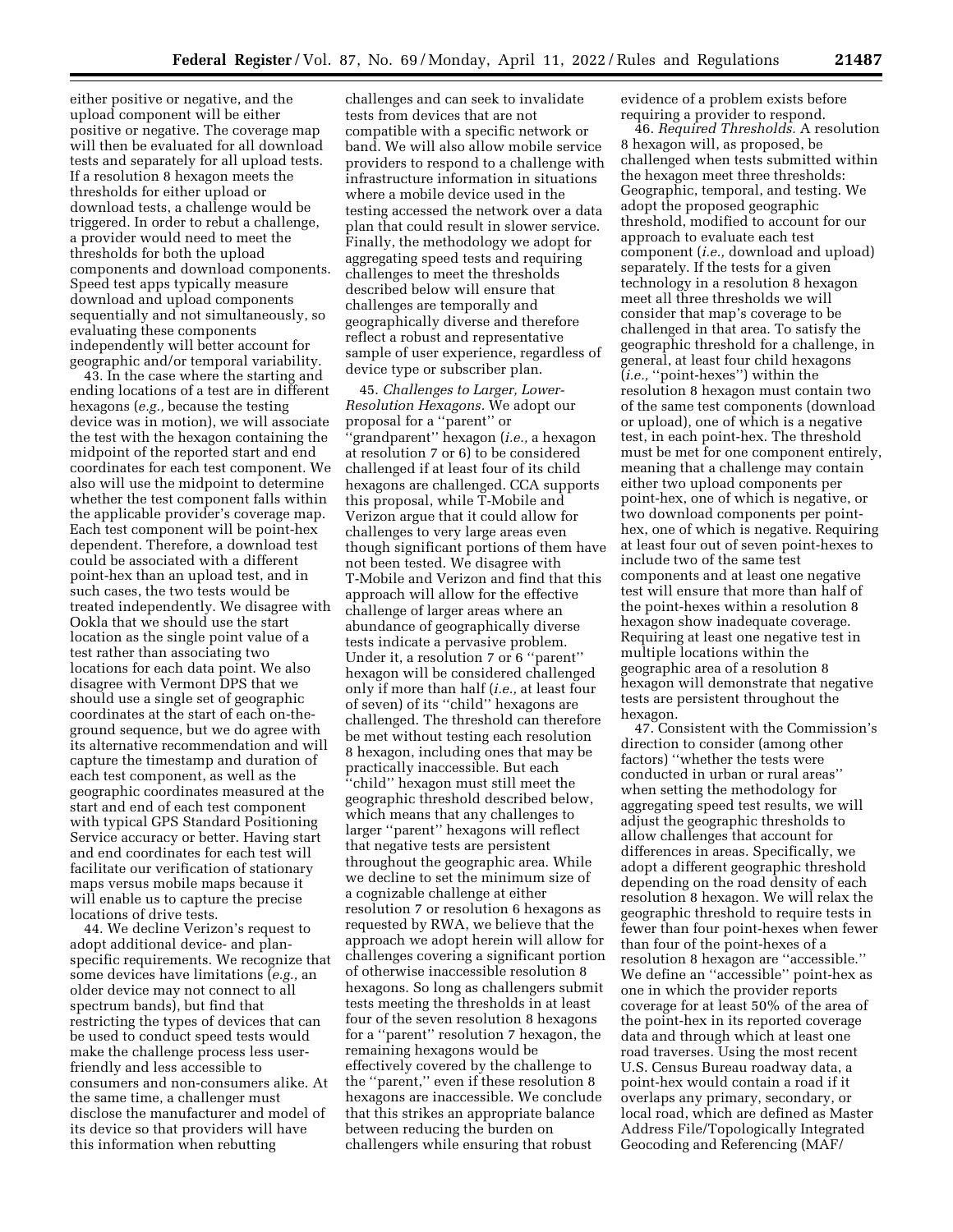TIGER) Feature Class Codes S1100, S1200, or S1400, respectively. In order to account for road width, we will apply a small buffer around the U.S. Census Bureau road line data. No entities commented on this definition. We choose 50% of the area of the point-hex to be within the provider's reported coverage because we want challengers to have a high likelihood of being within the coverage map when they test. We note that challengers can still test within a point-hex that is not ''accessible'' so long as the test falls within the provider's reported coverage. We settle on this definition of ''accessible'' because without a road it becomes significantly more difficult for parties to run speed tests in a point-hex. We find that the existence of at least one road gives parties a way to access a hexagon and run speed tests. We anticipate that this approach will make it easier for challengers to establish a challenge in less densely populated areas because challengers will be permitted to show less geographic diversity among tests if there are fewer accessible point-hexes in a resolution 8 hexagon.

48. We decline to adopt Vermont DPS's proposal to eliminate the requirement that four of the seven pointhexes within a resolution 8 hexagon meet the geographic threshold. Requiring a challenge to meet the geographic threshold in four of seven point-hexes ensures geographic diversity of tests and will help identify potential coverage gaps over a sufficiently wide area. Vermont DPS does not propose any alternative geographic threshold, and the record supports our conclusion that the geographic threshold is necessary to minimize the chance of anomalous results. We also reject RWA's proposal to reduce the geographic threshold for inaccessible resolution 7 hexagons or allow for a resolution 7 hexagon with low road density to automatically trigger a challenge. We believe the two proposals we adopt—(1) to reduce the geographic threshold for resolution 8 hexagons with low road density, and (2) to allow a ''parent'' or ''grandparent'' hexagon (*i.e.,* a hexagon at resolution 7 or 6) to be challenged if at least four of its child hexagons are considered challenged—adequately address RWA's concerns. For example, a resolution 7 hexagon that does not contain any roads is comprised of seven resolution 8 hexagons that also do not contain roads. A challenger therefore would not need to meet the geographic threshold in any of the resolution 8 hexagons if none of the point-hexes contain roads.

Moreover, if a challenger runs tests meeting the temporal and testing thresholds in four resolution 8 hexagons and such tests show inadequate coverage sufficient to create a challenge, then the entire resolution 7 hexagon will be considered challenged. Thus, while our proposal does require challengers to meet the temporal and testing thresholds in a resolution 8 hexagon that has no accessible pointhexes, the tests do not need to be geographically diverse within each resolution 8 hexagon. We believe such a trade-off is reasonable to challenge a large geographic area.

49. We also adopt a modified version of our proposed temporal threshold. To meet the temporal threshold under the approach we adopt, each resolution 8 hexagon cell must include a set of two negative components of the same type (upload or download) with a time-ofday at least four hours different from two other negative components of the same type as the first set, regardless of the date of the tests. In other words, if the negative tests within the hexagon were ordered chronologically, regardless of the day of the tests, the difference in time between the first two tests and the last two tests must be at least four hours. The temporal threshold is evaluated across all tests within the resolution 8 hexagon and need not be met for each point-hex within the hexagon. That is, the earliest two negative tests and the latest two negative tests can be recorded in different point-hexes and still meet the temporal threshold so long as the difference in time between the two pairs of tests is at least four hours. Accordingly, because the geographic threshold for a fully-accessible resolution 8 hexagon requires at least eight negative tests (*i.e.,* two each in four of the hexagon's point-hexes) whereas the temporal threshold could be met using only four of those tests (located in any of the point-hexes), the temporal threshold would not necessarily require the challenger(s) to conduct additional testing. This threshold is different from that which we proposed in the *BDC Mobile Technical Requirements Proposed Rules*  in that we now require two sets of negative tests to be temporally diverse, rather than one negative test being temporally diverse from one other test. T-Mobile supports the adoption of the temporal threshold proposed in the *BDC Mobile Technical Requirements Proposed Rules,* and we believe our modified approach is consistent with the concepts for which T-Mobile expresses support. Verizon and AT&T generally support a temporal threshold,

and agree with our determination that temporal diversity is important, but we decline to adopt their proposal to categorize tests into specific four-hour ranges. We disagree that categorizing tests into specific time ranges would ensure temporal diversity. For example, Verizon and AT&T's proposal could allow a challenger to satisfy the temporal threshold with tests that have been conducted within a very short timeframe. However, in light of Verizon's concerns with our initial proposal, we find that multiple tests separated by four hours, rather than one at each end of a minimum of a four hour period, are needed to show temporal diversity, and thus modify our approach to ensure temporal diversity across several tests.

50. We are also unpersuaded by Vermont DPS's argument that we should not adopt the temporal threshold because it would require a challenger to drive test a road twice, and by CPUC's argument that the temporal threshold would significantly increase costs on challengers. We believe that the effort required to achieve the temporal threshold is outweighed by the need to collect a representative sample of a mobile service provider's coverage, particularly since our decision to combine challenge data from consumers, governments, and other entities in a given area will help minimize burdens on challengers and limit the number of drive tests any one challenger will need to conduct. We conclude that our approach is a reasonable solution that will ensure challengers demonstrate persistent inadequate coverage while accounting for the temporal variability of mobile networks, such as variability due to cell loading.

51. Finally, we adopt a modified version of the proposed testing threshold to require that there must be at least five negative test components of the same type (upload or download) within the resolution 8 hexagon when 20 or fewer total challenge test components of that type have been submitted. Consistent with the approach originally proposed, when challengers have submitted more than 20 test components of the same type in a hexagon, we will require that a certain minimum percentage of the total number of test components of the same type in that hexagon be negative, ranging from at least 24% negative when challengers have submitted between 21 and 29 total tests, to at least 16% negative when challengers have submitted 100 or more tests. Once the percentage of negative test components of the same type submitted meets the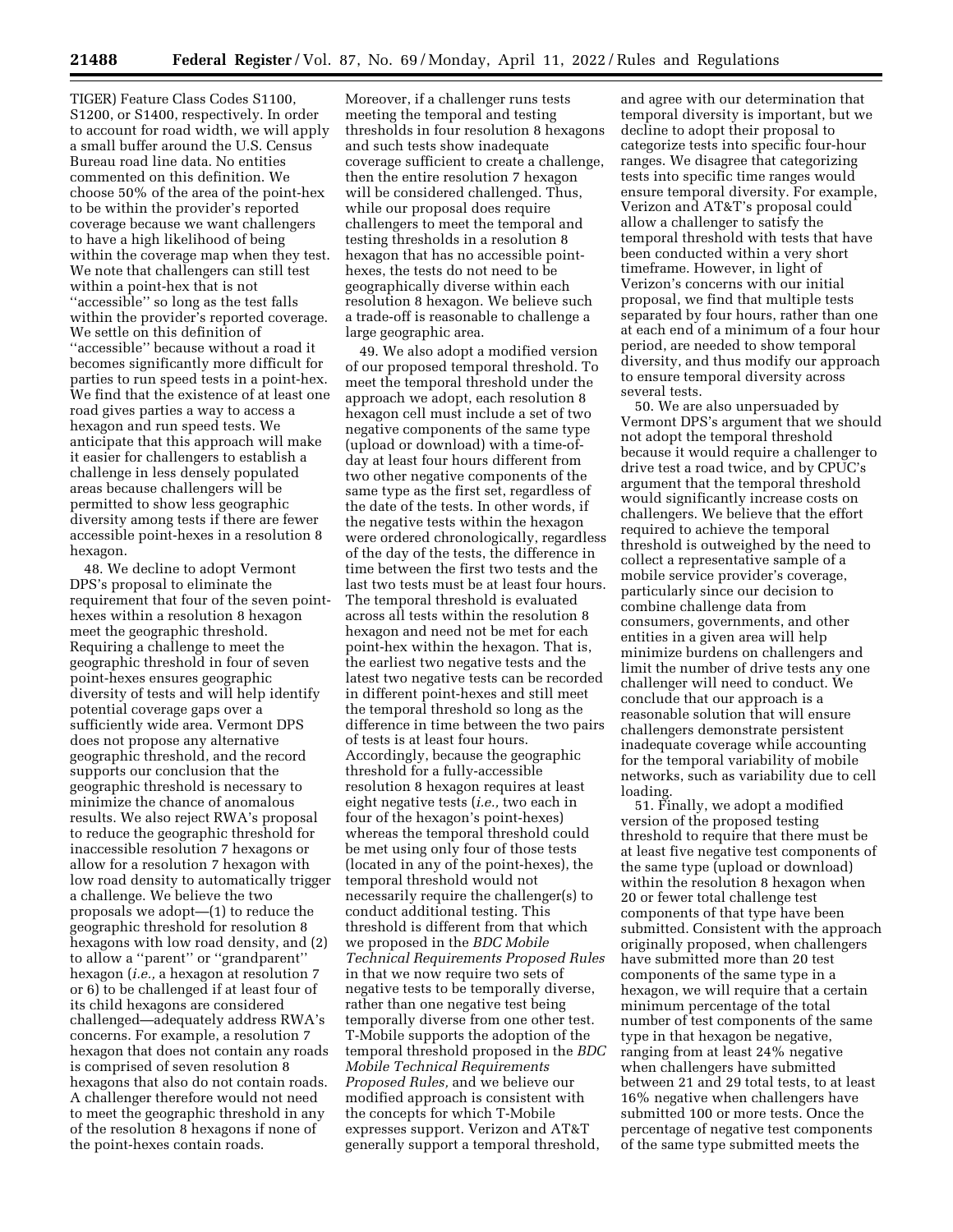minimum negative percentage required (for example, for a sample of fewer than 21 tests, once there are at least five negative tests submitted), we will not require additional tests so long as both the geographic and temporal thresholds for a resolution 8 hexagon have been met. The failure rates we adopt were chosen to demonstrate that coverage does not reach a 90% probability threshold. We find that this 90% threshold is reasonable to use because most speed tests will be taken within the provider's cell (rather than solely at the edge of the cell) where the cell area probability should be greater than the modeled cell edge probability of 90%, and to simplify the process, we will use the 90% threshold for tests conducted anywhere in the cell. To avoid the risk that the testing threshold would be skewed by a disproportionate number of tests occurring in one location within a resolution 8 hexagon, however, we adopt a modified approach such that if the number of test components of the same type in a single point-hex represent more than 50% of the total test components in the resolution 8 hexagon (where there are four or more accessible point-hexes in the hexagon), the test components in that point-hex will count only toward meeting 50% of the testing threshold. In a resolution 8 hexagon where there are only three accessible point-hexes, if the number of test components in one point-hex represent more than 75% of the total test components in the hexagon where the geographic threshold is otherwise satisfied, the test components in that point-hex will count only toward 75% of the testing threshold. If fewer than three point-hexes are accessible, we will not apply a maximum percentage of total test components for a single pointhex as the risk that testing would be skewed by a disproportionate number of tests occurring in a single location is reduced. We believe that these changes mitigate the potential bias resulting from a disproportionate number of tests occurring in one point-hex, and that this revised testing threshold will result in greater variety of tests within each resolution 8 hexagon.

52. Verizon, CTIA, and T-Mobile generally support the adoption of a testing threshold. Verizon supports our evaluating challenges based on the percentage of tests in a cell that are below the relevant speed threshold, but expresses concern that the Commission's geographic threshold ''would allow cognizable challenges even if substantially all of the negative tests are in a single point-hex.'' The modified approach we adopt mitigates

the potential problems Verizon raises because the Commission would adjust the testing threshold when a disproportionate number of tests occur in the same point-hex. T-Mobile contends that staff should adjudicate challenges based on a threshold number and percentage of ''negative'' tests, with a minimum of five tests for each resolution 10 hex cell and at least 50% of those negative. We decline to adopt T-Mobile's alternative proposal because, as discussed above, we believe resolution 10 hexagons are too small for the challenge process. We also find that T-Mobile's proposal to require that 50% of tests be negative, regardless of the number of tests run, would place a high burden on challengers, and could diminish legitimate indications that coverage is unavailable in particular areas. In contrast, the thresholds for the percentage of negative tests we adopt are based on the statistical significance necessary to demonstrate lack of coverage. We also decline to adopt Vermont DPS's proposal to allow a single test, or maximum of two tests to be used to show inadequate coverage at multiple locations within a resolution 8 hexagon. Vermont DPS's argument that the geographic and testing thresholds effectively prevent drive testing assumes that a challenger should be able to run all of the tests necessary to meet each threshold on a single drive through a resolution 8 hexagon, but if challengers find that they are having to drive at a slow pace to run an in-vehicle test in a resolution 9 hexagon, they may periodically stop to run tests in a stationary manner before moving on to the next resolution 8 hexagon. We anticipate that government and other third-party testers can use software that overlays the H3 indexing system and/or providers published maps on a drive test map and may therefore know whether they are keeping within a hex or moving into another one while doing a test. We note, however, that this may not be necessary since we will be combining challenges from consumers, governments, and other entities in a given area which would lessen the number of drive tests any one challenger will need to conduct. For this same reason, we disagree with the CPUC that the testing threshold will be extremely expensive and require complicated coordination of efforts. As discussed, we will aggregate challenges from multiple sources and no one entity will be required to conduct all tests needed to challenge a particular geographic area.

53. *User-Friendly Challenge Process.*  AT&T concurs with our assessment that the challenge process we proposed is

reasonable and user-friendly and supports the overall framework, including the use of the H3 geospatial indexing system. In addition, CTIA, T-Mobile, and AT&T agree that the proposal to combine test data from consumers, governments, and other entities is user-friendly and reduces burdens on challengers, who will not be required to collect and submit every drive test needed to sustain a challenge on their own. Although Public Knowledge/New America raise concerns about whether the challenge process is sufficiently user-friendly, they share our belief that the challenge process should be as streamlined and burden-free as possible for consumers and other entities; we note that our implementation of the consumer challenge process is consistent with the *Third Order'*s determination that challengers will collect and submit all speed test data needed to support a challenge, including the new speed test metrics and parameters we adopt, through the FCC Speed Test app or another app approved by OET to collect and submit challenge data to the Commission.

54. We disagree with commenters that argue that our challenge process is not ''user-friendly.'' RWA argues that the testing process is not ''user-friendly'' because consumers can test only the networks their handsets are authorized to use. It recommends requiring providers to allow tests by other networks' subscribers. The Commission has already determined that consumer challengers must submit certain identifying information, including that they are a subscriber or authorized user of the provider being challenged, to deter frivolous filings, and the Bureau and Offices were not delegated authority to change this requirement. Similarly, Vermont DPS recommends requiring providers to temporarily provide approved devices with post-paid service at no or reduced cost to governmental entities wishing to engage in a challenge. We decline to adopt Vermont DPS's request because we lack the authority to subsidize government challenges and believe it would be too burdensome to require providers to establish and bear the costs of such programs. Enablers argues (and Public Knowledge/New America agree) that '' 'testing parameters that amount to an exceedingly high burden of proof for consumers and other parties' run 'contrary to the Broadband DATA Act and [the Commission's] own policy goals.' '' Public Knowledge/New America accordingly encourage the Bureau and Offices to consider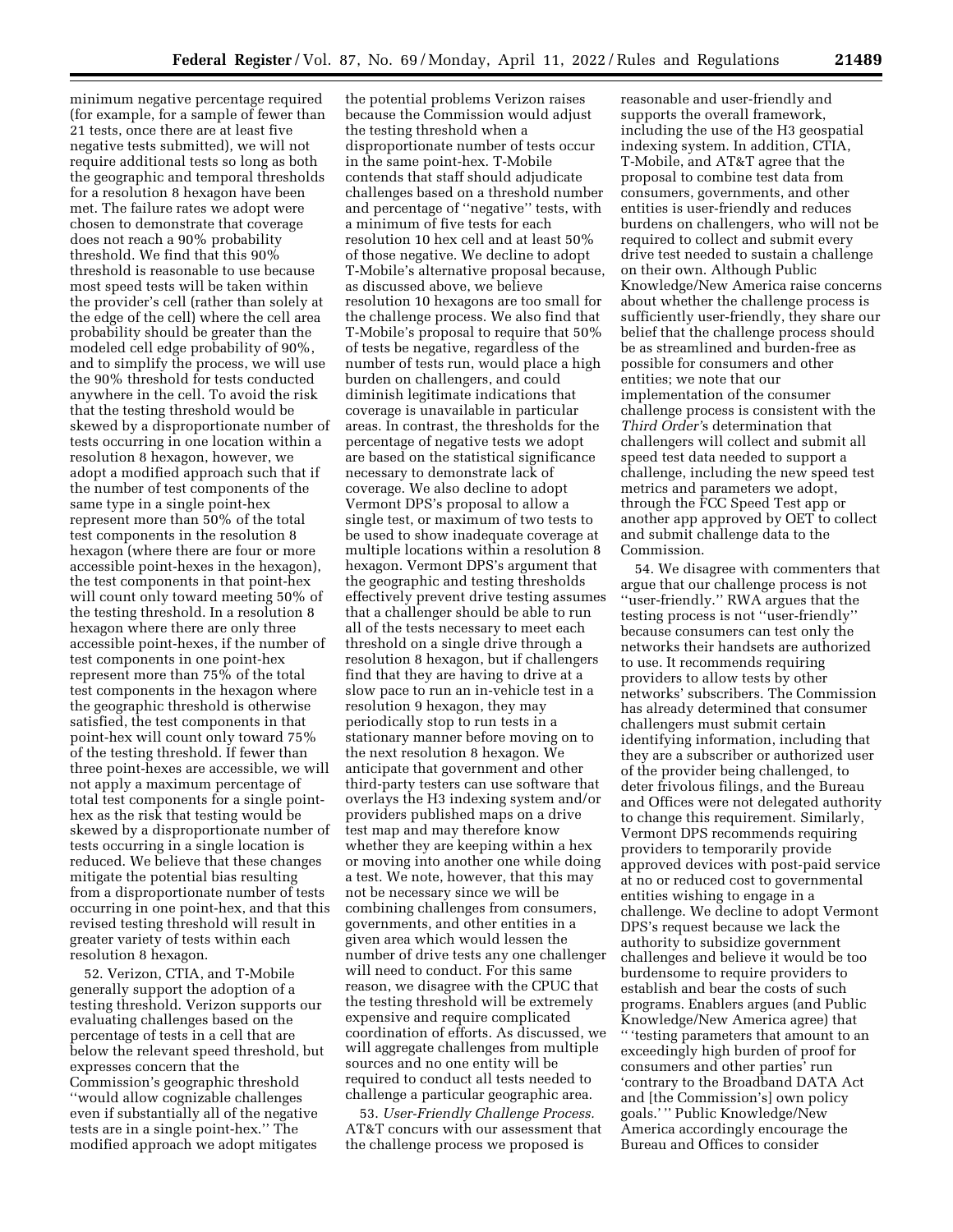''allow[ing] the option to use other trusted sources to challenge providers' claims.'' The Precision Ag Connectivity & Accuracy Stakeholder Alliance (PAgCASA) similarly claims that the proposed challenge process ''delineates a series of technical and non-technical steps [m]obile customers must initiate and successfully navigate when conducting their [c]hallenge process that . . . falls well short of being easy to use from a customer's perspective.'' These commenters also raise many issues that were already decided in the *Third Order* (*e.g.,* subscriber certifications and testing methodology and metrics) and are not delegated to the Bureau and Offices, or urge the Bureau and Offices to ignore the instructions given by the Commission, and would have been more appropriately filed as a petition for reconsideration of the *Third Order.* We reject the arguments of these commenters as untimely because they should have been filed as petitions for reconsideration to the extent that they raise issues already decided by the full Commission. Under Section 405(a) of the Communications Act of 1934, as amended, any party in a proceeding may file a petition for reconsideration within thirty days of public notice of the decision. These commenters raise issues that were decided by the Commission in the *Third Order,* which was published in the **Federal Register** on April 7, 2021. This publication date means that deadline for filing a petition for reconsideration of the *Third Order* was May 7, 2021. Because these commenters did not file their comments until September 2021, the Bureau and Offices find that the arguments are untimely and would have been more appropriately filed as petitions for reconsideration.

55. In conclusion, while the challenge processes and methodologies we adopt are by necessity detailed and technical, so as to assure that accurate and rigorous measurements are supplied to challenge providers' claimed broadband coverage, the Commission and Bureau and Offices have minimized the burdens placed on challengers by providing a user-friendly means for challengers to run speed tests using their mobile devices and submit all data via either the FCC Speed Test app or another OETapproved third-party app. As discussed, the Bureau and Offices were instructed to implement a number of complex and complicated tasks, among them, developing thresholds for determining when a cognizable challenge has been met, a procedure for resolving challenges, and adopting additional

testing requirements if necessary. These obligations were delegated by the Commission within the context of the Broadband DATA Act, which requires the Commission to consider userfriendly challenge submission formats, reducing the time and expense burdens on consumers submitting challenges and providers responding to them, while at the same time considering lessons learned from the challenge process established under Mobility Fund Phase II, and the costs to consumers and providers resulting from a misallocation of funds because of a reliance on outdated and inaccurate maps. Indeed, financial assistance for underserved areas may, in the future, be based on updated Commission maps. Therefore, we find that the processes we adopt strike an appropriate balance, within the authority delegated to us by the Commission, to ensure the challenge process is easy to use and accessible for consumers and government and other entities and also results in high-quality challenges that will accurately correct any errors associated with providers' reported coverage maps.

#### 2. Challenge Responses

56. *Notification of Challenges.* We adopt the *BDC Mobile Technical Requirements Proposed Rules'* proposed procedures for notifying service providers of cognizable challenges filed against them and for notifying challengers and providers of results of challenges. The *BDC Mobile Technical Requirements Proposed Rules* proposed that challenged mobile service providers would be notified via the online portal at the end of each calendar month of the hexagons that are subject to cognizable challenges. CTIA and T-Mobile express support for our proposal. We find this approach will help create a manageable process for providers by providing them with a standard set of deadlines rather than an erratic and potentially unpredictable set of innumerable deadlines for rebuttals that begin as soon as any given discrete area becomes challenged. We also adopt our proposal for mobile service providers and challengers to be notified monthly of the status of challenged areas, and parties will be able to see a map of the challenged area, and a notification about whether or not a challenge has been successfully rebutted, whether a challenge was successful, and if a challenged area was restored based on insufficient evidence to sustain a challenge. In the *Third Order,* the Commission directed that challenge and crowdsource data other than the location that is the subject of the challenge, the name of the provider, and

details concerning the basis for the challenge must be kept private to protect challengers' privacy interests. Accordingly, before a service provider receives access to crowdsourced or challenge data, it will be required, within the BDC system, to acknowledge that it will use personally identifiable information that it receives for the sole purpose of responding to the challenge and that it will protect and keep private all such personally identifiable information. Such personally identifiable information may include challenger contact information, device information, and network information, as well as other personally identifiable information included in addition to evidence that a challenger submits.

57. *Timeframe for Responding to Challenges.* In the *Third Order,* the Commission determined that providers must either submit a rebuttal to a challenge or concede a challenge within 60 days of being notified of the challenge. Consistent with the *Third Order,* if the challenged provider concedes or fails to submit data sufficient to overturn the challenge within 60 days of notification, it must revise its coverage maps to reflect the lack of coverage in the successfully challenged areas.

58. In comments on the *BDC Mobile Technical Requirements Proposed Rules,* CCA argues that the Bureau and Offices should allow providers to seek a waiver of the 60-day deadline if the provider needs additional time to submit on-the-ground data due to unforeseen events or weather. Verizon contends that providers should be able to choose to seek either: (1) A waiver of rules that limit the permitted uses of infrastructure data or transmitter monitoring software in lieu of speed tests; or (2) a waiver of the 60-day deadline if the provider will rebut with speed test data. The Commission adopted the requirement that providers submit a rebuttal or concede a challenge in the *Third Order* based on its determination that permitting 60 days to respond to a challenge would make the challenge process more manageable for providers, while also providing for speedy resolution of challenges consistent with the requirements of the Broadband DATA Act. The Bureau and Offices do not have authority to change the required timeframe for provider responses. To the extent that a provider may wish to seek a waiver of the 60-day deadline for responding to a challenge in any individual case, it may do so under the Commission's generally applicable waiver rules.

59. *Future Challenges in Successfully Rebutted Areas.* We adopt our proposal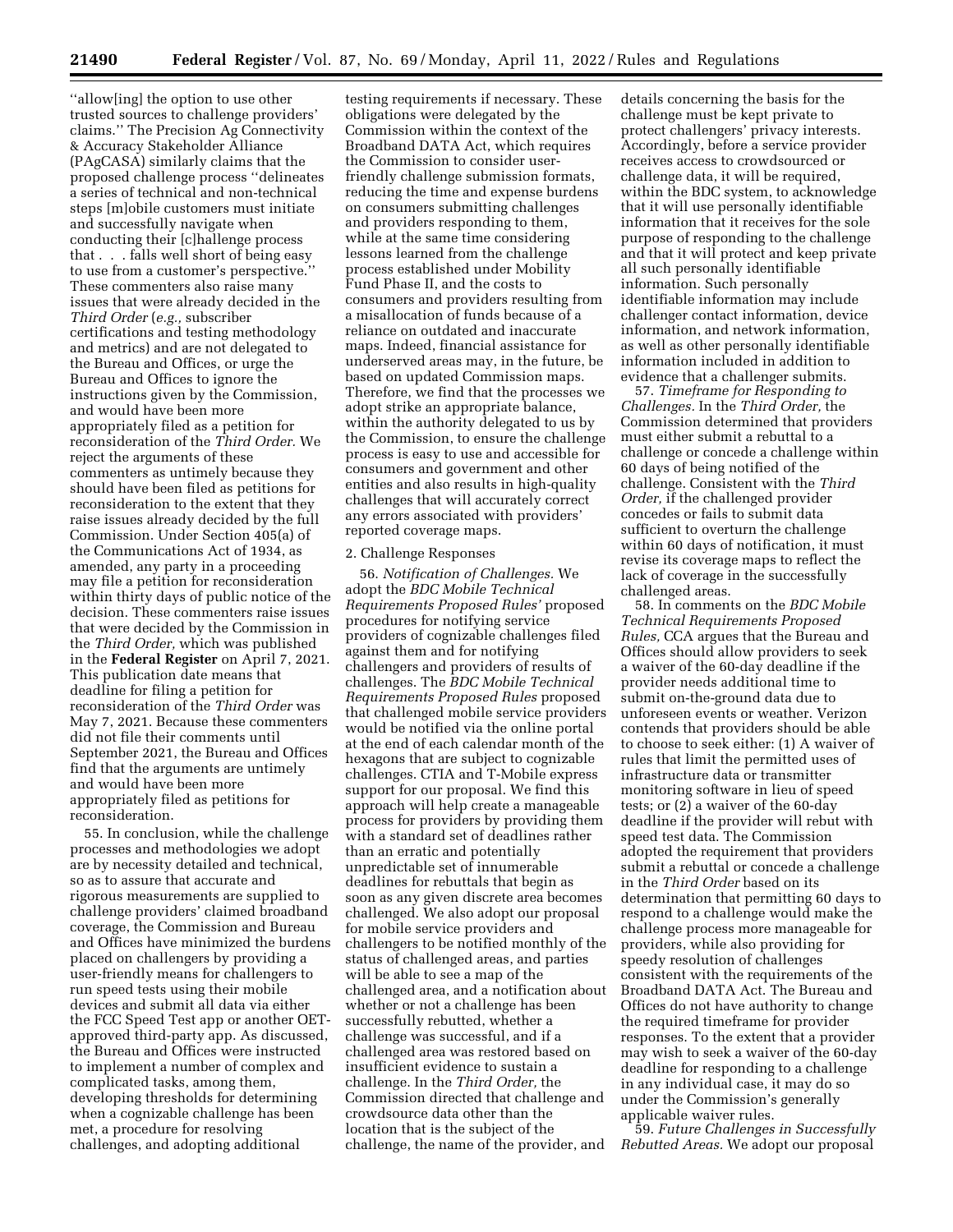to make any areas where a provider has demonstrated sufficient coverage in a challenged area ineligible for subsequent challenge until the next biannual broadband availability data filing at least six months after the later of either the end of the 60-day response period or the resolution of the challenge. This ineligibility applies only with respect to the particular network technology and modeled environment for which the provider has demonstrated sufficient coverage. We deny Verizon and AT&T's request that the Bureau and Offices make successfully rebutted areas exempt from future challenges for a period of three years. We find that preventing future subsequent challenges for a period as long as three years could result in less accurate maps due to changes over time in technology and coverage. We find instead that limiting subsequent challenges for at least six months after the resolution of the challenge strikes an appropriate balance between avoiding a requirement that providers repeatedly confirm the same areas while ensuring that challengers have the opportunity to submit data regarding changed conditions. Although commenters assert that it is unlikely that coverage will be reduced in an area that was subject to challenge, an area that is subject to repeated cognizable challenges may highlight that significant technical issues continue to affect the availability of broadband service in that area. Permitting a subsequent challenge in these areas will help ensure that the Commission receives the most accurate and up-to-date coverage data reflecting consumers' on-the-ground experience. In any area in which a provider does not overturn the challenge but which is otherwise no longer considered challenged (*e.g.,* where, as a result of data submitted by the provider there is no longer sufficient evidence to sustain the challenge to that area but the provider's data fall short of confirming coverage in the area), the coverage area will be restored to its pre-challenge status and will be eligible for future challenges against it.

a. Rebutting Challenges With On-the-Ground Data

60. We adopt our proposal from the *BDC Mobile Technical Requirements Proposed Rules* that, when a challenged mobile service provider submits on-theground speed test data to rebut a challenge, the provider will be required to meet analogous thresholds to those required of challengers, adjusted to reflect the burden on providers to demonstrate that sufficient coverage exists at least 90% of the time in the

challenged hexagon(s). Consistent with our proposal, the on-the-ground test data that providers submit must meet the same three thresholds required of challenger tests for both the upload and download components: (1) A geographic threshold; (2) a temporal threshold; and (3) a testing threshold, albeit with different values (*i.e.,* the number of tests and percentages) for test data for each threshold.

61. For the geographic threshold, the provider will need to meet the same geographic threshold required of challengers, but with positive test components rather than negative test components. At least four point-hexes of a resolution 8 hexagon must include two download test components taken within them, at least one of which must be positive, and at least four point-hexes of a resolution 8 hexagon must include two upload test components taken within them, at least one of which must be positive to demonstrate that adequate coverage occurs at multiple locations within the resolution 8 hexagon. We adopt a modified version of our proposed temporal threshold. To meet the temporal threshold under the approach we adopt, each resolution 8 hexagon will need to include a set of five positive download components with a time-of-day difference of at least four hours from another set of five positive download components, regardless of the date of the test and a set of five positive upload components with a time-of-day difference of at least four hours from another set of five positive upload components, regardless of the date of the test. We modify the threshold proposed in the *BDC Mobile Technical Requirements Proposed Rules*  because we find that requiring more tests to be separated in time will help ensure that there is more consistent temporal diversity across several tests. For the testing threshold, we adopt our proposal that challenged providers must demonstrate statistically significant evidence that coverage is adequate to overturn a challenge using on-theground speed tests, based on the same statistical significance analysis used for determining challenges for both upload and download components. Specifically, in order for the testing threshold for a resolution 8 hexagon to be met, we require that at least 17 positive test components of the same type have been taken in the hexagon when the provider has submitted 20 or fewer test components of that type. When the provider has submitted more than 20 test components of the same type, we require that a certain minimum percentage of the total number of test

components of that type in the hexagon must be positive, ranging from at least 82% positive, when providers have submitted between 21 and 34 total test components of the same type, to at least 88% positive, when providers have submitted 100 or more test components of the same type. The positive test rates we adopt were chosen to demonstrate that coverage does reach a 90% probability threshold, as opposed to the requirement that challengers demonstrate coverage does not reach a 90% probability threshold. Additionally, in line with the modification we adopt for challengers, if more than 50% of the test components of the same type are within a single point-hex where four or more pointhexes in the resolution 8 hexagon are accessible, the test components in that point-hex will be down-weighted to only account for 50% of the total test components when evaluating the testing threshold. If more than 75% of the tests are within one point-hex where there are three accessible hexes in the resolution 8 hexagon, the tests in that point-hex will be reduced to only account for 75% of the total tests when evaluating the testing threshold. By limiting the percentage of test components within any one point-hex that may contribute to a challenge response, this requirement will help ensure that there is sufficient diversity in the test data that a challenged provider submits. A provider may also demonstrate sufficient coverage in a resolution 8 hexagon that was not challenged in order to rebut a challenge to a lower-resolution hexagon containing the non-challenged resolution 8 hexagon (*i.e.,* the ''parent'' resolution 7 hexagon or ''grandparent'' resolution 6 hexagon). As discussed more fully in Section 3.2.4 of Appendix A—Technical Appendix (available at *[https://www.fcc.gov/document/fcc](https://www.fcc.gov/document/fcc-releases-bdc-mobile-technical-requirements-order)releases-bdc-mobile-technical[requirements-order](https://www.fcc.gov/document/fcc-releases-bdc-mobile-technical-requirements-order)*), for challenged hexagons at resolution 7 or 6, if the provider submits response data sufficient to demonstrate coverage in the hexagon's child hexagons such that fewer than four child hexagons would still be challenged, then the resolution 7 or 6 hexagon would no longer be challenged even if sufficient data were not submitted to rebut a challenge for the remaining child hexagons. In analyzing challenges, staff may consider other relevant data submitted by providers, request additional information from the challenged provider, and take other actions as may be necessary to ensure the reliability and accuracy of rebuttal data. These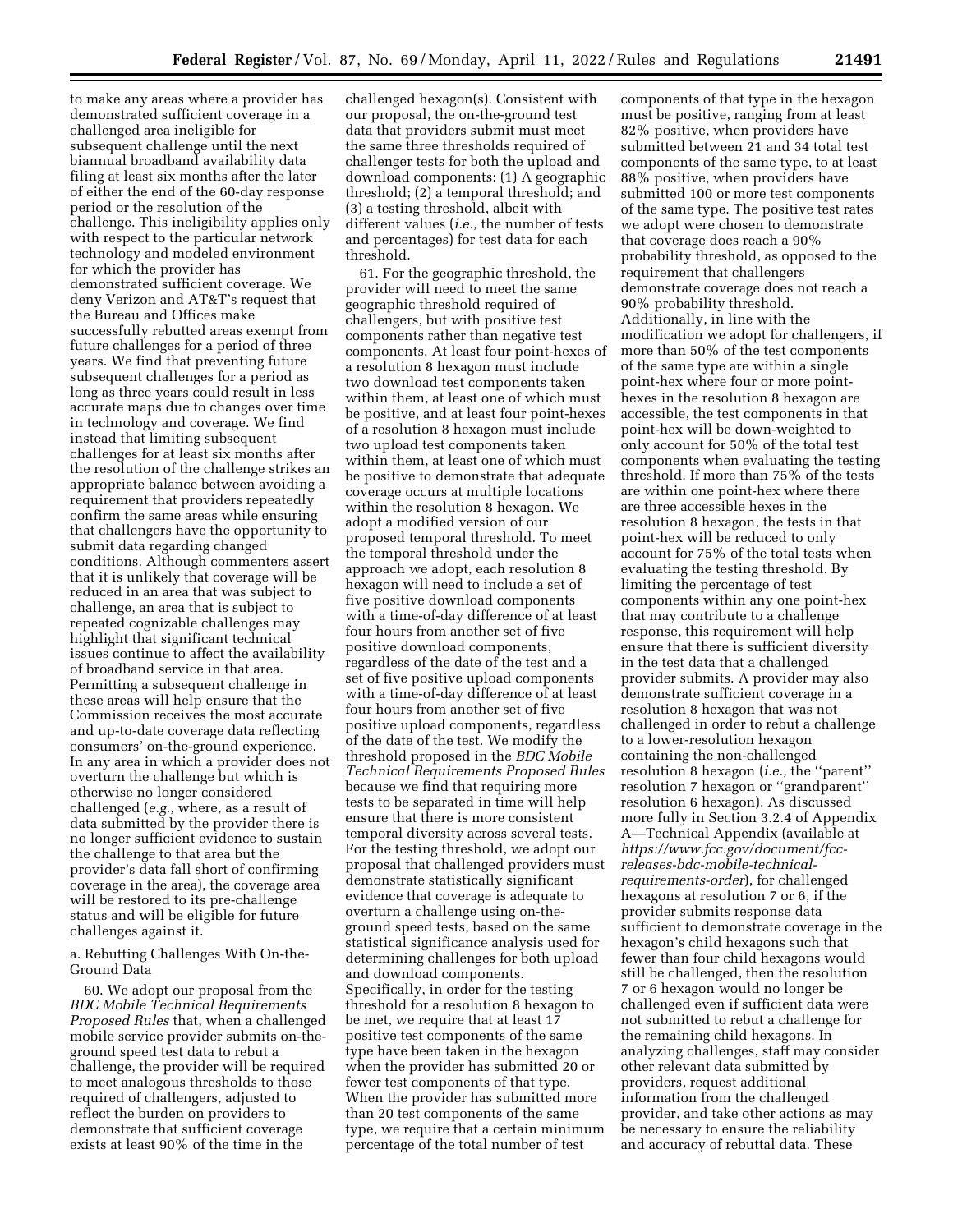actions may include rejecting speed tests or requiring additional testing.

62. In the *BDC Mobile Technical Requirements Proposed Rules,* we proposed to require providers to collect on-the-ground test data using mobile devices running either a Commissiondeveloped app (*e.g.,* the FCC Speed Test app), another speed test app approved by OET to submit challenges, or other software if approved by staff. T-Mobile urges the Bureau and Offices to allow providers to use their own software tools to rebut challenges without seeking prior staff approval. If approval is needed, T-Mobile argues, then OET should commit to approve or reject such tools within 90 days of submission. Our proposal to require approval of testing software used by providers was based on the *Third Order's* direction to the Bureau and Offices to approve the equipment that providers may use to conduct on-the-ground testing to respond to verification inquiries, combined with the Commission's determination that providers rebutting challenges with on-the-ground test data would be subject to the same requirements and specifications that apply to providers submitting data in response to a Commission verification request. T-Mobile also asks the Commission to ''ensure the process for submitting and responding to challengers is user friendly'' by making the challenge portal ''compatible with widely used database software like Salesforce.'' We decline to adopt a requirement that the portal be compatible with specific types of software. However, we take other steps to provide flexibility for providers in responding to challenges, including, as described in more detail below, allowing them to use their own software tools to gather on-the-ground test data. We also anticipate that service providers and other entities will be able to build their own tools and integrate their own software and databases with the BDC system using a modern web-based Application Programming Interface (API).

63. While we continue to read these provisions as requiring the Bureau and Offices to approve any software tools providers may use to gather on-theground test data, we clarify that, to the extent that a provider chooses to use software other than the FCC Speed Test app or another speed test app approved by OET for use in the challenge process, we will consider such software approved for use in rebutting challenges provided that the software incorporates the test methodology and collects the metrics that approved apps must gather for consumer challenges and that

government and third-party entity challenger speed test data must contain. We understand that certain technical network information and RF metrics that we would otherwise require are not currently available on Apple iOS devices. Therefore, until such time as such information and metrics are available on iOS devices, and the Bureau and Offices indicate that they will collect such information from iOS devices, providers must collect all of the required technical network information and RF metrics using a device that is able to interface with drive test software and/or runs the Android operating system. We also require providers conducting in-vehicle mobile tests (*i.e.,*  drive tests) to conduct such tests with the antenna located inside the vehicle. We disagree with Verizon that providers should be able to choose whether or not to use an external antenna when conducting speed tests. Because most consumers will take in-vehicle tests using an antenna inside the vehicle, adopting this requirement for providers will help minimize discrepancies and ensure more consistent comparisons between on-the-ground test data supplied by challengers and data supplied by providers.

64. In order to inform our approval process and consistent with the requirement that applies to government and other entity challengers who choose to use their own software when submitting challenges, we require providers who choose to use their own software to submit a complete description of the methodologies used to collect their data and to substantiate their data through the certification of a qualified engineer or official. Permitting providers to use their own tools is consistent with the approach the Commission adopted for government and other entity challengers in collecting challenge data and it is preferable to requiring prior approval for providers wishing to use their own software tools because it will help streamline the challenge process by reducing the potential for any delays that might be caused by requiring prior review of specific software tools that providers may wish to use. It also will provide greater flexibility and reduce burdens on providers by allowing them to more easily use the software tools they may already be using in the ordinary course of their business.

65. We recognize that this approach is different than the approach we have adopted for third-party speed tests apps where we require OET approval before such apps may be used in the challenge process. We find, however, that the difference in treatment is justified and

warranted. Mobile broadband service providers routinely test and monitor network performance as they develop their networks, and their software has been engineered specifically to obtain detailed speed test measurement data. Providers' software is unlikely to be constrained by limitations in the categories of data that can be collected; in contrast, and as discussed above, consumer-facing third-party apps (particularly apps run over iOS) cannot provide certain categories of information. We require approval for third-party speed test apps because we want to ensure that the apps measure coverage as accurately as possible and report information into the BDC system with the required certifications and in a useable format. In addition, requiring approval is necessary to hold the thirdparty app developers accountable for the accuracy and reliability of their tools and to allow us to inform consumers of the available third-party apps that meet our requirements and are approved for use in the challenge and crowdsource processes. In contrast, the Commission has greater jurisdiction over service providers, as providers are required under the Broadband DATA Act to ensure the accuracy of the coverage information they submit to the Commission. Permitting providers to use these existing performance measurement tools without individualized review and approval will help increase efficiency while continuing to ensure that the Commission receives high-quality data that will allow an apples-to-apples comparison between challenge data submitted by consumers and other entities and data supplied by providers using their own software. While we expect that this approach will benefit our administration of the challenge process, we retain the discretion to require prior approval of providers' software or to make changes to the required metrics via notice and comment at a later time. We also retain discretion to revoke the automatic grant of approval in instances where a provider's software is found to be unreliable or otherwise inconsistent with our objective of ensuring accurate mapping data.

66. We decline T-Mobile's request that we ''adopt a 90-day 'expiration' date for challenge data'' and instead adopt our proposal to make on-theground test data valid for one year from the test date. The process we adopt for submission of challenges ensures that providers have sufficient details to respond to challenges, including dates and times of speed tests. Moreover, to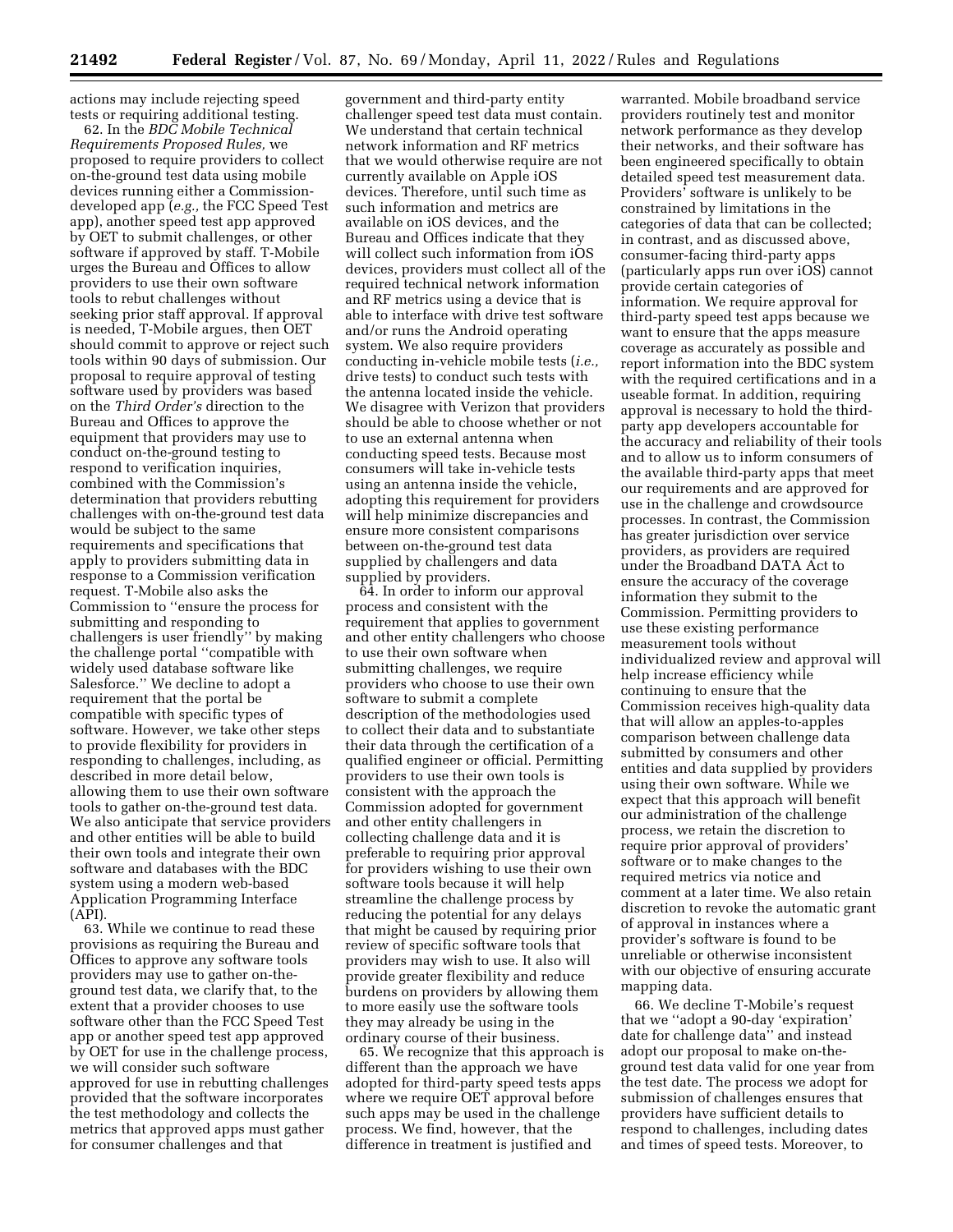the extent a provider improves its network coverage in an area, it can either remove the area from its current data and add it back in with its next biannual submission or rebut a challenge by submitting on-the-ground test data demonstrating network performance in the recently deployed area. We find that these alternatives strike a better balance in facilitating robust participation in the challenge process and ensuring high-quality data than requests to curtail the lifespan of valid challenge data.

#### b. Rebutting Challenges With Infrastructure Data

67. Under the rules adopted in the *Third Order,* providers may respond to challenges with infrastructure data rather than (or in addition to) on-theground speed test data. In cases where a challenged mobile service provider chooses to submit infrastructure data to respond to a challenge, we adopt our proposal to require the provider to submit the same data as required when a mobile provider submits infrastructure information in response to a Commission verification request, including information on the cell sites and antennas used to provide service in the challenged area. In the *Third Order,*  the Commission directed OEA and WTB to provide guidance on the types of data that will likely be more probative in validating broadband availability data submitted by mobile service providers in different circumstances and in the *BDC Mobile Technical Requirements Proposed Rules,* we proposed to use infrastructure data, on their own, to adjudicate challenges in a limited set of circumstances. Specifically, we proposed that a challenged provider may use infrastructure data to identify tests within challenger speed test data that the provider claims are invalid or non-representative of network performance and proposed four circumstances under which a provider could claim a speed test was invalid, or non-representative. In response, CCA argues that providers should not be permitted to respond to a challenge with only infrastructure data because such data are predictive and are not as reliable as on-the-ground test data. CTIA and Verizon, by contrast, argue that the Bureau and Offices lack delegated authority to impose any limitation on providers' ability to submit infrastructure data to respond to challenges.

68. We find that our proposed approach strikes the best balance between providing flexibility for providers and ensuring that they respond to challenges with probative

data. We continue to view data that reflect actual on-the-ground tests, as opposed to infrastructure data, generally to more accurately reflect user experience and therefore be of more probative value in most—but not all circumstances. We disagree with CTIA and Verizon's argument that the Commission's decision to permit providers to respond with infrastructure data precludes us from adopting rules governing the circumstances under which such data can be used, on their own, to respond to challenges. While the Commission directed providers to ''submit to the Commission either onthe-ground test data or infrastructure data, so that Commission staff can examine the provider's coverage in the challenged area and resolve the challenge,'' it also ''directed OEA and WTB to develop the specific requirements and methodologies that providers must use in conducting onthe-ground testing and in providing infrastructure data'' and ''direct[ed] OEA and WTB to provide guidance about what types of data will likely be more probative in different circumstances.'' The Commission also found that ''if needed to ensure adequate review, OEA may also require that the provider submit other data in addition to the data initially submitted, including but not limited to, either infrastructure or on-the-ground testing data (to the extent not the option initially chosen by the provider).'' Defining the circumstances under which infrastructure data, on their own, may be used to rebut a challenge is consistent with these delegations of authority and offers guidance to providers about when the Commission will find infrastructure data to be as probative as on-the-ground test data, as well as when such data are likely to be sufficient to resolve a challenge.

69. We also disagree with Verizon that requiring a challenged provider to submit infrastructure data in cases where there may be other forms of evidence that can rebut a challenge is ''unnecessarily burdensome.'' In the *Third Order,* the Commission determined that providers may rebut a challenge by submitting to the Commission on-the-ground test data and/or infrastructure data, so that Commission staff can examine the provider's coverage in the challenged area and resolve the challenge, and may optionally include additional data or information in support of a response. The Bureau and Offices do not have the authority to change the Commission's decision or permit challenge responses

that do not include either on-the-ground test data and/or infrastructure data.

70. While we adopt our proposal to use infrastructure data, on their own, to resolve challenges in a limited set of circumstances, we agree with commenters that providing additional flexibility will help providers submit responses efficiently. Therefore, we add to the list of circumstances where we will accept infrastructure data, on their own, to respond to a challenge. In the circumstances listed below, we find that infrastructure information will likely be as probative as on-the-ground test data and therefore a provider may submit infrastructure data, on their own, in response to challenge that would invalidate speed tests submitted by challengers. We disagree with CCA that the circumstances for submitting infrastructure data are not defined sufficiently and risk increasing burdens on challengers. We expect the circumstances outlined above to occur rarely and providers, not challengers, must demonstrate that one of these circumstances exists when responding to a challenge solely with infrastructure data.

71. First, we find that infrastructure information will likely be of comparable probative value when extenuating circumstances at the time and location of a given test (*e.g.,* maintenance or temporary outage at the cell site) caused service to be abnormal. In such cases, we adopt our proposal for providers to submit coverage or footprint data for the site or sectors that were affected and information about the outage, such as bands affected, duration, and whether the outage was reported to the FCC's Network Outage Reporting System (NORS), along with a certification about the submission's accuracy. We will then remove measurements in the reported footprint in the relevant band(s) made during the outage and, as appropriate, recalculate the statistics.

72. Second, we find that infrastructure data will likely be of comparable probative value when the mobile device(s) with which the challenger(s) conducted their speed tests are not capable of using or connecting to the radio technology or spectrum band(s) that the provider models as required for service in the challenged area. In such cases, we adopt our proposal for providers to submit band-specific coverage footprints and information about which specific challengers' device(s) lack the band or technology. We will then remove measurements from the listed devices in the relevant coverage footprint and recalculate the statistics.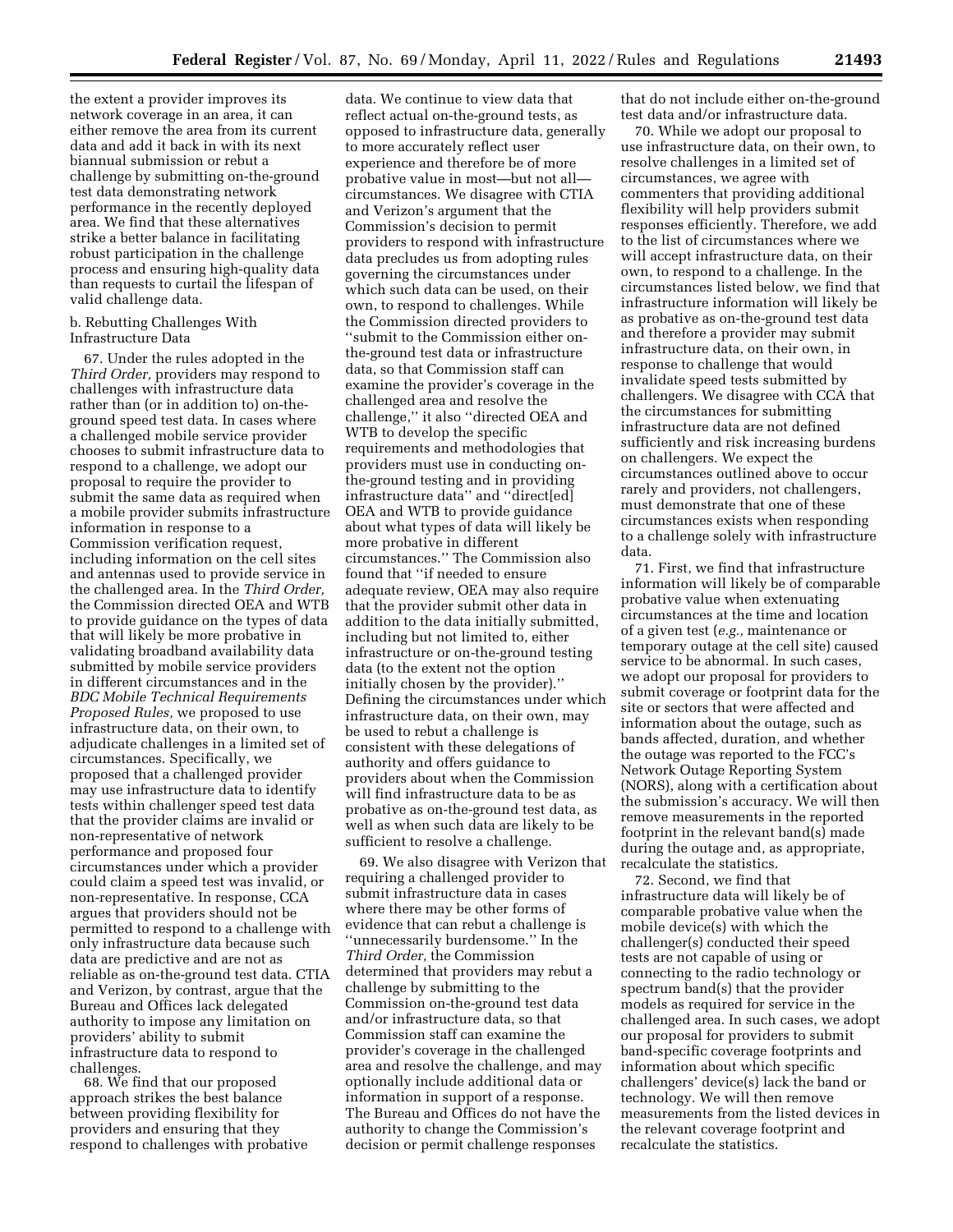73. Third, we find that infrastructure data will likely be of comparable probative value when speed tests were taken during an uncommon special event (*e.g.,* a professional sporting event or concert) that increased traffic on the network. As we previously stated, we recognize that in such cases mobile service providers would not have the same throughput they would in normal circumstances given the high volume of traffic on networks during these types of uncommon special events, so demonstrating the existence of coverage in the area by submitting infrastructure information would be persuasive for why speed tests were negative in such a scenario.

74. Fourth, we find that infrastructure data will likely be of comparable probative value when speed tests were taken during a period where cell loading was abnormally higher than the modeled cell loading factor. Speed tests taken during a period when cell loading is higher than usual can result in negative speed tests, and we thus anticipate that infrastructure information will be useful to remove the tests and recalculate the statistics for challenges in this situation. In such cases, we adopt our proposal to require providers to corroborate their claims by submitting cell loading data and we clarify that these data must both (a) establish that the cell loading for the primary cell(s) at the time of the tests was abnormally higher than modeled, and (b) include cell loading data for a one-week period before and/or after the provider was notified of the challenge showing as a baseline that the median cell loading for the primary cell(s) was not greater than the modeled value (*e.g.,*  50%). To meet this threshold, infrastructure data reporting cell loading at the time of test would need to show that actual loading was both higher than the modeled cell loading factor (*e.g.,*  50%) and higher than the 75th percentile of the 15-minute interval weekly cell loading data submitted as a cell loading baseline. Adopting the 75th percentile requirement would ensure that loading at the time is abnormally high because loading would be higher than the four busiest hours each day during the 6:00 a.m. to 10:00 p.m. daily window to submit challenges during the baseline. These clarifications should help address concerns about the utility of infrastructure data by ensuring that we receive robust evidence, based upon actual cell loading measurements, that higher-than-modeled cell loading at the time of the test is an abnormal occurrence. We also adopt our proposal that, if a high number of challenges

show persistent over-loading, staff may initiate a verification inquiry to investigate whether mobile providers have submitted coverage maps based on an accurate assumption of cell loading in a particular area.

75. Fifth, in response to the record we find that infrastructure data will likely be of comparable probative value when a mobile device used in testing used a data plan that could result in slower service. In such cases, providers must submit information about which specific device(s) used in the testing were using a data plan that would have resulted in slower service and information showing that the provider's network did, in fact, slow the device at the time of the test.

76. Sixth, and also in response to the record, we find that infrastructure will likely be of comparable probative value when a mobile device used in the testing was either roaming or was used by the customer of an MVNO. As adopted above, we will not permit speed tests submitted by customers of an MVNO or whose devices are roaming on another provider's network to be counted as valid tests against the facilities-based provider's network on which the speed test was conducted. As stated above, because the agreements between a facilities-based provider and MVNOs or roaming partners often include limitations on the technology and speed available to or the network prioritization of devices used by consumers of the MVNO or roaming partner, we conclude that speed tests from such devices are not reliable evidence about the performance of the facilities-based provider's network. While we anticipate that the majority of such tests will fail our automated validations, there may be circumstances where the BDC system is unable to automatically identify these tests (*e.g.,*  identifying whether an iOS device is roaming is not currently possible). In such circumstances, providers must identify which specific device(s) used in the testing were either roaming at the time or used by the customer of an MVNO, based upon their records.

77. After the provider identifies the speed tests it seeks to invalidate pursuant to one of the six circumstances we adopt above and submits all required infrastructure data in support of this contention, we will remove any invalidated speed tests and recalculate the challenged hexagons. Any challenged hexagons that no longer meet the thresholds required for a challenge would be restored to their status before the cognizable challenge was created. We note that where a provider rebuts a challenge using this

process, the challenged hexagons that have been restored to their status before the cognizable challenge was created would continue to be eligible for subsequent challenges.

78. Where a challenged provider does not claim that a challenger's speed tests were invalid based upon one of the six circumstances listed above, Commission staff will consider any additional information submitted by the challenged provider or request additional information from the challenged provider. Such information must include on-the-ground speed test data and may also include other types of data, as specified in the *Third Order.*  Staff will use this information to complete its adjudication of the challenge. Although we adopt the foregoing approach for considering infrastructure information in response to challenges, we note that we may make changes to this approach over time as we gain experience with administering the challenge process.

## c. Other Data

79. In the *Third Order,* the Commission determined that providers may rebut a challenge by submitting to the Commission either on-the-ground test data and/or infrastructure data, and may optionally include additional data or information in support of a response, including drive testing data collected in the ordinary course of business, thirdparty testing data (such as speed test data from Ookla or other speed test app), and/or tower transmitter data collected from transmitter monitoring software. Consistent with the Commission's direction in the *Third Order,* OEA staff will review such data when voluntarily submitted by providers in response to challenges, and, if any of the data sources are found to be sufficiently reliable, staff will specify appropriate standards and specifications for each type of data and issue a public notice adding the data source to the alternatives available to providers to rebut a consumer challenge.

80. In the *BDC Mobile Technical Requirements Proposed Rules,* the Bureau and Offices sought comment regarding the conditions under which a provider's transmitter monitoring software can be relied upon by staff in resolving challenges. Commenters did not discuss specific conditions under which transmitter monitoring software should be relied upon, instead expressing general support for the use of such data and encouraging the Commission to develop standards for when such data would be sufficient for rebutting a challenge. Based on the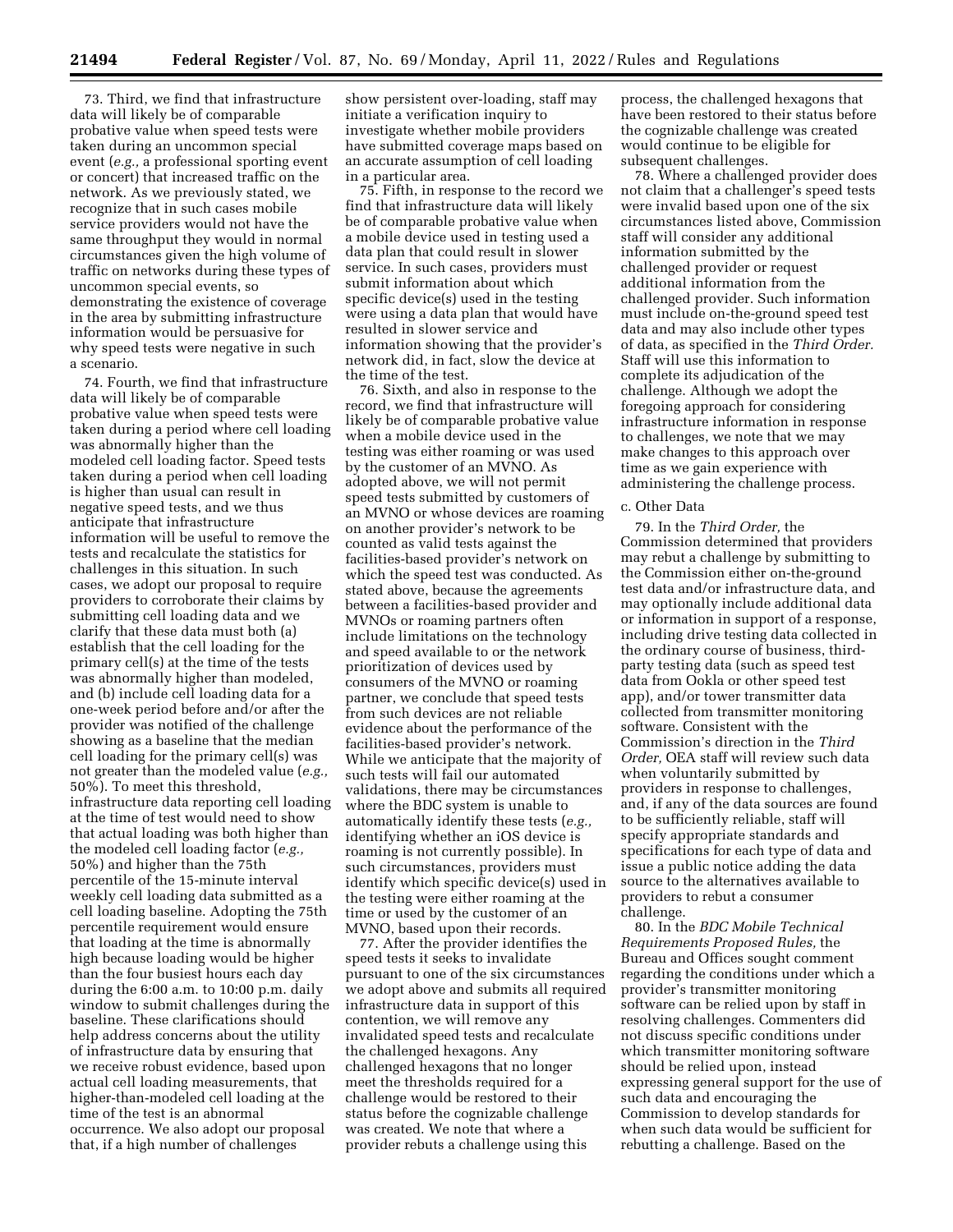record, we find that there is insufficient evidence to determine, at this time, the conditions under which we may rely on transmitter monitoring software data to resolve challenges. Accordingly, we will review such data when voluntarily submitted by providers in response to challenges and, in doing so, we will consider, among other things, the extent to which the transmitter monitoring software data augment or reinforce the probative value of infrastructure or other data to rebut challenger speed test data, how such systems measure the geographic coordinates (longitude and latitude) of the end-user devices, how the data compare to the information collected from on-the-ground testing, and whether such software records instances of end-user devices not being able to connect to the network at all.

81. Several providers filed comments requesting additional flexibility in responding to challenges. They argue that, rather than only being permitted to voluntarily submit other types of data, such as data from field tests conducted in the ordinary course of business or third-party data, in addition to either on-the-ground test data or infrastructure data, providers should be able to submit such data on their own as a response to challenges. The Commission has already addressed requests for additional flexibility in responding to challenges, and the Bureau and Offices do not have authority to change the Commission's determinations. In the *Third Order,* the Commission considered arguments that providers should have additional flexibility to submit other types of data in responding to challenges, including, among others, drive testing data collected in the ordinary course of business. The Commission recognized the need for flexibility in provider responses, determining that providers may voluntarily submit other types of data beyond on-the-ground testing data or infrastructure data they are required to submit to rebut a challenge, but found that the record did not support a finding that such data were sufficient to serve as a complete substitute for either onthe-ground testing or infrastructure data. The Bureau and Offices do not have the discretion to change the Commission's decision. Although OEA has the delegated authority to adopt new alternatives as a substitute for on-theground data or infrastructure data, it can exercise such authority only after reviewing such data submissions, determining that they are sufficiently reliable, and specifying the appropriate standards and specifications for each type of data.

### *B. Collecting Verification Information From Mobile Providers*

82. The Broadband DATA Act requires the Commission to ''verify the accuracy and reliability'' of the broadband internet access service data providers submit in their biannual BDC filings in accordance with measures established by the Commission. The Commission determined in the *Third Order* that OEA and WTB ''may request and collect verification data from a provider on a case-by-case basis where staff have a credible basis for verifying the provider's coverage data.'' In response to such an inquiry, the provider must submit either on-theground test data or infrastructure information for the specified area(s). The provider may also submit additional data, including but not limited to, on-the-ground test data or infrastructure data (to the extent such data are not the primary option chosen by the provider), or other types of data that the provider believes support its reported coverage. A mobile service provider has 60 days from the time of the request by OEA and WTB to submit, at the provider's option, on-the-ground or infrastructure data, as well as any additional data that the provider chooses to submit to support its coverage. OEA and WTB may require submission of additional data if such data are needed to complete the verification inquiry. The Commission directed OEA and WTB ''to implement this data collection and to adopt the methodologies, data specifications, and formatting requirements that providers shall follow when collecting and reporting [these] data.'' The *BDC Mobile Technical Requirements Proposed Rules*  sought comment on processes and methodologies for determining areas subject to verification (*i.e.,* areas where Commission staff have a credible basis for verifying a mobile provider's coverage data in an area) and for the collection of on-the-ground test data and infrastructure information, as well as information from transmitter monitoring systems and other data. Below we discuss and expand on when a credible basis exists for initiating a verification inquiry. Additionally, we adopt approaches for submitting data in response to a verification request and discuss our efforts to balance the needs of this proceeding with the burdens placed on providers in verifying coverage.

#### 1. Area Subject to Verification

83. To identify the portion(s) of a mobile provider's coverage map for which we will require verification

data—referred to as the targeted area(s)—we will rely upon all available evidence, including submitted speed test data, infrastructure data, crowdsourced and other third-party data, as well as staff evaluation and knowledge of submitted coverage data (including maps, link budget parameters, and other credible information). We find this approach allows for needed flexibility while accounting for the relevant data at hand when selecting a targeted area. The adopted approach to the mobile verification process differs from the challenge process and the verification process proposed in the *BDC Mobile Technical Requirements Proposed Rules*  by removing the testing and geographic threshold requirements of the challenge process. This reduces the burden on providers while still allowing for an accurate verification process and is discussed further below.

84. *A Credible Basis to Verify a Provider's Coverage Data.* We will conduct verification inquiries in areas where we find there is a ''credible basis'' for such an inquiry, and we will use an evidence-based analysis to determine whether a credible basis exists. The factors we will consider in this analysis include, but are not limited to, the geographic size of the area, the number of tests taken, the reliability of the tests, the parameters of the RF link budgets, infrastructure data accuracy, backhaul, and cell loading factor requirements. As discussed below, staff may also adjust the fade margins of the RF link budgets to calculate new ''core coverage'' areas using a standard propagation model, which would have a higher probability of coverage. For example, if testing data in an area exhibit an aberration compared to nearby areas and make that area appear as an outlier, this could constitute a credible basis to initiate a verification inquiry for that area. For example, assume an area is within a provider's 3G and 4G LTE coverage maps and there are many speed tests in the area on 3G but no tests recorded using 4G LTE from devices that are technologically capable of connecting to a 4G LTE network. This absence of tests on a superior technology would be considered an aberration in an area with many tests. Similarly, if speed tests submitted as challenges are sufficient to create many small, disparate challenges across a much larger area, these may be indicative of a pervasive problem, which could give staff a credible basis for conducting a verification inquiry. Another example where a credible basis could exist is an area where a significant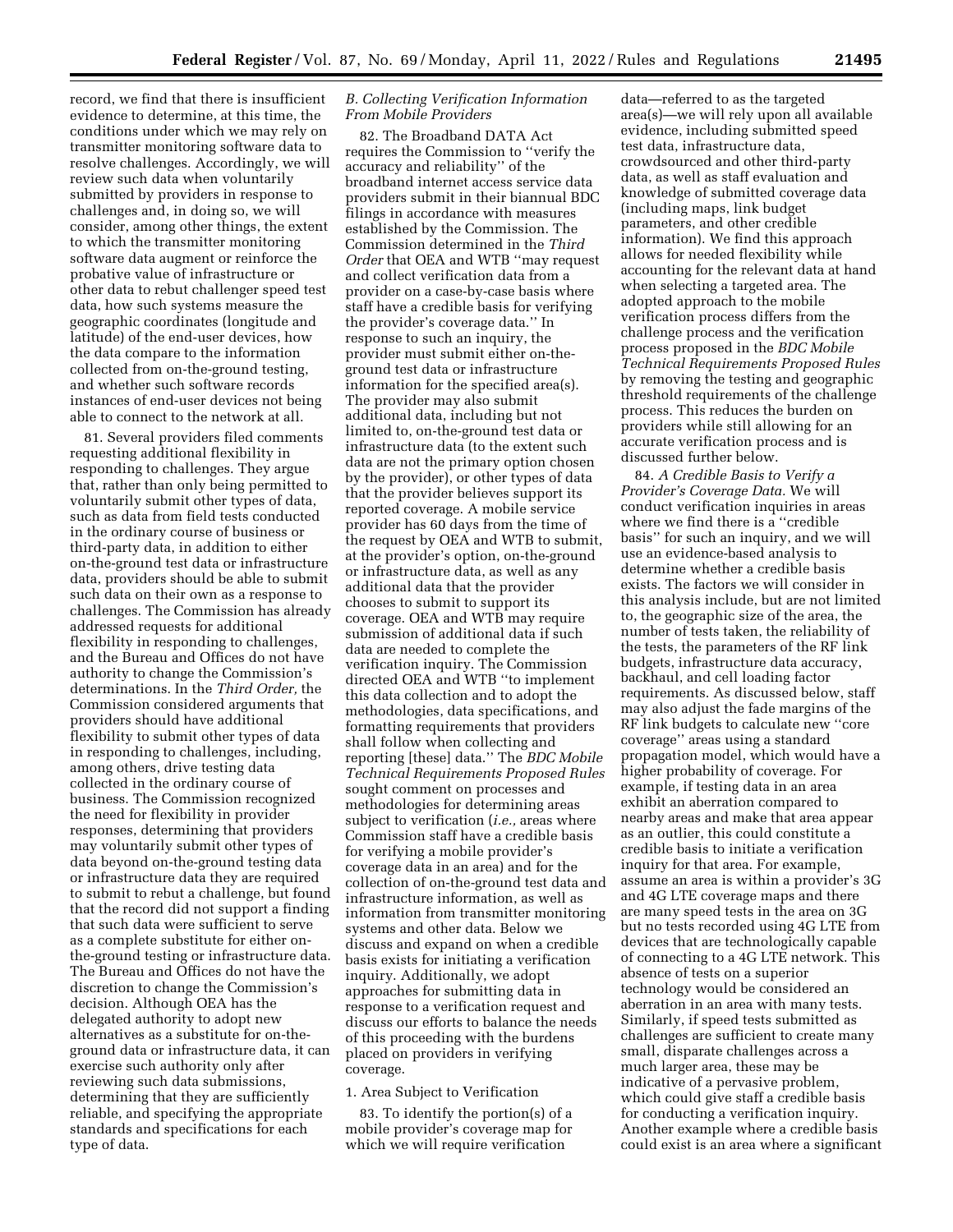number of speed tests have been submitted as challenges but do not meet the thresholds to create cognizable challenges. A credible basis could also be established for an area without cognizable challenge data but where other available data, such as the results of staff's statistical analysis of crowdsourced data (including, *e.g.,*  Kriging spatial-interpolation analysis), indicate that coverage data may be incorrect. Additionally, as discussed further below, once we determine that a ''critical mass'' of crowdsourced filings indicate a provider's coverage map may be inaccurate, Commission staff has a credible basis for verifying a provider's coverage data in that area. Notwithstanding any of the foregoing, we note that the Commission also retains the right to perform audits of provider submissions at random, even without the existence of a credible basis necessary to trigger a verification inquiry.

85. We believe that the aforementioned examples of the information we will consider, as well as the standards and types of analysis we intend to apply, when deciding where to initiate a verification inquiry provide sufficient guidance on this topic, and we therefore find it unnecessary to adopt additional restraints, as advocated by T-Mobile. Because the Broadband DATA Act gives the Commission the responsibility to ''verify the accuracy and reliability of [service providers' biannual coverage data],'' it is important that staff have enough discretion to consider whether coverage data are accurate based on a range of factors, including geographic size, on-theground tests taken, and the reliability of those tests, according to the particular data and circumstances of the data that are presented to us. On the other hand, the case-by-case nature of the data received from providers, the challenge process, and the crowdsourced data is sufficient to limit verification requests to areas where a reason exists to view the area as problematic. We believe the approach described here is the most reasonable and effective way to pursue the goals of this proceeding and the Broadband DATA Act. We do not seek to require superfluous information from providers, but if circumstances indicate that additional data or other information are necessary to verify coverage in an area where evidence suggests the coverage is problematic, we have an obligation to verify the data, and, in many cases, additional information will be necessary to verify the area's coverage and carry out the

Commission's obligations under the Broadband DATA Act.

86. Multiple commenters express a strong general desire to reduce or minimize the burden placed on providers as a result of the verification process. For instance, Verizon claims that the methods proposed for determining an area subject to verification would create verification areas that are too large. It recommends initially testing the verification process on a smaller scale, such as in rural areas. It also recommends that the Bureau and Offices limit verification requests to one per map submission (and up to two per year) and limit the areas to be sampled in the verification process to three contiguous resolution 6 hexagons. T-Mobile supports focusing verification requests in rural areas. T-Mobile similarly requests that the Bureau and Offices limit verification requests, recommending that such requests cover an area of no more than 10,000 square miles in a given year.

87. We decline to adopt any specific limitations on the basis for initiating verification inquiries or the areas subject to verification, including instances where a provider is already required to conduct drive testing for other reasons. We likewise decline to adopt a limit on the number of verification inquiries that we initiate for a particular provider within a given timeframe. We also decline to limit the verification process to a smaller scale initially, or to focus verification requests in rural areas. The Broadband DATA Act envisions that the Commission will assess accuracy and reliability of broadband availability data, and we find it inappropriate to limit staff's ability to carry out its tasks to further the goals of both the Act and this proceeding. Although we decline to set a maximum size for the target area, we consider any target area with a size less than 50 resolution 8 hexagons to be de minimis and more appropriate for the mobile challenge process than the mobile verification process.

88. However, we are mindful of the burden that a large area subject to verification can pose for providers. For this reason, we will rely on a sampling method for verification inquiries. The sampling method we adopt, described more fully in the Technical Appendix, is a somewhat modified version of the proposed approach. It relaxes the burden on providers in nearly all cases and is generally more streamlined, but still falls well within the bounds of accepted statistical methodologies.

89. In its comments, Verizon requests that the Bureau and Offices allow providers at least 15 days to review and

respond to a verification request before a request is officially made and starts the 60-day clock. We decline to adopt Verizon's request. We view this request as tantamount to requesting an amendment of the 60-day term stipulated in the *Third Order,* and such an amendment would be beyond the Bureau and Offices' delegated authority. Further, we find that allowing a prereview period could cause delays in the verification process that would adversely affect the provision of accurate broadband coverage information to the public. Additionally, as verification requests are triggered when there is a credible basis, there is already reason to view the relevant area with concern, and we do not believe that this delay would outweigh the need to verify the data.

#### 2. Sampling Methodology

90. *Gathering Statistically Valid Samples of Verification Data.* As proposed in the *BDC Mobile Technical Requirements Proposed Rules,* we require a mobile service provider subject to a verification inquiry to provide data for a statistically valid sample of areas within the targeted area. We will determine the statistically valid sample size by dividing the targeted area into hexagonal units based on the H3 indexing system at resolution 8; the aggregation of these hexagonal units comprises ''the frame.'' We will then categorize the hexagonal units that comprise the frame into nonoverlapping, mutually exclusive groups (one ''stratum'' or multiple ''strata''). Each stratum will be based upon one or more variables that are correlated with a particular mobile broadband availability characteristic. These variables could include core/non-core coverage area (if available, and as explained further below), signal strength (from a provider's reported ''heat map'' or staff-performed propagation modeling), population, urban/rural status, road miles, clutter, and/or variation in terrain. For example, terrain variation is correlated with broadband availability due to the characteristics of radiofrequency propagation. Hexagons that are not accessible by roads will be excluded from all strata. We will then select a random sample of hexagons within each stratum for which service providers must conduct on-the-ground testing. As an alternative to on-theground testing, a provider can respond with infrastructure information covering the targeted area. To the extent mobile service providers receive personally identifiable information through the verification process by way of receiving crowdsource data, providers may only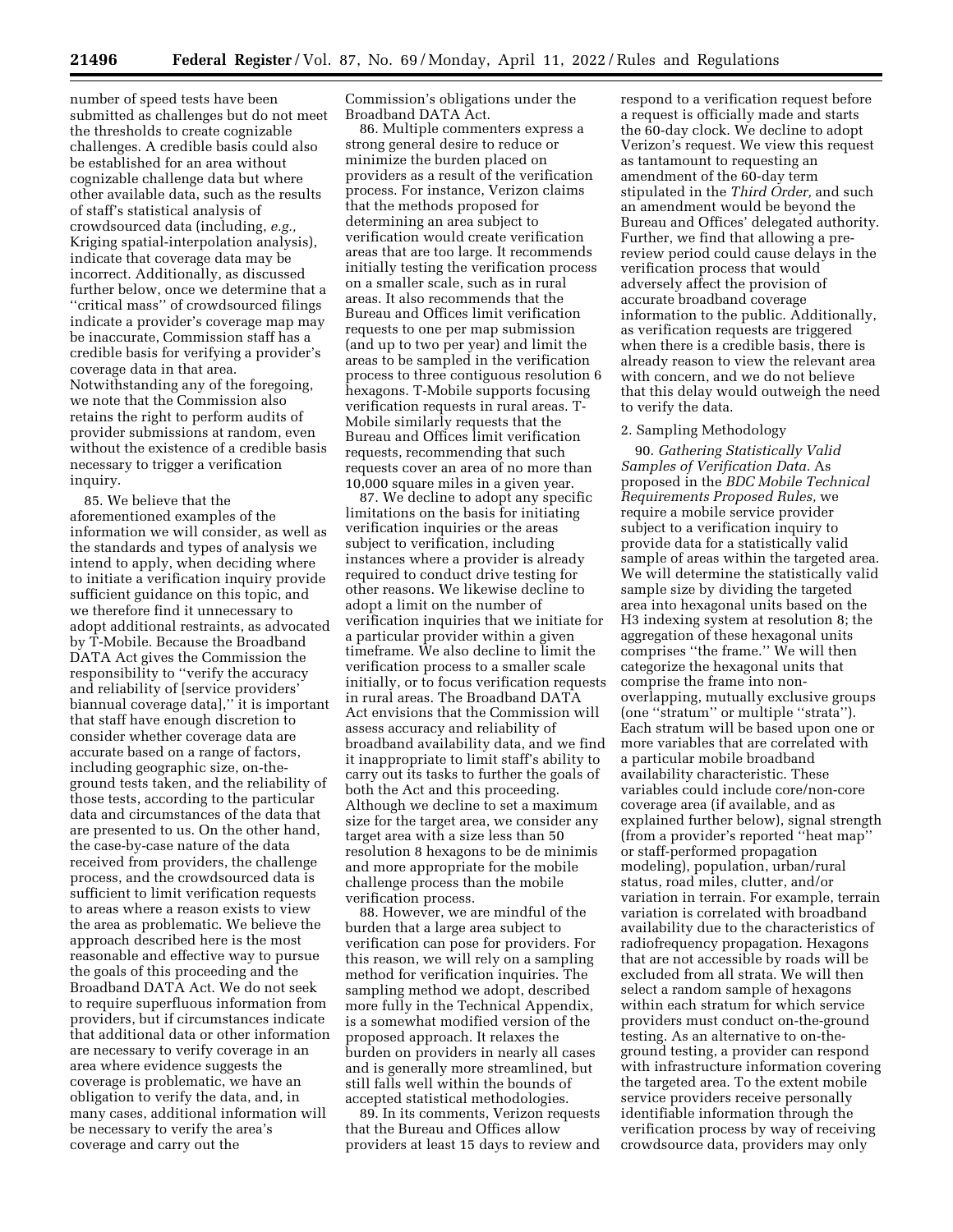use such information for the purpose of responding to a verification inquiry, and must protect and keep private all such personally identifiable information.

91. We find this sampling approach minimizes the cost and burden placed on service providers while ensuring that staff have sufficient data to verify coverage in a reliable way. Without such sampling, providers would need to submit substantially more data to verify their broadband availability, whereas requiring providers to submit speed test results for only a stratified random sample of units within a targeted area will minimize the time and resources associated with responding to the verification requests. This approach is also a more efficient and less burdensome approach than having providers perform annual drive tests, regularly submit infrastructure information, or submit data for their entire network coverage area. The stratification methodology will also ensure that variation in broadband availability will be as small as possible within hexagons in the same stratum. We anticipate this methodology will reduce the sample size and the cost of data collection.

92. *Failing to Verify Coverage in a Targeted Area.* If the provider fails to verify its coverage data, the provider will be required to submit revised coverage maps that reflect the lack of coverage in the targeted areas failing the verification within 30 days. When a provider submits such revised coverage data, we will re-evaluate the data submitted by the provider during the verification process by comparing it with the revised coverage data for the targeted area using the same methodology. If the targeted area still cannot be successfully verified, we will require that the provider submit additional verification data, such as additional on-the-ground tests, or that it further revise its coverage maps until the targeted area is successfully verified. We note, however, that at any point after the initial 30-day deadline has elapsed, we may treat any targeted areas that still fail verification as a failure to file required data in a timely manner and that the Commission may make modifications to the data presented on the broadband map (*i.e.,* by removing some or all of the targeted area from the provider's coverage maps). Cases where a provider fails to respond in a timely manner may also lead to enforcement action.

# 3. On-the-Ground Test Data

93. The approach we adopt for providers to respond to verification requests using on-the-ground test data is a modified version of what was proposed in the *BDC Mobile Technical Requirements Proposed Rules.* As requested by providers in the record, our modified approach is intended to lessen the burden on providers. These modified thresholds will still provide the Commission with sufficient data to evaluate a provider's coverage but aim to reduce the testing burden on the providers. First, rather than requiring tests to meet a geographic threshold, we adopt a revised requirement wherein staff will randomly select a single pointhex (*i.e.,* a child resolution 9 hexagon) within the resolution 8 hexagon selected for the sample where the provider must conduct its tests. Unlike in the challenge process, geographic variation in the on-the-ground test data submitted for the verification process is guaranteed by spatial random sampling approach; thus, the geographic threshold used in the challenge process is unnecessary here. Second, the specific testing threshold requirements that apply to challenges are not as relevant to verifications. Accordingly, the temporal threshold is the only relevant threshold from the challenge process necessary to ensure statistically valid results when submitting on-the-ground test data for the verification process. Third, we adopt a slight modification to the temporal threshold for verification responses. The temporal threshold proposed in the *BDC Mobile Technical Requirements Proposed Rules* requires the provider to record at least two tests within each of the randomly selected hexagons where the time of the tests are at least four hours apart, irrespective of date. We adopt the proposed temporal threshold for the verification process with a slight modification in certain circumstances. Specifically, we relax this threshold from what was proposed by requiring only a single test in a sampled hexagon if the provider establishes that any significant variance in performance was unlikely due to cell loading. The provider can establish this by submitting with its speed test data actual cell loading data for the cell(s) covering the hexagon sufficient to establish that median loading, measured in 15-minute intervals, did not exceed the modeled loading factor (*e.g.,* 50%) for the one-week period prior to the verification inquiry. We find that this modification will reduce the burden on providers without sacrificing statistical robustness because the temporal threshold exists to mitigate the likelihood that the speed measured in test data is unrepresentative of the speed when measured at different times of day, with different cell loading

utilization that may exceed the provider's modeled loading assumptions.

94. We will evaluate the entire set of speed test results to determine the probability that the targeted area has been successfully verified. The upload and download components of a test will be evaluated jointly in the verification process (rather than separately, as in the challenge process). We will treat any resolution 8 hexagons in the sample where the provider fails to submit the required speed tests in the randomly selected point-hex as containing negative tests in place of the missing tests when performing this calculation. Providers must verify coverage of a sampled area using the H3 geospatial indexing system at resolution 8. The tests will be evaluated to confirm, using a one-sided 95% statistical confidence interval, that the cell coverage is 90% or higher. If the provider can show sufficient coverage in the selected resolution 8 hexagons, the provider will have successfully demonstrated coverage to satisfy the verification request in the targeted area. Sampling allows us to identify where to test and to draw statistically meaningful results about the performance in areas that are not sampled. We believe the specific thresholds and confidence interval that we adopt balance the costs to providers of verifying maps with the Commission's need to acquire a sample sufficient to accurately verify mobile broadband availability.

95. As proposed in the *BDC Mobile Technical Requirements Proposed Rules,* we require that mobile providers conduct on-the-ground tests consistent with the testing parameters and test metrics that we require for providersubmitted test data in the challenge process. As required in the challenge process for in-vehicle mobile tests, providers must conduct in-vehicle mobile tests in the verification process with the antenna located inside the vehicle. As noted above, because most consumers will take in-vehicle tests using an antenna inside the vehicle, adopting that requirement for providers will help minimize discrepancies and ensure more equivalent comparisons between on-the-ground test data supplied by consumers and data supplied by providers.

96. We decline to ask for on-theground test data from mobile providers on a continuous or quarterly basis as part of the verification process as proposed by Enablers. As noted above, we are mindful of the burden placed on provider resources and find a continuous or quarterly rolling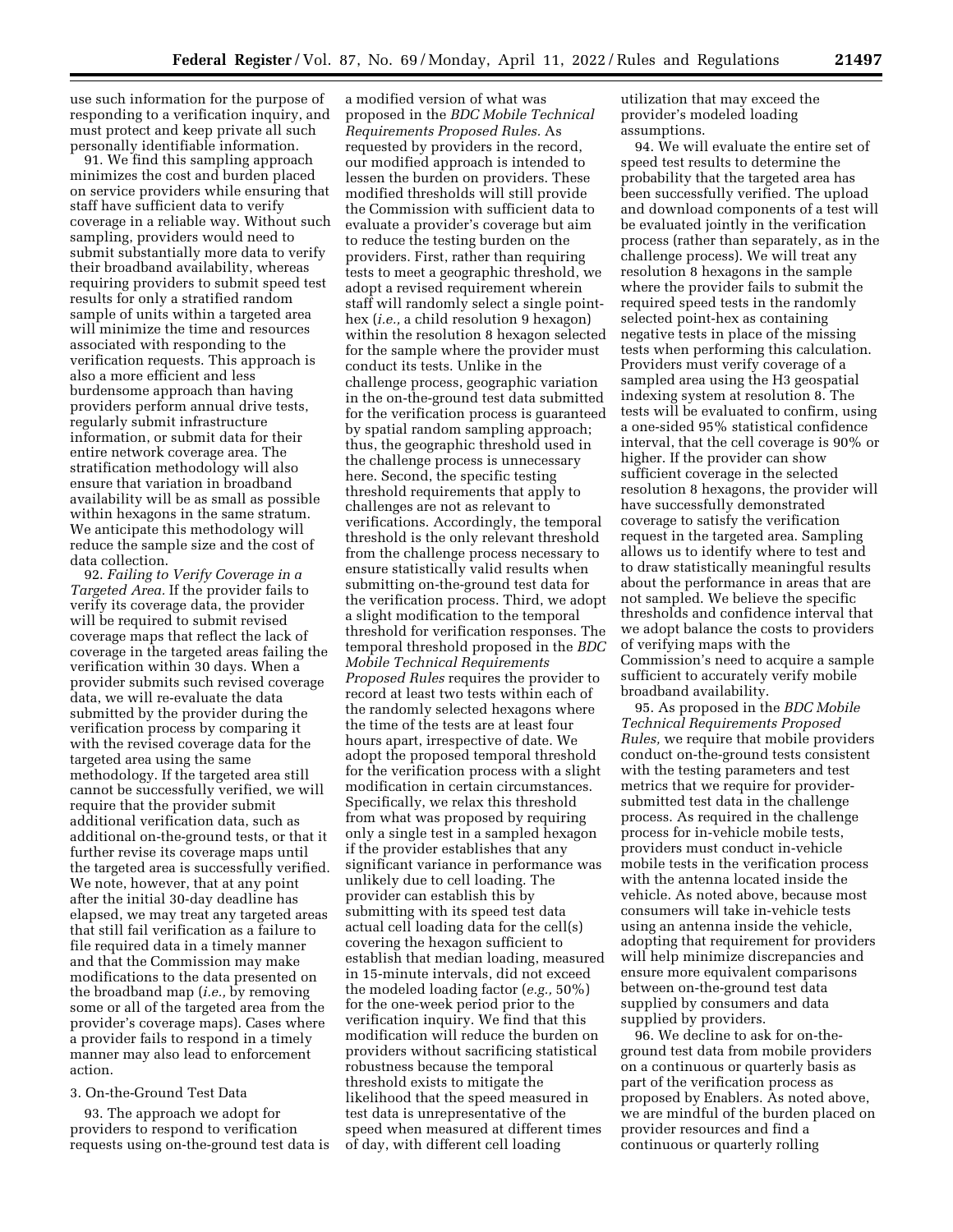submission requirement unnecessarily burdensome.

97. Commission staff may also leverage spatial interpolation techniques, such as Kriging, to evaluate and verify the accuracy of coverage maps based on on-the-ground data. Spatial interpolation techniques can be an alternative or complementary approach to specifying an exact testing threshold, since spatial interpolation techniques require fewer data to compare with predictions using propagation models.

#### 4. Infrastructure Information

98. In the *BDC Mobile Technical Requirements Proposed Rules,* we noted the Commission found that infrastructure information can provide an important means to fulfill its obligation to independently verify the accuracy of provider coverage maps. We also reiterated the Commission's conclusion that collecting infrastructure data from mobile service providers will enable the Commission to verify the accuracy and reliability of submitted coverage data as required under the Broadband DATA Act.

99. In determining how best to utilize infrastructure data to verify a provider's coverage, the Bureau and Offices proposed that Commission staff evaluate whether a provider has demonstrated sufficient coverage for each selected hexagon using standardized propagation modeling. Under that proposed approach, staff engineers would generate their own predicted coverage maps using the infrastructure data submitted by the provider (including link budget parameters, cell-site infrastructure data, and the information provided by service providers about the details of the propagation models they used). Using those staff-generated maps, the proposed approach anticipated that Commission staff would evaluate whether each selected hexagon has predicted coverage with speeds at or above the minimum values reported in the provider's submitted coverage data. The Bureau and Offices sought comment on this proposed approach to verifying coverage using standardized propagation modeling, as well as on other ways more generally that infrastructure data could be used to evaluate the sufficiency of coverage in the proposed verification process. In the *BDC Mobile Technical Requirements Proposed Rules,* we noted staff may also consider other relevant data submitted by providers during the verification process, may request additional information from the provider (including on-the-ground speed test data, if necessary), and may take steps

to ensure the accuracy of the verification process. Alternatively, we sought comment on other ways to use the submitted infrastructure and link budget data to perform initial verification of the claimed coverage within the selected hexagons using standard propagation models as well as appropriate terrain and clutter data. We stated we could evaluate the provider's link budgets and infrastructure data for accuracy against other available data, such as Antenna Structure Registration and spectrum licensing data. This alternative approach would include using a staff projection of speeds, available crowdsourced data at the challenged locations, and any other information submitted by or requested from a provider in order to verify coverage. The Bureau and Offices further discussed leveraging spatial interpolation techniques to evaluate and verify the accuracy of coverage maps based on available crowdsourcing and on-the-ground data. We sought comment on both the original and alternative approaches and invited comment on any other ways that infrastructure data and staff propagation modeling could be used to verify a provider's coverage in a targeted area.

100. We adopt the *BDC Mobile Technical Requirements Proposed Rules'* proposal that, if a provider chooses to submit infrastructure information in response to a verification request, it must provide such data for all cell sites and antennas that serve or affect coverage in the targeted area. As set forth in that notice, staff may use these infrastructure data—in conjunction with link-budget data from the provider, standard sets of clutter and terrain data, other factors, and standardized propagation modeling—to inform our decision about whether the provider has verified its claimed coverage. However, we agree with several commenters that it would be difficult for staff to account for the intricacies of a provider's dynamic network configuration and replicate provider models with staff's own propagation models and that the proposed approach is not necessary to accomplish the Commission's goals with respect to the verification process. Rather than attempt to replicate the results of providers' modeling, we expect staff will rely on a more flexible approach to its analysis. For example, in appropriate cases staff may choose to estimate a ''core coverage area,'' in which coverage at the modeled throughput is highly likely to exist, and would focus its verification efforts instead on areas outside of that ''core

coverage area''—but within the service provider's claimed coverage area (*i.e.,*  close to the cell edge)—and may consider other data that could be relevant (*e.g.,* cell loading or signal strength measurements) to determine whether to seek additional information in furtherance of a verification inquiry for areas within the core coverage area.

101. While each analysis will turn on the relevant facts and circumstances, we offer one possible example of the approach in an effort to provide guidance about how the staff's analysis might work. In this scenario, Commission engineers would first confirm that the backhaul, technology, and other network resources reported for the base station(s) that serve(s) the targeted area are sufficient to meet or exceed the required speed thresholds. Second, staff could use propagation modeling to estimate the provider's core coverage area within the targeted area using more conservative parameters (including a higher cell edge probability) than required of the propagation modeling the provider used to generate its coverage data. Third, staff could analyze downlink and uplink cell loading data submitted by the provider as part of its infrastructure data to confirm that the median cell loading values are less than or equal to the cell loading factor modeled by the provider (*e.g.,* 50%). Fourth, staff could then evaluate the signal strength information from all available speed test measurements—including those submitted as challenges, crowdsourced data, or on-the-ground data in response to a verification inquiry. For a verification inquiry, the system would evaluate whether the portion of the target area falls outside of the staffdetermined core coverage area. If the targeted area falls within the core coverage area, then we would consider other relevant evidence (if any) to determine whether further inquiry is necessary or appropriate.

102. In cases where staff's analysis indicates that infrastructure data alone would be insufficient to resolve the verification inquiry, staff may determine to sample a new set of areas and in appropriate cases may also take into account additional infrastructure data and information on the core coverage areas, where staff expect adequate coverage is highly likely. Staff could then request additional information, such as on-the-ground data, to complete the verification process. Staff may also consider infrastructure data independently and review for anomalies.

103. Several commenters argue that Commission staff should not generate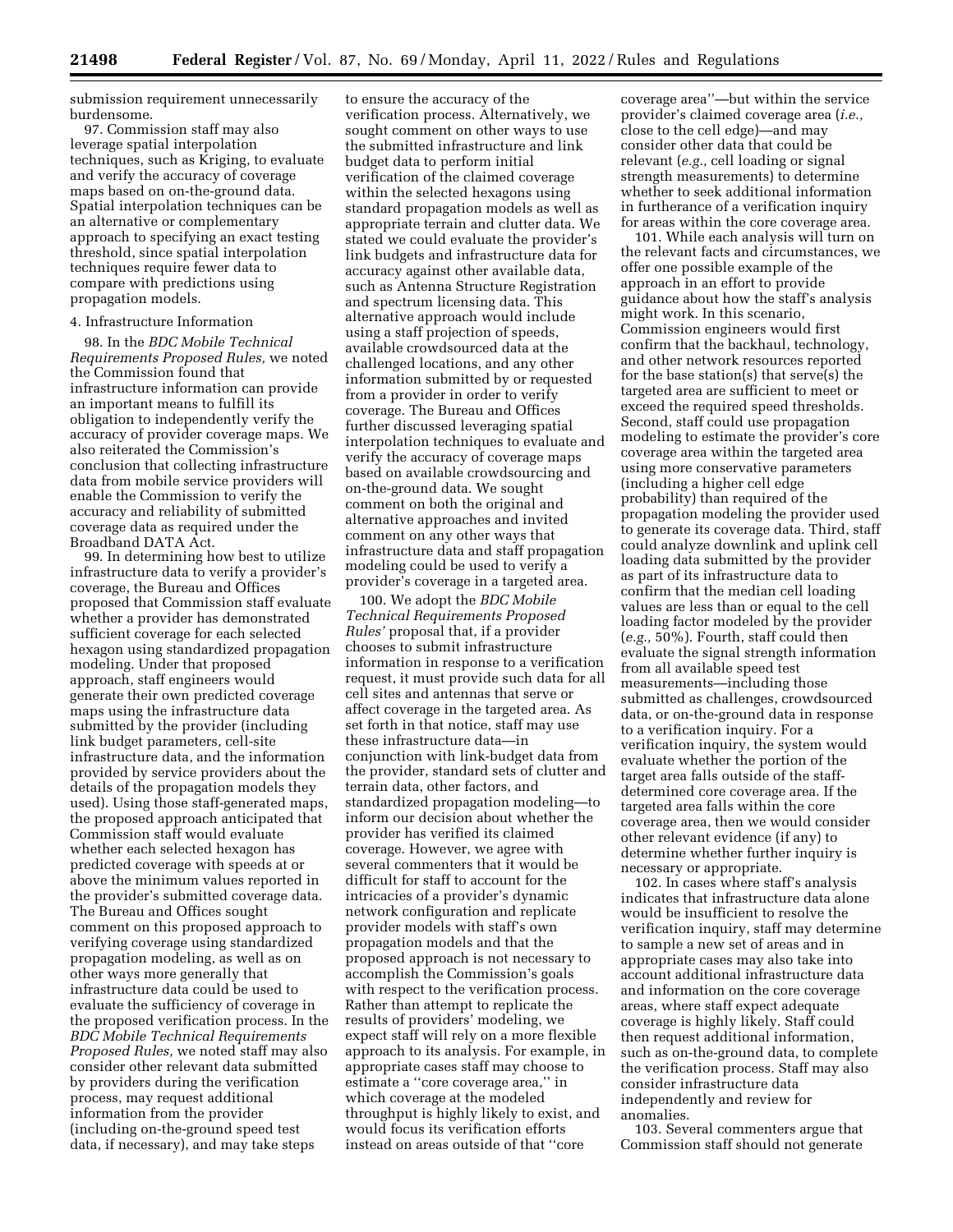propagation models with the submitted infrastructure information or do so only in limited cases. For example, Verizon urges Commission staff to limit predictive studies to localized examinations of the reasonableness of a service provider's map and clarify that successful speed test data would preclude staff propagation modeling or outweigh countervailing staff propagation modeling results. We clarify that where a provider submits valid speed test data in sample-selected areas, staff propagation studies based on infrastructure data should not be necessary. We also clarify that while staff has the option to create predictive maps based on providers' infrastructure data, we are not required to do so. However, the option to create staff propagation studies is a tool necessary to retain in the analyzation of collected infrastructure data and fulfillment of our obligations under the Broadband DATA Act.

104. *Initial Verification of Claimed Coverage.* We adopt our proposal to perform initial verification of claimed coverage as an alternative way to use infrastructure data to assess providers' coverage data. We will compare the provider's link budget and infrastructure data with other available data for accuracy, such as Antenna Structure Registration and spectrum licensing data. If staff believe, after making these comparisons, that there is a technical flaw in a provider's maps (*e.g.,* a model was run with the wrong parameters), we will then determine if this flaw would result in a significant difference in coverage. If staff estimation of speed (*e.g.,* resulting from staffperformed propagation modeling or other related calculations), along with the available crowdsourced data at the challenged locations, does not predict speeds at or above the minimum values reported in the provider's submitted coverage data, Commission staff will consider any additional information submitted by the provider or request other data from the provider; other data may include on-the-ground data. No commenters addressed this alternative to perform initial verification of claimed coverage.

105. *Additional required infrastructure information.* We adopt the proposal to expand the categories of infrastructure information that providers must submit. As anticipated, we find that such information is necessary to analyze verification inquiries adequately. In addition to the types of infrastructure information listed as examples in the *Third Order,*  providers must submit the following parameters: (1) Geographic coordinates

of each transmitter measured with typical GPS Standard Positioning Service accuracy or better; (2) per site classification (*e.g.,* urban, suburban, or rural); (3) elevation above ground level for each base station antenna and other transmit antenna specifications (*i.e.,* the make and model, beamwidth (in degrees), radiation pattern, and orientation (azimuth and any electrical and/or mechanical down-tilt in degrees) at each cell site); (4) operate transmit power of the radio equipment at each cell site; (5) throughput and associated required signal strength and signal-tonoise ratio; (6) cell loading distribution (we will require providers to submit information on the actual loading for each cell site that serves the targeted area, including, for example, the average number of active radio resource control channel users and average bandwidth carrying user traffic for both the downlink and uplink carriers measured in 15-minute intervals for the one-week period before the provider received the verification inquiry); (7) areas enabled with carrier aggregation and a list of band combinations; and (8) any additional parameters and fields that are listed in the most-recent specifications for wireless infrastructure data adopted by OEA and WTB in accordance with 5 U.S.C. 553.

106. Some commenters argue that the Commission should not require infrastructure data fields beyond what was required in the *Third Order.*  Verizon advocates for deleting proposed fields it called unnecessary, unclear, or unable to be readily provided. CTIA says the ''Bureaus should not secondguess a provider's cell-loading factor if the data indicates higher than average cell loading in a given area at a given time.'' CTIA also urges the Commission not to collect additional infrastructure information due to its sensitive and confidential nature and the burdens this collection would impose; CTIA contends this collection would be inconsistent with the Broadband DATA Act, and staff should rather tailor its requests to specific issues after discussion with the provider.

107. The data fields we adopt here are necessary to help predict more precisely the users' speeds, and the potential burdens of providing these data are outweighed by the necessity of the information. To elaborate, required signal strengths and signal-to-noise (SNR) ratio data are critical factors that enable or impede the speed at which users may connect and are thus required to estimate the users' speeds. Cell loading distribution is the measured cell loadings observed for each cell over time (*e.g.,* every 15 minutes or less for

each cell on the day of interest). Cell loading distribution is also necessary to calculate the final users' speeds and analyze challenges, as evidenced by the inclusion of a minimum 50% cell loading specification in the Broadband DATA Act. A provider's measured cell loading factor is the best way to verify actual cell loading; the cell loading factor is not being second-guessed. In areas with carrier aggregation, a list of spectrum band combinations used for carrier aggregation is necessary to analyze the capacity of the cell, and will be used in conjunction with cell loading data to evaluate more precisely the disputed areas of the coverage map. More detailed infrastructure data specifications are listed in § 1.7006(c)(2) of the final rules.

108. While we do not prioritize one information source over another, we noted above that where providers' responses to verification inquiries include valid speed test data for each sampled area, staff propagation studies based on infrastructure data should not be necessary. As previously noted, we are sensitive to confidentiality and security concerns in the collection of mobile infrastructure information, and infrastructure information submitted by providers at the request of staff will be treated as presumptively confidential. We are also sensitive to not imposing undue burden on providers and have therefore not mandated the submission of infrastructure data in response to every verification inquiry. We may engage in discussions with a provider when necessary, after which we can request specific areas in which to collect the data. When staff find that infrastructure data are necessary to verify coverage consistent with the Broadband DATA Act, the infrastructure data fields enumerated herein are necessary for staff to carry out that obligation.

## 5. Transmitter Monitoring Information

109. The Commission directed OEA and WTB to review transmitter monitoring information submitted voluntarily by providers in addition to on-the-ground and infrastructure information. T-Mobile asserts that providers should be allowed to submit data from alternative sources, including transmitter monitoring information, to satisfy verification requests. Verizon states that transmitter monitoring information ''provides a comprehensive picture of network performance.'' We agree that these data could be helpful, to the extent that they support potential reasons for service disruptions during the time interval in which measurements were performed.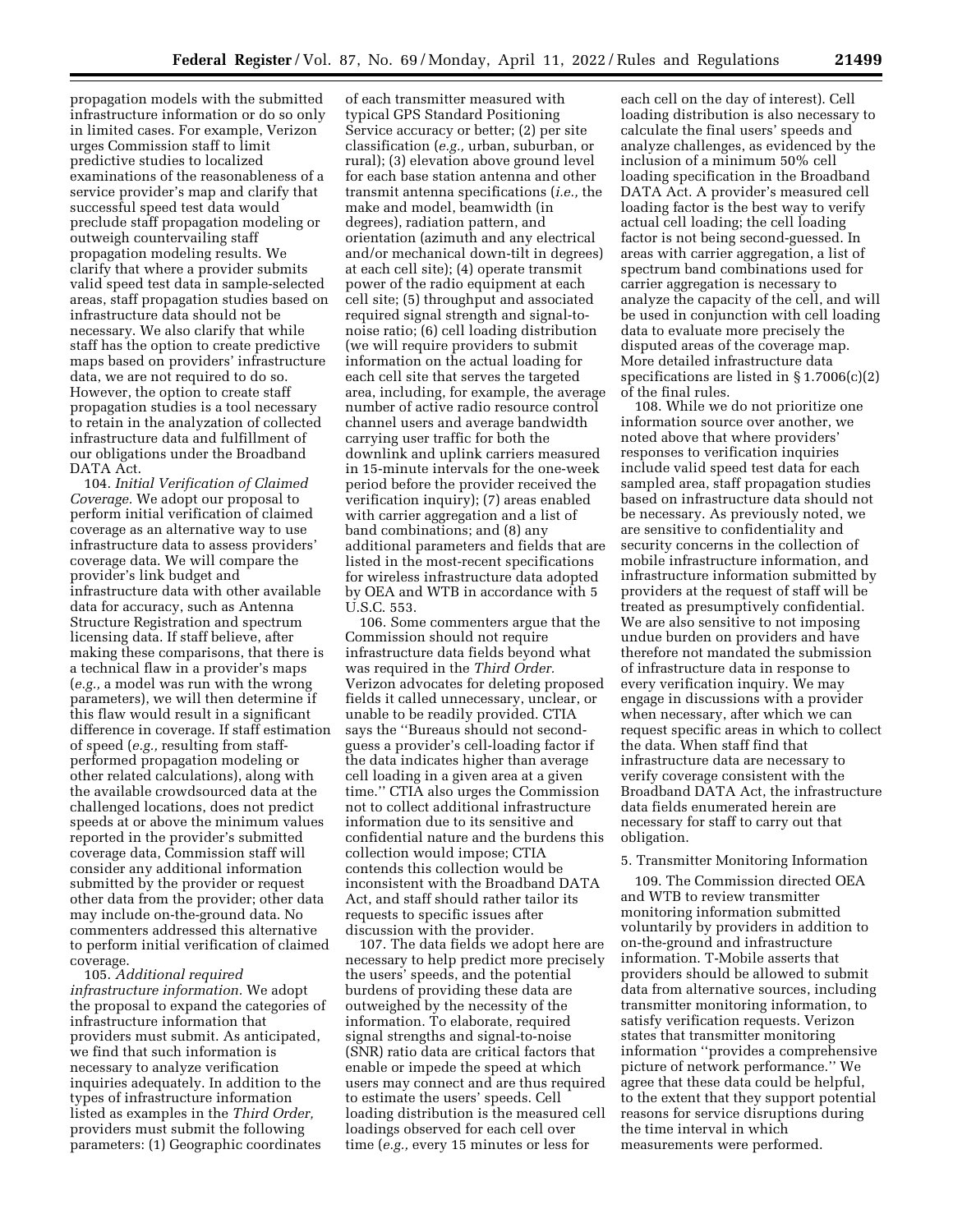Therefore, we will consider transmitter monitoring information voluntarily submitted by a provider in addition to on-the-ground testing or infrastructure data in response to a verification inquiry. We do not believe, however, that the record supports a finding that such data constitute a sufficient substitute for the on-the-ground testing or infrastructure data required by the *Third Order* to respond to a verification inquiry.

### *C. Collecting Verified Broadband Data From Government Entities and Third Parties*

110. We adopt our proposal for governmental entities and third parties to submit verified on-the-ground test data using the same metrics and testing parameters that mobile providers must use when submitting on-the-ground test data in response to a verification request. We also note, as set forth in the *Third Order,* government and other third-party entities that submit verified broadband availability data must file their broadband availability data in the same portal and under the same parameters as providers. This includes a certification by a certified professional engineer that he or she is employed by the government or other third-party entity submitting verified broadband availability data and has direct knowledge of, or responsibility for, the generation of the government or other entity's Broadband Data Collection coverage maps. We find that assigning consistent, standardized procedures for governmental entities and third parties to submit on-the-ground data is necessary to ensure that the Commission receives consistent, reliable data and that the broadband availability maps are as accurate and precise as possible. The record exhibits support for this approach. Next Century Cities advocates the Commission develop outreach and explanatory materials to encourage participation from state and local leaders, and we will be making such materials available to state, local, and Tribal government entities to file verified data. We are mindful of PAgCASA's concerns that imposing these standards will not result in the submission of verified data from governmental entities and third parties. We believe, however, that this approach is the most efficient and effective way for providers and staff to review verified data from governmental entities and third parties. This approach minimizes variables between different datasets and thus helps ensure that staff and other parties may more efficiently and effectively evaluate competing data (*e.g.,*  verified on-the-ground tests submitted

by a governmental entity versus on-theground tests conducted by the provider) with an apples-to-apples comparison to determine the source of any data discrepancies. Assigning consistent, standardized procedures for governmental entities and third parties to submit verified on-the-ground data is appropriate and necessary to ensure the broadband availability maps are as accurate and precise as possible.

111. We also adopt our proposal that, to the extent the Commission is in receipt of verified on-the-ground data submitted by governmental entities and third parties, such data may be used when the Commission conducts analyses as part of the verification processes and will be treated as crowdsourced data. Governmental entities and third parties may also choose to use these data to submit a challenge, provided they meet the requirements for submission of a challenge under the Commission's rules.

112. Enablers advocates that the Commission create a ''strong active testing-based verification layer with sampling of nationwide coverage'' and revisit the decision to require propagation maps instead of continuous drive testing. To that end, Enablers notes that its solution allows for costeffective, continuous active testing by third parties to better produce statistically valid samples and advocates that its approach be adopted. To the extent that government entities and third parties choose to submit verified data, we note that the Commission requires them to submit their data under the same parameters as providers. The Bureau and Offices lack the authority to override decisions by the full Commission. We note, however, that if Enablers or other parties submit crowdsourced data consistent with the specifications outlined below, we will treat those data as such.

## *D. Crowdsourced Data*

113. The Broadband DATA Act requires the Commission to ''develop a process through which entities or individuals . . . may submit specific information about the deployment and availability of broadband internet access service . . . on an ongoing basis . . . to verify and supplement information provided by providers.'' In the *Second Order,* the Commission adopted a crowdsourcing process to allow individuals and entities to submit such information. The Commission required that crowdsourced data filings contain: The contact information of the filer, the location that is the subject of the filing (including the street address and/or GPS coordinates of the location), the name of

the provider, and any relevant details about the deployment and availability of broadband internet access service at the location. The Commission also required that crowdsourced data filers certify that, ''to the best of the filer's actual knowledge, information, and belief, all statements in the filing are true and correct.'' As the Commission has clarified, the Bureau and Offices, together with the Wireline Competition Bureau (WCB), will use crowdsourced data to ''identify[ ] trends,'' and ''individual instances or patterns of potentially inaccurate or incomplete deployment or availability data that warrant further investigation or review.'' Crowdsourced information is intended to ''verify and supplement information submitted by providers for potential inclusion in the coverage maps.'' Notably, the Commission also expressly reserved the right to investigate provider filings in instances that warrant further investigation based on the specific circumstances presented by crowdsourced data.

114. We provide further guidance and adopt rules regarding the crowdsourced data process as described below. We provide additional information about updates we are making to the FCC Speed Test app's technical standards and requirements to configure the app for submission of mobile challenge and crowdsourced data. We also outline the procedures OET will follow for approving third-party speed test apps for these purposes. We establish requirements for consumers and other entities to submit any crowdsourced data to the online portal using the same parameters and metrics providers would use when submitting on-the-ground data in response to a Commission verification request, with some simplifications, as described above. Finally, we provide guidance on our methodology for evaluating mobile crowdsourced data through an automated process—a process that will assist us in establishing when crowdsourced data filings reach a ''critical mass'' sufficient to merit further inquiry. Once the automated process identifies areas where verification may be warranted, Commission staff will conduct an evaluation based upon available evidence such as speed test data, infrastructure data, crowdsourced and other third-party data, as well as staff's review of submitted coverage data (including maps, link budget parameters, and other credible information) to determine whether a credible basis for conducting a verification inquiry has been established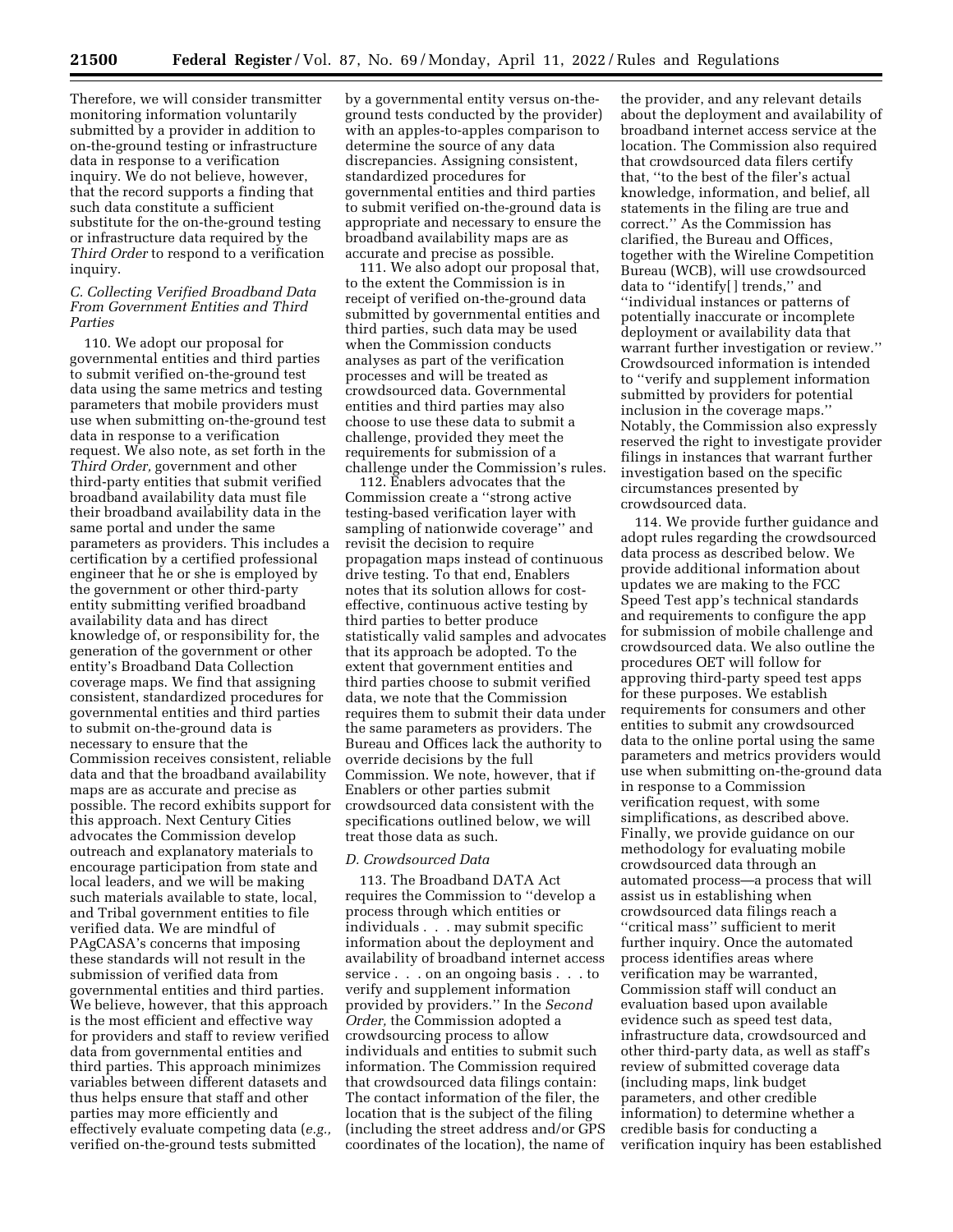using the standards outlined in greater detail below.

## 1. Tools To Submit Crowdsourced Data

115. In the *BDC Mobile Technical Requirements Proposed Rules,* the Bureau and Offices proposed a process for consideration of crowdsourced data submitted through data collection apps used by consumers and other entities, including methods to prioritize the consideration of crowdsourced data submitted through apps that are determined to be ''highly reliable'' and that ''have proven methodologies for determining network coverage and network performance.'' We noted that the Commission directed the Bureau and Offices (along with WCB) to consider ''(1) whether the application uses metrics and methods that comply with current Bureau and Office requirements for submitting network coverage and speed test data in the ordinary course; (2) whether the speed test app used has enough users that it produces a dataset to provide statistically significant results for a particular provider in a given area; and (3) whether the application is designed so as not to introduce bias into test results.'' The Bureau and Offices noted that ''data submitted by consumers and other entities that do not follow any specific metrics and methodologies may be less likely to yield effective analysis and review . . . of providers' mobile broadband availability.'' Commenters did not provide any suggestions or recommendations on how to prioritize consideration of crowdsourced data.

116. We find that the FCC Speed Test app is a reliable and efficient tool for users to submit crowdsourced mobile coverage data to the Commission. The FCC Speed Test app allows users to submit specific information about the availability of mobile broadband service and its performance and meets the requirements outlined in the Commission's *Second Order.* We also make clear that we will include both stationary and mobile in-vehicle speed test results in crowdsourced data. Specifically, we find the FCC Speed Test app sufficiently meets the considerations that the Commission set forth. First, we find the FCC Speed Test app uses metrics and methods that comply with current requirements for submitting network coverage and speed test data in the ordinary course. These include upload speed, download speed, latency and other network performance metrics. These metrics are consistent with the network performance metrics required to be collected by the Commission under the 2020 Broadband DATA Act and the 2008 Broadband Data Improvement Act. Next, we find that the FCC Speed Test app is designed to minimize bias in test results. The FCC Speed Test app's test system architecture implements dedicated offnet servers hosted by a Content Delivery Network (CDN) to provide robust and reproducible test results for effective representation of network performance. The test servers are deployed at Tier 1 major peering/transit locations to minimize bias which is a practical approach to measure network performance. With regard to whether the FCC Speed Test app produces a dataset sufficient to provide statistically significant results for a particular provider in a given area as it pertains to crowdsourced data, we note that we will not be analyzing speed test results from the FCC Speed Test app in isolation. Rather, we will aggregate and/or cluster all speed tests conducted with the FCC Speed Test app—along with those conducted with an authorized thirdparty speed test app and those conducted by government or other entities using their own hardware or software—for a particular provider in a particular area during our analysis, as described further below. We anticipate that this aggregation and/or clustering process will lead to statistically valid results by provider and geographic area. We therefore find that the FCC Speed Test app meets the required criteria and is a reliable, efficient method for those interested to use when submitting crowdsourced mobile coverage data to the Commission.

117. As discussed, OET maintains a technical description that describes the metrics and methodologies used in the existing FCC Speed Test app. We note that RWA requests that the FCC Speed Test app display whether users are roaming and, if so, identify the roaming network. The FCC Speed Test app currently has the ability to provide network roaming information via the app's local data export feature for download and upload speed tests and latency tests; however, this capability is not available for Apple iOS devices as certain technical network information and RF metrics are currently not available on those devices. In order to ensure ample public participation in the crowdsourcing process, we clarify that consumers wishing to submit crowdsourced data may use a device running either the iOS or Android operating system to collect speed test data and submit it as crowdsourced information; for the same reasons discussed above, however, we require government, other third-party, and provider entities to collect all of the

required technical network information and RF metrics using a device that can interface with drive test software and/or runs the Android operating system. We also clarify, as discussed earlier, that speed tests conducted by a customer of an MVNO will be considered and evaluated as crowdsourced data.

118. Regarding third-party speed test apps used to collect challenge and crowdsourced data on mobile wireless broadband availability, the BDC system will accept challenge and crowdsourced data from third-party applications approved by OET that collect the required data set forth in the relevant data specification for mobile challenge and crowdsourced data (*e.g.,* contact information, geographic coordinates, and required certifications) and in a format that comports with the application programming interface (API) for the backend of the BDC system. To the extent that consumers and other entities choose to submit on-the-ground crowdsourced mobile speed test data, such data will be collected using a similar measurement methodology as the FCC Speed Test app and submitted in a similar format to that which challengers and providers will use when submitting speed tests. We will thus only find third-party apps to be ''highly reliable'' and to ''have proven methodologies for determining network coverage and network performance'' if OET has approved them based upon the processes and procedures we will adopt for review of third-party apps for use in the mobile challenge process, and we will only allow for submission of crowdsourced data from such approved apps. As noted above, OET will release a public notice announcing the process for approving third-party apps for use in the mobile challenge process, inviting third-party app proposals, and seeking comment on third-party apps being evaluated. As previously mentioned, OET will announce and publish a web page to maintain a list of approved third-party apps and any available data specifications for third-party apps. We also will consider as crowdsourced data speed tests taken with an authorized app that do not meet the criteria needed to create a cognizable challenge or are otherwise not intended to be used to challenge the accuracy of a mobile service provider's map.

119. Finally, we recognize that changes in technology and other considerations may require us to periodically revaluate these initial determinations in order to satisfy the Act's provisions for submitting crowdsourced data. The Bureau and Offices will modify the process for collecting mobile crowdsourced data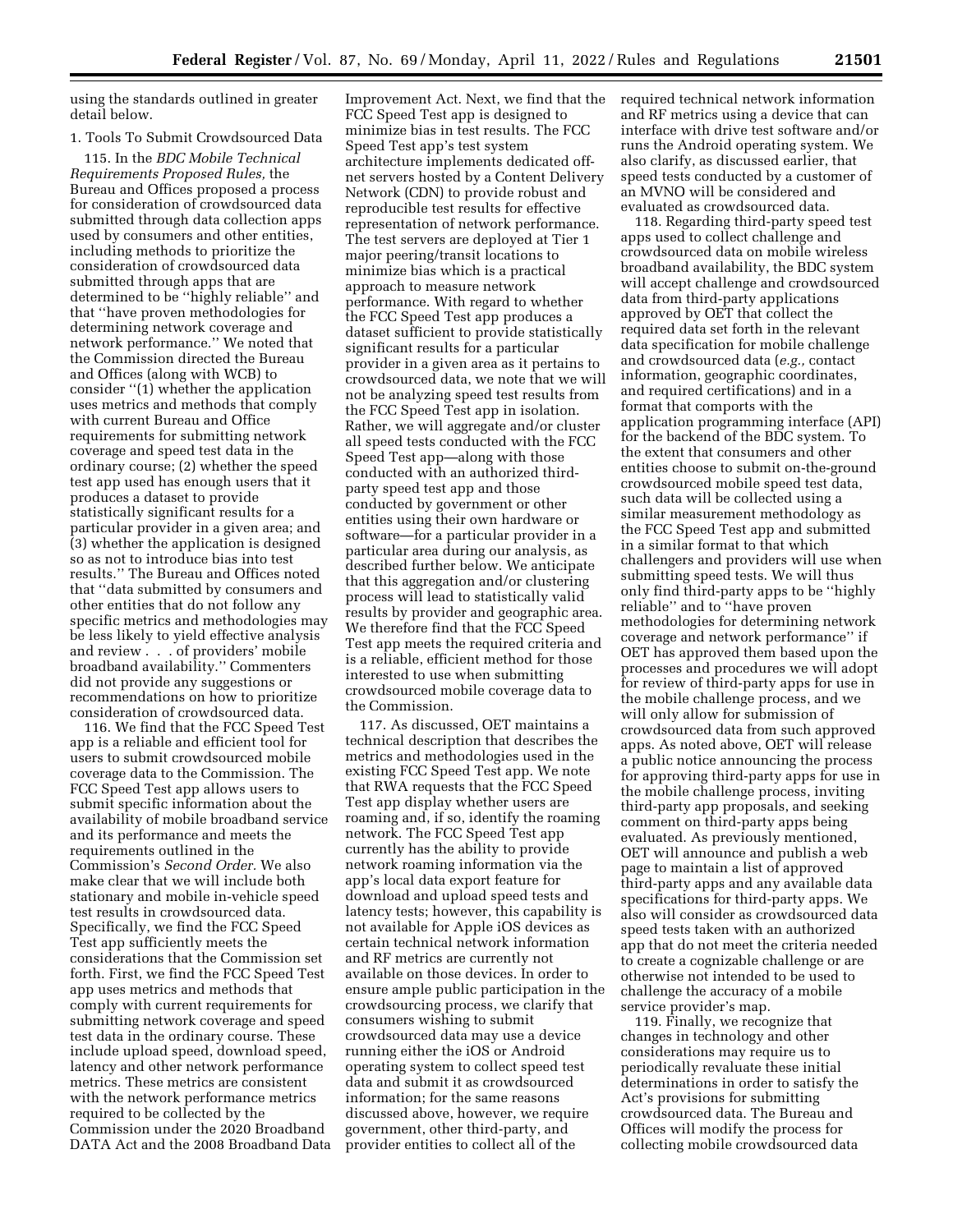over time, as experience dictates may be necessary and appropriate to improve our procedures and assure that the maps we make are as reliable and accurate as possible.

2. Crowdsourced Data Submitted in the Online Portal

120. We will use crowdsourced data to ''identify individual instances, or patterns of potentially inaccurate or incomplete deployment or availability data that warrant further investigation or review.'' In light of this given purpose, we believe it is reasonable to provide those collecting crowdsourced data with increased flexibility to facilitate making the process more userfriendly. Specifically, on-the-ground crowdsourced data must include the same parameters and metrics as required for on-the-ground speed test data submitted through the mobile service challenge process, except that we will allow on-the-ground crowdsourced data to include any combination of download speed and upload speed (rather than both). Crowdsourced data should include valid on-the-ground speed tests and will be categorized and evaluated based on the upload and download speed tests as ''positive'' or ''negative'' tests, similar to speed tests in the challenge process. In the *BDC Mobile Technical Requirements Proposed Rules,* the Bureau and Offices noted that the Commission directed them, together with WCB, to establish and use an online portal for crowdsourced data filings and to use the same portal for challenge filings. The Bureau and Offices will release additional guidance on how consumers and other entities can use the online portal to submit crowdsourced data once the portal is available.

121. Staff will validate submitted crowdsourced speed test data and exclude those that are, for example, anomalous, do not conform to the data specifications, or do not otherwise present reliable evidence and then evaluate the crowdsourced data as described further below to determine whether a critical mass of crowdsourced filings suggest that a provider has submitted inaccurate or incomplete information. This approach helps ensure that the crowdsourced data staff analyzes are valid and reliable while also affording consumers some added flexibility by allowing on-the-ground crowdsourced data to include any combination of download speed and/or upload speed rather than both. Similarly, mobile providers will be notified of a crowdsource filing but will not be required to respond to crowdsource filings unless and until

Commission staff request that they do so, based on the procedures outlined below. We believe this process is an efficient and effective way for staff to analyze and review a provider's mobile broadband availability using crowdsourced data.

122. T-Mobile supports making certain speed test metrics optional for crowdsourced data and not to require providers to automatically respond to crowdsourced data filings, stating they are appropriately tailored and will serve to limit burdens on providers without compromising the need for the Commission to ensure that it receives verified and reliable data. We agree that making certain test metrics optional for the crowdsourced data filings and also not requiring providers to respond to crowdsourced data filings (absent a Commission inquiry) serves to limit the burdens on filers and providers without compromising the reliability of the crowdsourced data, with the goal of providing as broad and robust crowdsourced data as possible.

3. When Crowdsourced Filings Reach a ''Critical Mass''

123. In the *Second Order,* the Commission directed staff to initiate inquiries when a ''critical mass'' of crowdsourced filings suggest that a provider has submitted inaccurate or incomplete information and directed us to provide guidance on when crowdsourced filings reach such a critical mass. We sought comment in the *BDC Mobile Technical Requirements Proposed Rules* on when inquiries based on a critical mass of crowdsourced filings could be initiated. Specifically, we proposed to evaluate crowdsourced data in the first instance with an automated process to identify areas that would trigger further review.

124. *Establishing Critical Mass.* We adopt our proposal and will evaluate mobile crowdsourced data through a combination of automated processing and further review by Commission staff. As described in more detail below, the automated process will identify areas for further review by first excluding or ''culling'' any anomalous or otherwise unusable speed test information and then using data clustering to identify groupings of potential targeted areas where a provider's coverage map is inaccurate that would trigger further review. Staff will then review the identified potential targeted areas and any other relevant data to confirm whether this cluster presents a credible basis to warrant verification. Under this approach, areas identified from crowdsourced data using this methodology would be subject to a

verification inquiry consistent with the mobile verification process adopted herein.

125. We note that commenters generally support our proposals regarding when crowdsourced data should trigger an inquiry about the accuracy of a provider's broadband mapping information. Verizon, for example, finds reasonable our proposals regarding which crowdsourced information to consider. Specifically, Verizon states that the Commission's proposal is reasonable to accept as crowdsourced information speed tests taken with an authorized app that do not meet the criteria needed to create a cognizable challenge or are otherwise not intended to be used to challenge the accuracy of a mobile service provider's map. Additionally, Verizon states the Commission should adopt the proposal to permit consumers and other entities to submit crowdsourced data collected using either the FCC Speed Test app or other speed test apps approved by OET. Furthermore, T-Mobile supports our proposal to initiate an inquiry when crowdsourced data suggest that a provider has submitted inaccurate or incomplete coverage data. Ookla agrees, pointing out that ''crowdsourcing allows for the rapid, cost-effective collection of actionable, accurate broadband data.''

126. We expect that the minimum data standards and structured vetting process we adopt for evaluating crowdsourced data described below address concerns about any bias in, and the reliability of, the crowdsourced data collected. For example, because the automated process we describe below will filter out anomalies or other unusable speed test information, we believe this filtering process sufficiently addresses Verizon's concerns about including inaccurate speed test information in any crowdsourced dataset due to possible varying test conditions. Further, because the process will also employ a clustering methodology to identify trends or patterns suggesting persistent coverage issues over time, we believe the crowdsourced data will be an efficient and effective means with which to inform, but not decide, a provider's claimed deployment and availability of broadband internet access service and thereby be an important part of the Commission's available data verification options.

127. Other commenters offer different views regarding our proposal to evaluate crowdsourced data. RWA requests more clarity, suggesting that we define what the ''critical mass'' is to trigger an inquiry in rural and urban areas. Public Knowledge/New America, seeking to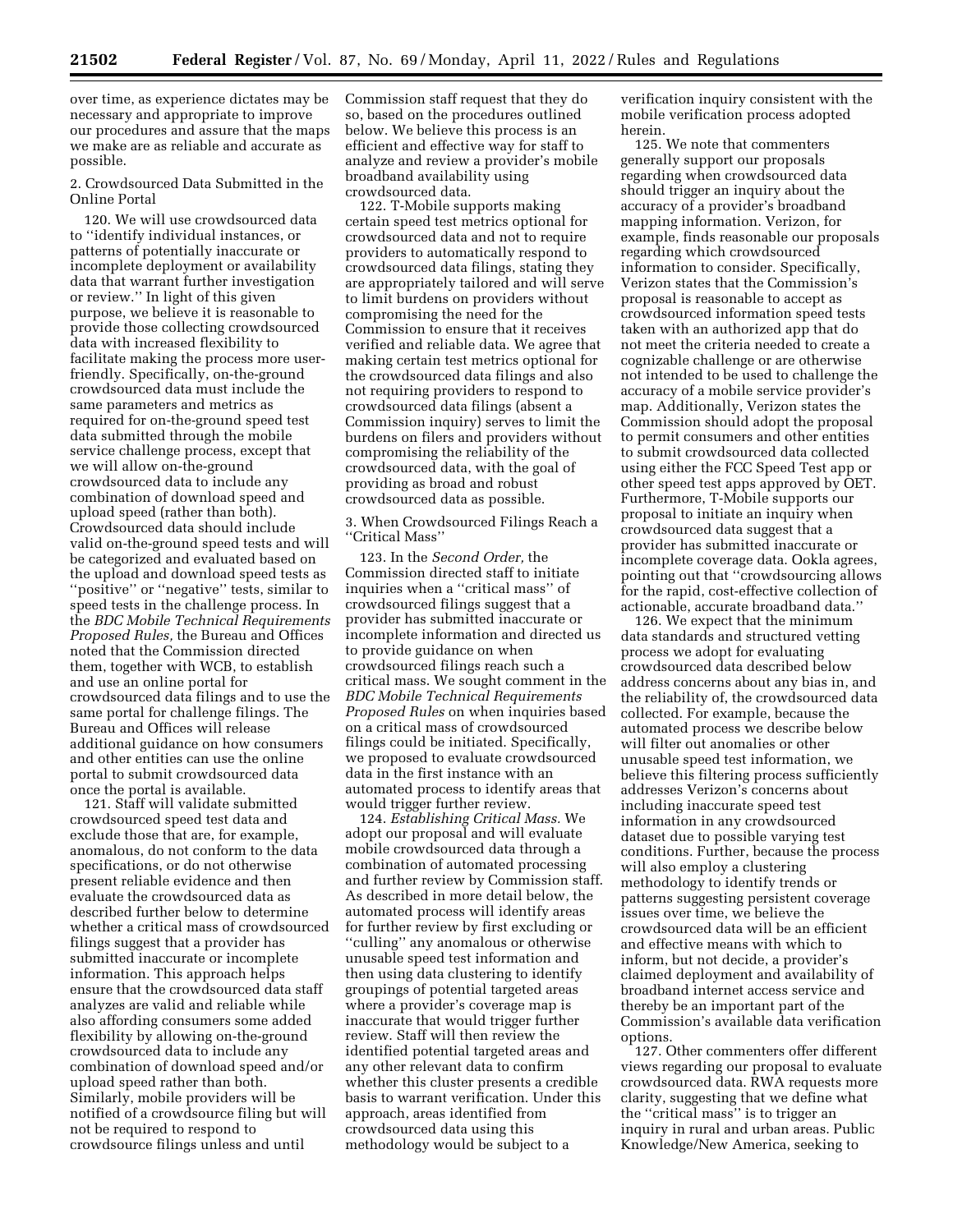bolster the usefulness and value of crowdsourced information, opposes our proposal to initiate a verification inquiry only when there is a ''critical mass of'' crowdsourced data. Instead, they argue that staff should make it easier for crowdsourced data to inform our verification inquiries. We find that the requirement we adopt to initiate an inquiry in response to crowdsourced data when a critical mass of these data suggest that a provider has submitted incomplete or inaccurate information strikes the best balance. This approach allows for the crowdsourcing process to highlight problems with the accuracy of a provider's mobile broadband coverage maps and is an important tool in the Commission's verification process. As Ookla observes ''crowdsourcing uses large numbers of samples to identify useful conclusions.'' The crowdsourcing process we adopt provides a userfriendly way for interested filers to provide crowdsourced data to the Commission in a cost-effective way without requiring providers to respond automatically to such filings. Because the process is user-friendly, we also believe it will incentivize greater participation in the crowdsourced data gathering process. We believe this strikes the right balance and helps us ensure more reliable mobile broadband coverage data.

128. *Automated Process.* We will evaluate mobile crowdsourced data first through an automated process to identify potential areas that warrant further review and evaluation by Commission staff. Specifically, we adopt a modified version of our proposal in the *BDC Mobile Technical Requirements Proposed Rules* regarding the automated process and will evaluate crowdsourced filings using a two-step process by first excluding any anomalous or otherwise unusable tests submitted as crowdsourced data and then by using data clustering (an industry standard tool for clustering GIS data) to identify potential targeted areas where crowdsourced tests indicate a provider's coverage map is inaccurate. Areas identified by the automated process then would be subject to further review and evaluation by Commission staff of available evidence, such as speed test data, infrastructure data, crowdsourced and other third-party data, and the staff's review of submitted coverage data, including maps, link budget parameters, and other credible information to make a determination as to whether a credible basis for conducting a verification inquiry has been established and whether a verification request is appropriate.

129. More particularly, the automated process will involve an analysis at the end of each month that will include aggregating the crowdsourced data into H3 hexagons at resolution 8, and categorizing each hexagon for purposes of further analysis. Next, we will apply a clustering algorithm to spatially cluster these hexagons. We will track the growth of the clusters of hexagons over time and if the level of negative speed tests is observed for three consecutive months, will make a determination of whether crowdsourced data have reached a ''critical mass'' warranting verification. The details of this process are described in more detail in the Technical Appendix. We note that the Density Based Spatial Clustering of Applications with Noise (DBSCAN) algorithm we will employ is one of the 10 default tools for clustering GIS data in the industry standard Esri ArcGIS software and is commonly used to perform this type of data clustering analysis. In fact, the DBSCAN algorithm we will employ is one of the most commonly used methods for data clustering analysis.

130. Verizon opposes the use of an automated process to analyze crowdsourced data as well as the use of data clustering to identify potential targeted areas where crowdsourced tests indicate that a provider's coverage map is inaccurate, and asks that, should we adopt these proposals, we provide more detail about their mechanics and seek further comment on the proposed algorithm, data sources, and criteria the processes will use for identifying potential targeted areas for further review and evaluation. We proposed to use an automated process to identify potential areas that would trigger further review using a methodology similar to the mobile verification process, with certain simplifications. More specifically, we proposed to use data clustering to identify potential targeted areas where crowdsourced tests suggest that a provider's coverage map is inaccurate and also sought comment on any alternative methods for determining when a critical mass of crowdsourced filings suggest a provider may have submitted inaccurate or incomplete information. We did not receive any comments suggesting any alternative methods for the critical mass determination. We adopt a modified version of our proposal as described above. Employing the modified automated process we adopt is a reasonable approach to analyze crowdsourced data because of the anticipated volumes of data. Using data clustering to identify potential targeted

areas for further Commission staff review and evaluation is also a reasonable way to group crowdsourced data together for a particular area within a coverage map. In this regard, we note that a data clustering approach for the identification of clusters of concern will reduce the amount of staff work and assure that an unbiased analysis has provided evidence that specific areas warrant further review by Commission staff. We believe the modified version of the automated process we adopt, including the use of data clustering, is sufficiently detailed and, taken together with the added safeguard of subsequent staff evaluation, addresses Verizon's request for more information about the automated process itself and the data clustering and other criteria the process will use as described below to identify potential areas for further review and evaluation.

131. *Staff Evaluation.* As noted above, the data identified in this process will inform, but not decide, a provider's claimed deployment and availability of broadband internet access service and thereby be an important part of the Commission's available verification options. If the automated process suggests that an area has persistent coverage issues, Commission staff will evaluate the data and make a final determination as to whether clusters of hexagons identified in this manner for three consecutive months have, indeed, reached ''critical mass.'' Staff may consider other relevant data submitted by providers, consumers and/or third parties; may request additional information; and may take other actions as may be necessary to ensure the reliability and accuracy of the provider's coverage data and any applicable crowdsourced data. Should automated processing establishing a ''critical mass'' of crowdsourced filings combined with staff evaluation suggest a provider's coverage map is inaccurate, Commission staff will have a ''credible basis'' for verifying a provider's coverage data. Under this approach, areas identified from crowdsourced data using this methodology would be subject to a verification inquiry consistent with the mobile verification process adopted herein. Finally, we reiterate that we may initiate an inquiry, in the absence of a critical mass of crowdsourced filings, to collect and request verification data from a provider where there is a credible basis for doing so based upon a holistic review of all data available to staff (including crowdsourced data, data associated with challenges, verified data from government or third-party entities, or broadband availability data included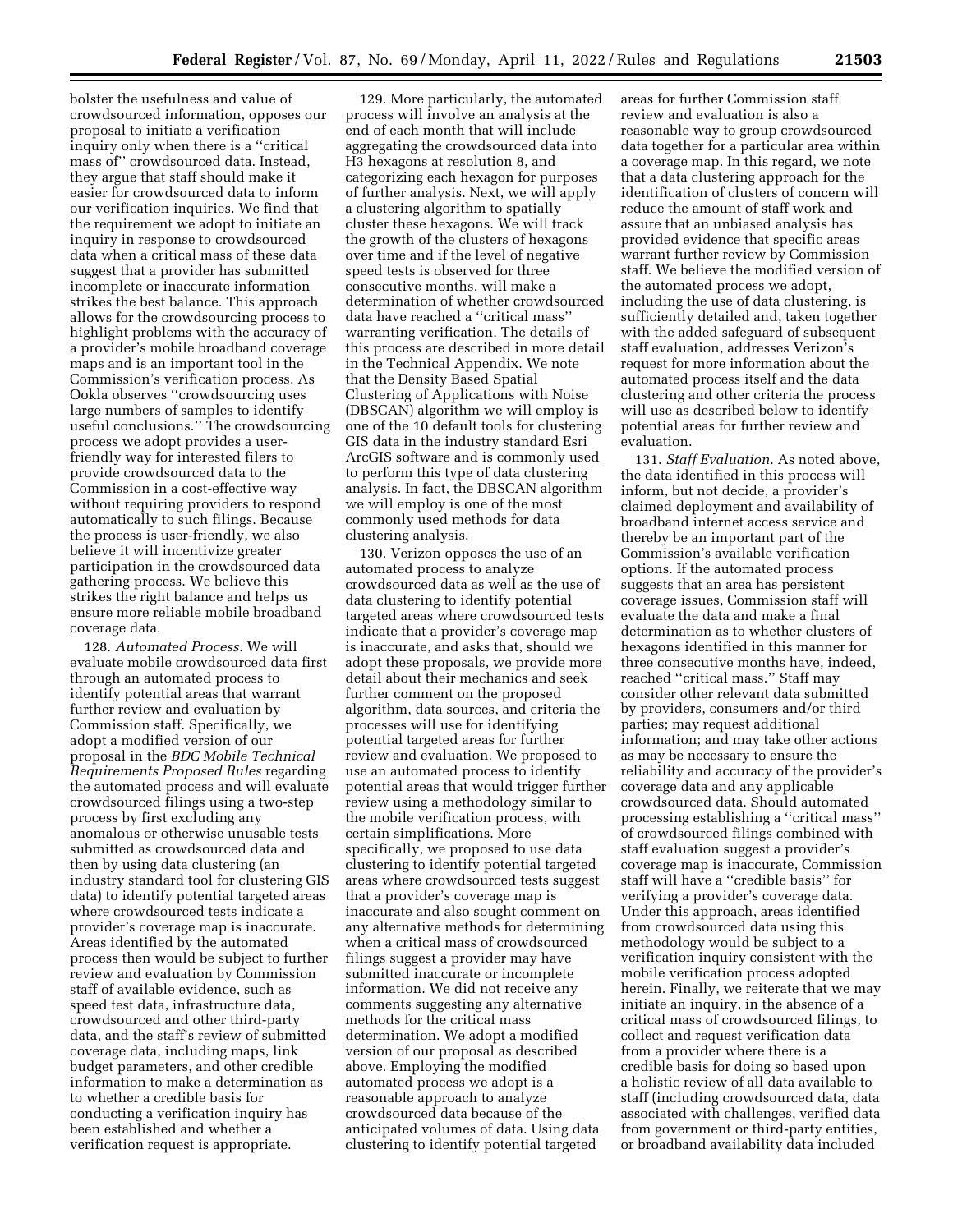in the provider's initial filing). On a case-by-case basis, staff may thus have a credible basis for initiating a verification inquiry if warranted by the specific circumstances of a crowdsourced data filing in the context of all other data available to staff.

4. Public Availability of Crowdsourced Data

132. The Commission determined in the *Second Order* that all information submitted as part of the crowdsourcing process will be made public, except for personally identifiable information (PII) and data required to be confidential under § 0.457 of its rules. The Commission also directed OEA to make crowdsourced data publicly available as soon as practicable after submission and to establish an appropriate method for doing so. No commenters addressed, or provided any alternatives to, our proposal in the *BDC Mobile Technical Requirements Proposed Rules* to make crowdsourced data filings available to the public or offered any suggestions about any specific ways to protect PII or other sensitive information.

133. We therefore adopt our proposal to make crowdsourced data available via the Commission's public-facing website. This will include data collected via designated third-party apps. This publicly available information will depict coverage data and other associated information but will not include any PII or other data required to be confidential under § 0.457. Since designated third-party apps will be collecting data on behalf of the Commission, we expect similar handling of PII or other confidential information by third-party designees. We also adopt a modified version of our proposal and will update the public crowdsourced data at least biannually in order to make available the most up-todate data. This is consistent with the Commission's requirement to update the Fabric every six months to ensure the most up-to-date information is available for all of the locations identified in the common dataset and will ensure the crowdsourced data provided is also current, reliable and robust.

#### *E. Other Matters*

134. *Additional Mapping Information.*  We reject calls to require providers at this time to submit additional information with their maps. Next Century Cities and Public Knowledge/ New America recommend that providers be required to include other performance and affordability information, such as the throughput speeds experienced by broadband consumers, signal strength, and pricing

information. The Commission declined to adopt pricing and throughput data filing requirements for fixed services in the *Third Order,* and did not delegate authority to the Bureau and Offices to add such requirements for mobile services. The Broadband DATA Act defines standardized propagation modeling at defined throughput speeds for 4G–LTE coverage. The Commission followed Congress's approach and required mobile broadband providers to model broadband coverage, including 3G and 5G–NR services, based on standardized propagation modeling. We thus decline to require providers to model actual mobile throughput. Even if we had the delegated authority adopt a rule to require the modeling of mobile throughput, we note that doing such modeling would be a computationally difficult, if not impossible, task for mobile broadband providers. Instead, we will use on-the-ground data collected through the challenge and crowdsource processes to improve the accuracy of the coverage maps. The Commission did specifically consider whether to standardize signal strength for mobile propagation maps, and instead adopted a requirement for providers to submit ''heat maps.'' Mobile providers are therefore already required to submit maps showing Reference Signal Received Power (RSRP) or Received Signal Strength Indicator (RSSI) signal levels for each technology. Additionally, in adopting rules to implement the Broadband DATA Act, the Commission focused on ensuring that the public has access to more precise coverage maps, but did not delegate to the Bureau and Offices the authority to adopt new mapping requirements such as requiring providers to include affordability or pricing data for their broadband services. We also find it would be inconsistent with the Commission's reasoning to adopt these types of pricing requirements for mobile maps, but not fixed maps.

135. *Expanding the Types of Data That Can Be Used to Challenge Maps.*  CPUC, Public Knowledge/New America, and Vermont DPS recommend allowing interpolation techniques to be used for challenging provider-submitted maps. The Commission explicitly adopted a requirement that consumers and government and other entities submit speed test data to support their mobile coverage challenges, and did not grant the Bureau and Offices authority to accept data other than on-the-ground speed tests to challenge coverage. We therefore lack delegated authority to accept interpolations or statistical

sampling as challenge data in lieu of actual, valid speed tests.

136. *Expanding the Types of Data That Can Be Used for Verified Data.*  CPUC and Vermont DPS likewise recommend allowing interpolations of speed test results by government entities to identify areas requiring validation. Such spatial interpolation techniques could include the Kriging technique discussed in the *BDC Mobile Technical Requirements Proposed Rules.* In contrast, T-Mobile states that the Commission must reject any proposal premised on interpolation. To the extent governments or other entities submit onthe-ground speed test data through our crowdsource process, we agree with CPUC and Vermont DPS that the results of spatial interpolation analyses would be useful additional information on which to determine if there is a credible basis for verifying a provider's coverage data. However, the Commission directed that verified mobile on-the-ground data be submitted ''through a process similar to the one established for providers making their semiannual [BDC] filings,'' and the Bureau and Offices do not have discretion to change that approach. Since interpolation is a projection, it therefore does not meet the requirements established for ''verified'' broadband availability data under the Broadband DATA Act. Therefore, while we may use interpolation in our analysis of on-the-ground data submitted either as part of the challenge process or as crowdsourced data when conducting a holistic review to ensure the accuracy of coverage data (*e.g.,*  when evaluating whether there is a credible basis for conducting a verification inquiry), we are unconvinced that accepting interpolated data on their own would give us the necessary understanding of on-theground performance consistent with our obligations under the Broadband DATA Act and Commission Orders.

137. *Decline to Require Providers to Offer Challenge Incentives.* We will not, as urged by some commenters, require that providers offer subscribers incentives to conduct speed tests or submit voluntary challenges. Once we implement the challenge process, we believe that consumers and third parties will be motivated to provide us with data where they believe providers' coverage maps are inaccurate or incomplete. Relatedly, the Commission noted in the *Third Order* that speed test results submitted by consumer challengers that do not reach the threshold of a cognizable challenge will nevertheless be incorporated in the analysis of crowdsourced data, and similarly that on-the-ground test data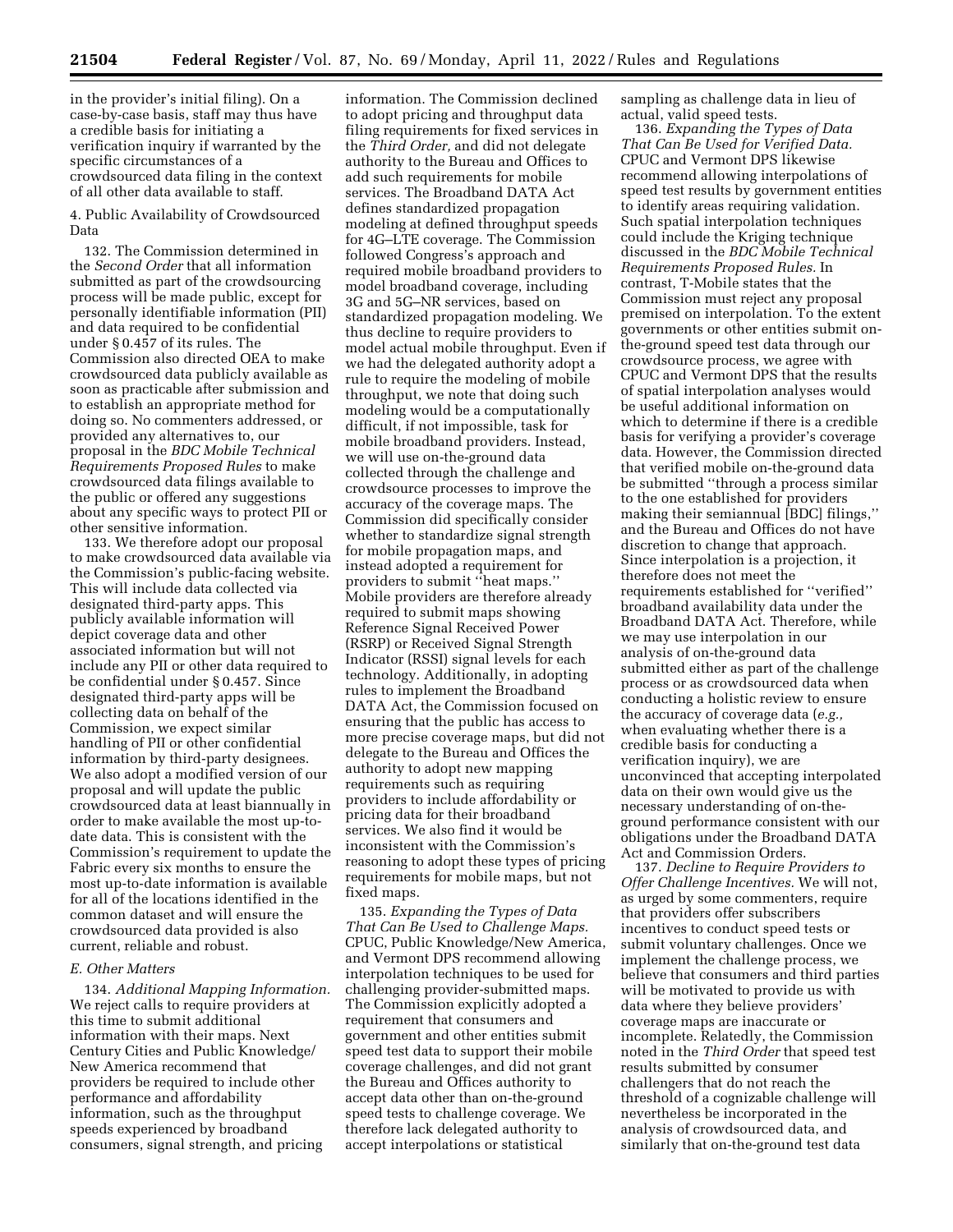submitted by governmental and thirdparty entities that do not reach the threshold of a cognizable challenge also will be considered in the analysis of crowdsourced data. We believe that combining these speed test results along with other available data, including other available crowdsourced data, will provide us with a robust and accurate dataset, thereby obviating the need for provider-offered incentives to spur consumers and third parties into submitting challenges or collecting crowdsourced data to submit to us. The user-friendly challenge process we implement should facilitate consumers and other entities alike in submitting challenges and crowdsourced mobile coverage data. As one commenter observes, ''[d]ue to known shortcomings in mobile coverage maps[,] . . . the Commission needs a good challenge process'' and should ''allow the use of crowd-sourced data to challenge providers' claims.'' We agree, and believe that we have put efficient and effective challenge and crowdsource processes and procedures in place.

138. *Pre-Publication Commission Review of Maps.* We decline to establish an additional period of review for the Commission to perform a ''quick look'' at the data that service providers submit before publishing maps rendering the data. CCA suggests an ''initial review and sampling process,'' which ''could be automated, although there is likely no complete substitute for some degree of manual review and sampling,'' to identify ''significant and overt errors''; CCA cites the Commission's initial review of spectrum license transfer applications prior to placing them on public notice as a potential framework for a similar initial review process. It also recommends staff conduct random sampling or statistical analysis and comparison of the data provided by each provider to detect clear errors, and then quickly review maps for errors such as failure to account for terrain and clutter, excessive signal propagation at co-located sites, failure to use the required resolution, understated/ overstated service in populated areas, depicted service ceasing at artificial boundaries, and failure to match the coverage maps on providers websites. CTIA and Public Knowledge/New America agree that such a process could be helpful, reasoning that a Commission-led initial review would eliminate a costly and open-ended burden on challengers who, they argue, will expend time and energy identifying overt errors that carriers never should have submitted.

139. While we recognize the theoretical benefits of a ''quick look'' of

provider-submitted maps before they are made available to the public to challenge, we find that these are outweighed by the significant delay that this would introduce into the challenge process. Requiring the Commission to independently analyze provider submissions or conduct field surveys would significantly delay when this information is made available for the public to challenge. It also would be difficult to operationalize meaningful and practical standards to be applied in a ''quick look.'' The Commission will be collecting data and rendering multiple maps for scores of mobile and fixed providers, and it would clearly be wholly impracticable for staff to review every map of every provider before making them available to the public and to other federal, state, and local government agencies, Tribal entities, and other third parties. In order to build a process to undertake this type of review, we would need to decide, for example, which maps to review; how much time to spend reviewing them; and what kinds of ''significant and overt'' errors to look for. Commenters who support this pre-screening of provider data offer virtually no input on these fundamental implementation challenges, and we note that adopting CCA's suggested ''quick look'' approach in the absence of a more complete record on issues like these would likely require additional notice and comment. Additionally, the Broadband DATA Act created a framework whereby mobile service providers submit propagation maps based on a standardized set of propagation model details; in turn, the Commission is required to publish the data mobile service providers submit, and outside stakeholders are permitted to challenge mobile service providers' broadband coverage assumptions or submit crowdsource information to help us further refine and validate mobile service providers' propagation maps. Creating a ''quick look'' process could interfere with Congress's intent that we leverage public input to improve the maps over time.

140. That is not to say that we have not already planned to undertake certain data validations a part of the BDC submission process to preempt or remediate any overt errors. The BDC system will perform dozens of data validations and automatic processing steps on uploaded data and will alert the provider when any of the data fail one of these steps. These validations and processing steps will—for the first time—allow for the Commission's systems to automatically detect many of the GIS data and mapping issues that

have historically been found in data submitted by providers after a timeconsuming and largely manual review by staff for each Form 477 filing round. The new validations and automatic processing will flag a number of factors that would undermine the accuracy of a provider's data, including geometric errors in maps and overt errors in providers' assumptions. Moreover—and also for the first time—the BDC system will require providers to review and correct maps rendered from their data and to confirm that they uploaded the correct data and that any changes made as a result of data validations (*e.g.,*  automatic repairs of invalid geometries and incorrect map projections) are correct, all prior to certifying their submissions. We anticipate that these additional validations and processing steps will significantly improve the process to submit data and, by preventing a provider from completing its submission until it has successfully undergone these data validations, will prevent the lengthy back-and-forth between filers and FCC staff that has typically occurred after the submission of Form 477 data. We believe that the new validations and automatic processing will help correct many, if not all, of the problems CCA discusses. The Bureau and Offices will maintain discretion to develop additional tools in the future to provide automatic feedback to carriers as we receive more data.

141. *Use of BDC Data.* RWA requests that Bureau and Offices clarify when the data collection, Fabric, and coverage maps will be ''complete'' for the purposes of awarding broadband deployment funds. We note that decisions regarding specific programs and how to use BDC data to determine areas of eligibility are outside the scope of this proceeding.

142. *Non-substantive Changes.*  Finally, we make two non-substantive changes. First, we correct the numbering of 47 CFR 1.7006(e)(1). In particular, we redesignate the first paragraph (e)(1)(iv) as paragraph (e)(1)(iii). Second, in the second sentence of 47 CFR 1.7006(f) introductory text, we change the first instance of the word ''or'' to ''of''.

## **II. Supplemental Final Regulatory Flexibility Analysis**

143. As required by the Regulatory Flexibility Act of 1980, as amended (RFA) a Supplemental Initial Regulatory Flexibility Analysis (Supplemental IRFA) was incorporated in the *BDC Mobile Technical Requirements Proposed Rules* released in July 2021 in this proceeding. The Commission prepared Initial and Final Regulatory Flexibility Analyses in connection with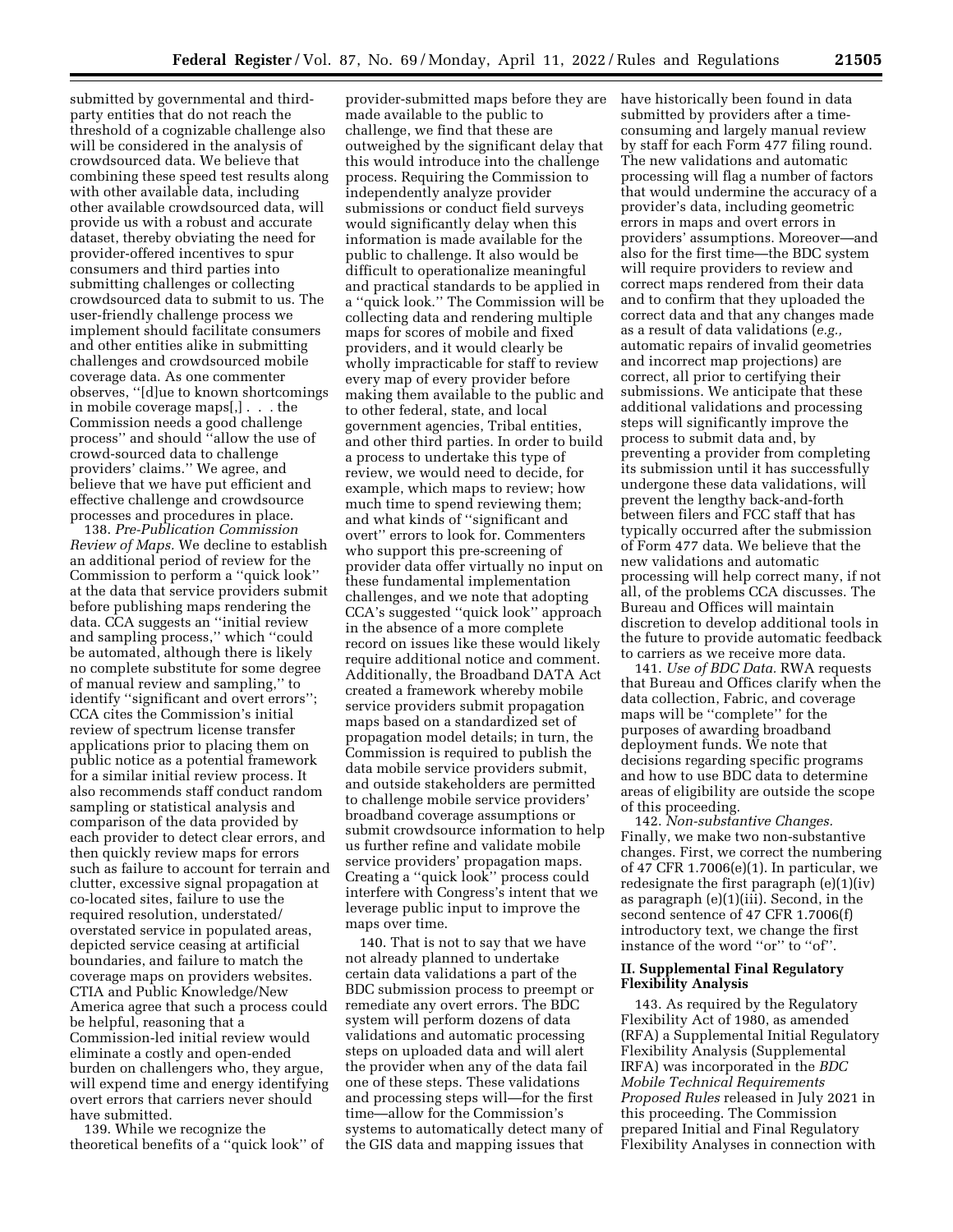the *Digital Opportunity Data Collection Report and Order* (73 FR 37869, July 2, 2008) and *Further Notice of Proposed Rulemaking* (82 FR 40119, Aug. 24, 2017), *Second Order* and *Third Further NPRM,* and *Third Order (collectively, Broadband Data Act Proceedings).*  Written public comments were requested on the IRFAs prepared for the *Further Notice of Proposed Rulemakings*  that are part of the *Broadband Data Act Proceedings.* Additionally, the Commission sought written public comment on the proposals, including comments on the Supplemental IRFA, in the *BDC Mobile Technical Requirements Proposed Rules.* No comments were filed addressing the Supplemental IRFA or the IRFAs incorporated in the *Broadband Data Act Proceedings.* This Supplemental Final Regulatory Flexibility Analysis (Supplemental FRFA) supplements the Final Regulatory Flexibility Analyses (FRFAs) in the *Broadband Data Act Proceedings* to reflect actions taken in this document and conforms to the RFA.

### *A. Need for, and Objectives of, the Order*

144. The Broadband DATA Act requires the Commission to collect granular data from providers on the availability and quality of broadband internet access service and to verify the accuracy and reliability of the broadband coverage data submitted by providers. In its *Second Order* and *Third Further NPRM,* and *Third Order,*  the Commission adopted some of the Broadband DATA Act's requirements, developed the framework for the BDC, established processes for verifying providers' broadband data submissions, and established a data challenge process. The Commission delegated authority to the Bureau and Offices to design and construct the new mapping system, which includes setting forth the specifications and requirements for the challenge, verification, and crowdsourcing processes. Following the December 27, 2020, Congressional appropriation of funding for the implementation of the Broadband DATA Act, the Commission began to implement challenge, verification, and crowdsourcing processes involving broadband data coverage submissions.

145. In this document, pursuant to their delegated authority, the Bureau and Offices take the next steps toward obtaining better coverage data and implementing the requirements of the Broadband DATA Act. More specifically, the Bureau and Offices take action to carry out their responsibility to develop technical requirements for verifying service providers' coverage

data, a challenge process that will enable consumers and other third parties to dispute service providers' coverage data, and a process for consumers and other entities to submit crowdsourced data on mobile broadband availability. These measures will help the Commission, Congress, other federal and state policy makers, Tribal entities, consumers, and other third parties better evaluate the status of broadband deployment throughout the United States.

146. This document discusses the technical requirements to implement the mobile challenge, verification, and crowdsourcing processes required by the Broadband DATA Act, such as parameters and metrics for on-theground test data and a methodology for determining the threshold for what constitutes a cognizable challenge requiring a provider response. It also provides guidance on what types of data will likely be more probative in different circumstances. Additionally, this document discusses detailed processes and metrics for providers to follow when responding to a Commission verification request, for government entities and other third parties to follow when submitting verified broadband coverage data, and for challengers to follow when contesting providers' broadband coverage availability. We believe this level of detail is necessary to formulate the processes and procedures to enable better evaluation of the status of broadband deployment throughout the United States and to meet the Commission's obligations under the Broadband DATA Act.

# *B. Summary of Significant Issues Raised by Public Comments in Response to the IRFA*

147. There were no comments filed that specifically addressed the proposed rules and policies presented in the Supplemental IRFA.

### *C. Response to Comments by the Chief Counsel for Advocacy of the Small Business Administration*

148. Pursuant to the Small Business Jobs Act of 2010, which amended the RFA, the Commission is required to respond to any comments filed by the Chief Counsel for Advocacy of the Small Business Administration (SBA) and to provide a detailed statement of any change made to the proposed rules as a result of those comments. The Chief Counsel did not file comments in response to the proposed rules in this proceeding.

## *D. Description and Estimate of the Number of Small Entities to Which the Rules Will Apply*

149. The RFA directs agencies to provide a description of and, where feasible, an estimate of the number of small entities that may be affected by the rules adopted herein. The RFA generally defines the term ''small entity'' as having the same meaning as the terms ''small business,'' ''small organization,'' and ''small governmental jurisdiction.'' In addition, the term ''small business'' has the same meaning as the term ''small-business concern'' under the Small Business Act. A ''smallbusiness concern'' is one which: (1) Is independently owned and operated; (2) is not dominant in its field of operation; and (3) satisfies any additional criteria established by the SBA.

150. As noted above, Regulatory Flexibility Analyses were incorporated into the *Broadband Data Act Proceedings* and the *BDC Mobile Technical Requirements Proposed Rules.* More specifically, the FRFAs incorporated in the *Broadband Data Act Proceedings* described in detail the small entities that might be significantly affected in the proceedings. Accordingly, in this Supplemental FRFA, we hereby incorporate by reference from the FRFAs in the *Broadband Data Act Proceedings* the descriptions and estimates of the number of small entities that might be significantly affected, as well as the associated analyses, set forth therein.

# *E. Description of Projected Reporting, Recordkeeping, and Other Compliance Requirements for Small Entities*

151. We expect that the granular data collection for the challenge and verification processes in this document will impose some new reporting, recordkeeping, or other compliance requirements on some small entities. Specifically, as part of the challenge process, challenged mobile service providers are notified monthly via the online portal of the challenged hexagons at the end of each calendar month. Mobile providers of broadband internet access service must submit a rebuttal (consisting of either on-the-ground test data or infrastructure data) to the challenge or concede the challenge within 60 days of being notified of the challenge. A challenge respondent may submit supplemental data in support of its rebuttal, either voluntarily or, in some cases, in response to a request from OEA. When rebutting a challenge with on-the-ground data, the provider must meet analogous thresholds (geographic, temporal, and testing) to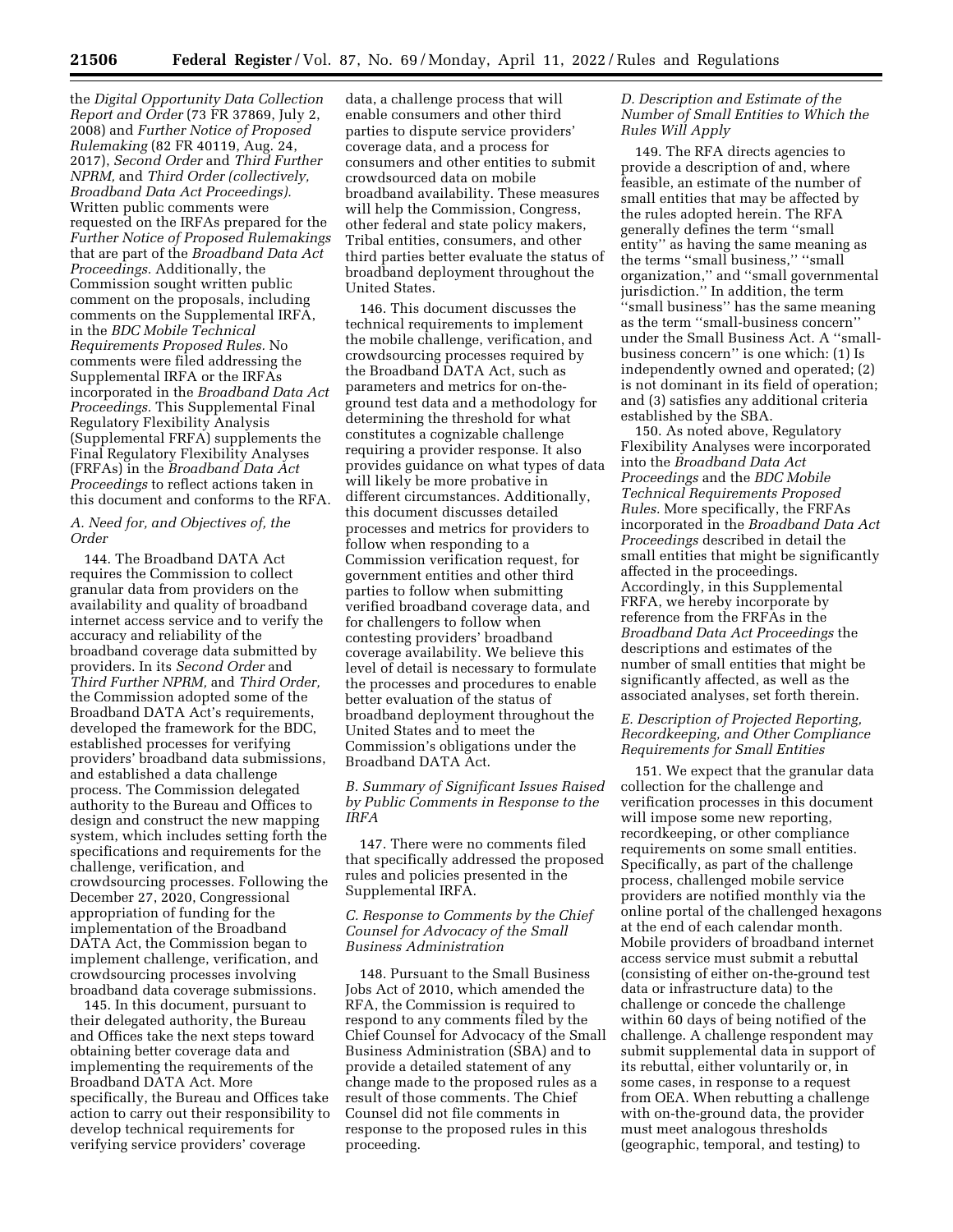those required of challengers, adjusted to reflect the burden on providers to demonstrate that sufficient coverage exists at least 90% of the time in the challenged hexagons. When a provider submits only infrastructure data to rebut a challenge, the provider must submit the same data as required when a mobile provider submits infrastructure information in response to a Commission verification request.

152. As part of the verification process, mobile providers of broadband internet access service must submit coverage data in the form of on-theground test data or infrastructure information on a case-by-case basis in response to a Commission request to verify mobile broadband providers' biannual BDC data submissions in a targeted area. For on-the-ground test data, we adopted an approach for providers to reply to verification requests using on-the-ground test data to verify networks which require mobile providers to submit data using the H3 geospatial indexing system at resolution 8. The tests will be evaluated to confirm, using a one-sided 95% statistical confidence interval, that the cell coverage is 90% or higher. Providers must also meet a temporal threshold in verification inquiry submissions that may be relaxed from that required in the challenge process. Additionally, consistent with our proposal in the *BDC Mobile Technical Requirements Proposed Rules,* state, local, and Tribal government entities as well as other third parties who voluntarily submit on-the-ground test data as verified data must use the same metrics and testing parameters that mobile providers must use when submitting on-the-ground test data, to ensure the consistency and accuracy of the broadband availability maps.

153. This document allows providers to submit infrastructure information in response to a verification request as proposed in the *BDC Mobile Technical Requirements Proposed Rules.* If a provider chooses to submit infrastructure information in response to a verification request, it must provide such data for all cell sites and antennas that serve or affect coverage in the targeted area. To the extent that the infrastructure information submitted by a provider in response to a verification request standing alone is not sufficient to demonstrate adequate coverage, the Commission may request additional information be submitted by the provider to complete the verification process. This document expands the categories of infrastructure information that providers must submit when collecting and reporting mobile

infrastructure data by adopting the eight additional data categories proposed in the *BDC Mobile Technical Requirements Proposed Rules* which will enable a more precise evaluation of the challenged area of a provider's coverage map. Further, recognizing the need to allow flexibility for responding providers, this document also allows providers to submit other types of data to supplement on-the-ground or infrastructure information, such as transmitter monitoring information, data from their own field tests conducted in the ordinary course of business, and data collected using their own software tools.

154. With regard to the reporting or submission of crowdsourced data, the Bureau and Offices were directed by Commission to establish and use an online portal for crowdsourced data filings and to use the same portal for challenge filings. As proposed in the *BDC Mobile Technical Requirements Proposed Rules* to the extent state, local, and Tribal government entities, other entities, or consumers choose to submit on-the-ground crowdsourced mobile speed test data in the online portal, the data submission must use measurements similar to the methodology used by the FCC's speed test app and be submitted in a similar format to that which challengers and providers are required to use when submitting speed tests. Likewise, if state, local, and Tribal government entities, other entities, or consumers choose to submit preliminary on-theground crowdsourced mobile speed test information prior to availability of the online portal, the data collection requirements require use of a similar measurement methodology as the FCC's speed test app and submission in a format similar to the one used for speed tests.

155. The requirements we adopt in this document continue the Commission's actions to implement the Broadband DATA Act and develop more accurate, more useful, and more granular broadband availability data to advance our statutory obligations and continue our efforts to close the digital divide. We conclude that it is necessary to adopt these rules to produce broadband deployment maps that will allow the Commission to precisely target scarce universal service dollars to where broadband service is lacking. We are cognizant of the need to ensure that the benefits resulting from use of the data outweigh the reporting burdens imposed on small entities. The Commission believes, however, that any additional burdens imposed by our revised reporting approach for providers

and state, local, and Tribal government entities are outweighed by the significant benefit to be gained from producing more accurate broadband deployment data and map. We are likewise cognizant that small entities will incur costs and may have to hire attorneys, engineers, consultants or other professionals to comply with this document. Moreover, although the Commission cannot quantify the cost of compliance with the requirements in this document, we believe that the reporting and other requirements we have adopted are necessary to comply with the Broadband DATA Act and ensure the Commission obtains complete and accurate broadband coverage maps.

#### *F. Steps Taken To Minimize the Significant Economic Impact on Small Entities, and Significant Alternatives Considered*

156. The RFA requires an agency to describe any significant, specifically small business, alternatives that it has considered in reaching its approach, which may include the following four alternatives (among others): ''(1) the establishment of differing compliance or reporting requirements or timetables that take into account the resources available to small entities; (2) the clarification, consolidation, or simplification of compliance and reporting requirements under the rule for such small entities; (3) the use of performance rather than design standards; and (4) an exemption from coverage of the rule, or any part thereof, for such small entities.''

157. The requirements adopted in this document balance the need for the Commission to generate more precise and granular mobile broadband availability maps with any associated costs and burdens on mobile broadband providers and other entities participating in the BDC process. The Commission has considered the comments in the record and is mindful that some small entities will have to expend resources and will incur costs to comply with requirements in this document. In reaching the requirements we adopted in this document, there were various approaches and alternatives that the Commission considered but did not adopt, which we discuss below, that will prevent small entities from incurring additional burdens and will minimize the economic impact of compliance.

158. The mobile challenge process requirements adopted by the Commission will facilitate the collection of sufficient measurement information to ensure the mobile challenge process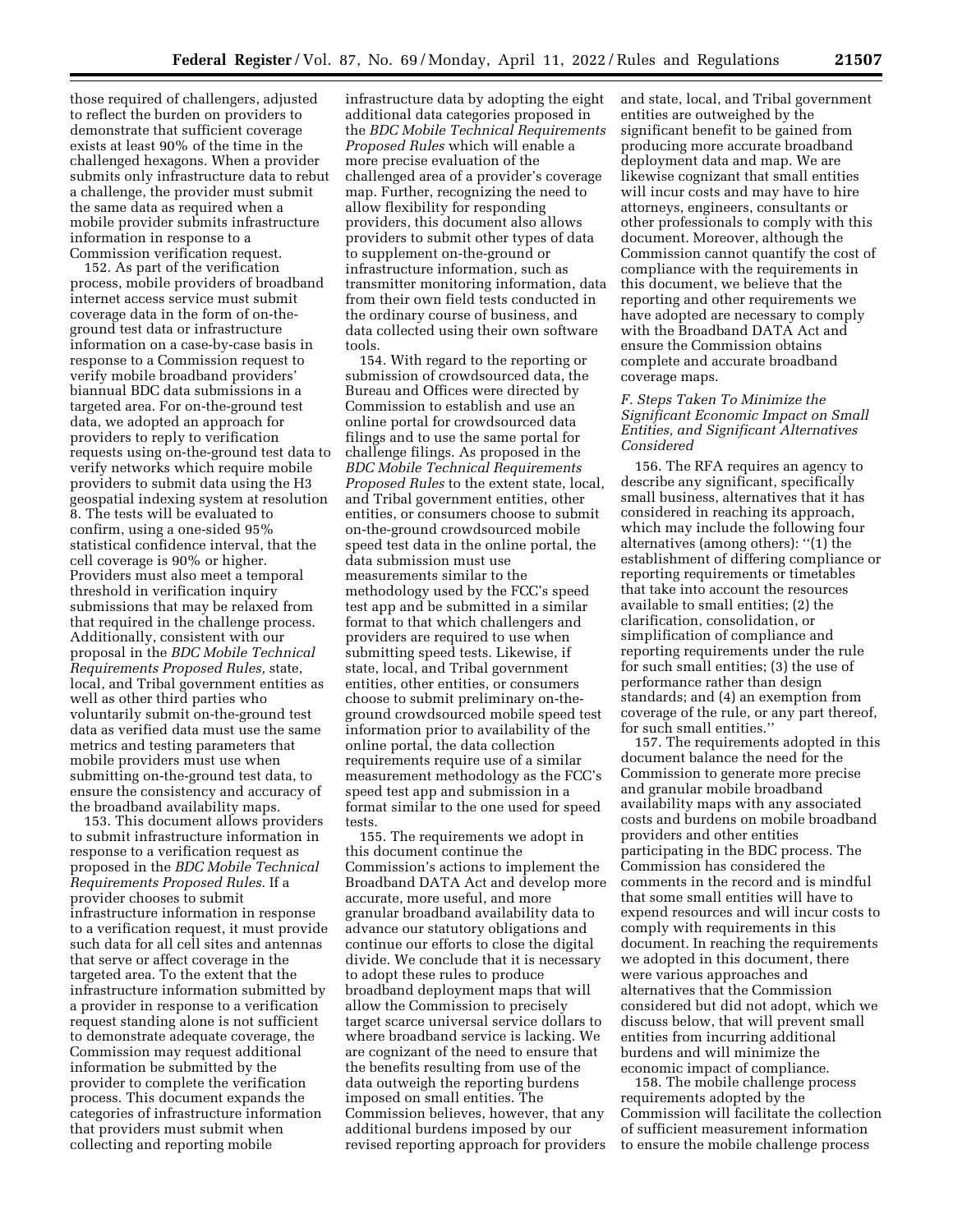is statistically valid while, at the same time, meeting the Commission's statutory obligation to keep the challenge process ''user-friendly.'' The adopted requirements strike a balance between ensuring that small entities, including but not limited to state, local, and Tribal governments, as well as consumers and other third-party challengers, can use the challenge process, and ensuring that providers, including small providers, are not unreasonably burdened by responding to every speed test that shows a lack of coverage. The mobile challenge process we have adopted includes a process to determine whether there is a cognizable challenge to which a provider is required to respond rather than requiring a provider to respond to any and all submitted challenges. This will minimize the economic impact for small providers to the extent they are subject to challenges. For challengers, the mobile challenge process allows drive test data meeting specific testing parameters to be submitted via a mobile app—the data must be collected using mobile devices running either a Commission-developed app (*i.e.,* the FCC Speed Test app) or another speed test app approved by OET—and allows governmental entities and other thirdparty challengers to use their own software and hardware, which contributes to the ''user-friendly'' nature of the challenge process. Additionally, the speed test data from state, local, and Tribal governments, consumers and other third-party challengers will be aggregated as part of the mobile challenge process to ensure that one challenger is not required to submit all of the speed test data needed to create a challenge, thereby lessening the load as well as the costs and resources required for small entities and others who participate in the mobile challenge process to create a cognizable challenge.

159. The notification process adopted in this document to inform service providers of cognizable challenges filed against them and inform challengers and service providers of the status and results of challenges will be done on a monthly basis via the online portal. This approach should be more manageable, more administratively efficient, and thereby less costly for small entities and other providers by providing them with a standard set of deadlines rather than having a rolling set of multiple deadlines, while also ensuring that challengers have the opportunity to submit additional evidence in support of their challenge submissions if desired. Providers and challengers will have access to all relevant information

through the online portal, including a map of the challenged area(s), notification of whether or not a challenge has been successfully rebutted, whether a challenge was successful, and if a challenged area was restored based on insufficient evidence to sustain a challenge.

160. The mobile service challenge process metrics for mobile providers to follow when responding to a Commission verification request seek to balance the need for the Commission to establish valuable methods for verifying coverage data with the need to reduce the costs and burdens associated with requiring mobile providers to submit on-the-ground test data and infrastructure information. For example, in order to ensure the challenge process is user-friendly for challengers and workable for mobile providers to respond to and rebut challenges, the challenged mobile service providers who choose to submit on-the-ground speed test data are required to meet analogous thresholds as the challengers to demonstrate that the challenged areas have sufficient coverage. Providers are required to submit on-the-ground data to demonstrate that sufficient coverage exists at least 90% of the time and meet the same three threshold tests as challengers. We considered but declined a proposal to define a challenge area based on the test data submitted by the challengers on our belief that our proposal is both user-friendly and supported by sufficient data while also targeting a more precise geographic area where broadband coverage is disputed and limits the burden on providers in responding to challenges.

161. We also declined to adopt several recommendations from commenters which would have expanded the scope of requirements for the challenge process and increased costs for small and other providers. More specifically, we declined to include voice maps in the challenge process, noting that Broadband DATA Act makes no mention of allowing challenges to voice maps, and the Commission decided that the mobile challenge process applies only to broadband (*i.e.,* not voice) coverage maps. Further, we declined to require providers to provide additional information such as performance and affordability information like throughput speeds experienced by consumers, signal strength, and pricing information with their maps. In the *Third Order,* the Commission specifically declined to adopt pricing and throughput data on fixed services, and we do not believe the Bureau and Offices have discretion to add such requirements in this document.

162. For small entities and other providers who use on-the-ground test data to rebut challenges, we provide greater flexibility in the collection of onthe-ground test data and reduce burdens on providers by allowing them to use the software tools they may already be using. To the extent that a provider chooses to use software other than the FCC Speed Test app or another speed test app approved by OET for use in the challenge process, we will consider such software approved for use in rebutting challenges provided that the software collects the metrics that approved apps must collect for consumer challenges and that governmental and third-party challengers' speed test data must contain. This approach will help minimize costs for small and other providers and increase efficiency, while continuing to ensure that the Commission receives high quality data that will allow an equivalent comparison between challenge data submitted by consumers and other entities, and data created by providers using their own software. We note however, that we retain the discretion to require prior approval of providers' software tools or make changes to the required metrics via notice and comment at a later time. Similarly, we provide small and other providers flexibility to rebut challenges by allowing the use of infrastructure data, on their own, to adjudicate challenges in a limited set of circumstances.

163. In our adoption of parameters for the collection of verification information, we recognize that it may be more costly for small providers to obtain on-the-ground test data. We take steps to address this issue by adopting a targeted and more inclusive approach. Specifically, we identify the portion of a provider's coverage map (targeted area) that may require verification data and will conduct our determination based upon all available evidence. The scope of all available evidence includes speed test data, infrastructure data, crowdsourced and other third-party data, as well as staff evaluation and knowledge of submitted coverage data (including maps, link budget parameters, and other credible information). Thus, rather than a onesize-fits-all requirement, this approach will allow Commission staff to evaluate whether a verification request is warranted and for providers to submit the type of data in response to a verification request that most costeffectively supports their coverage calculations. To further minimize the costs and burden placed on small and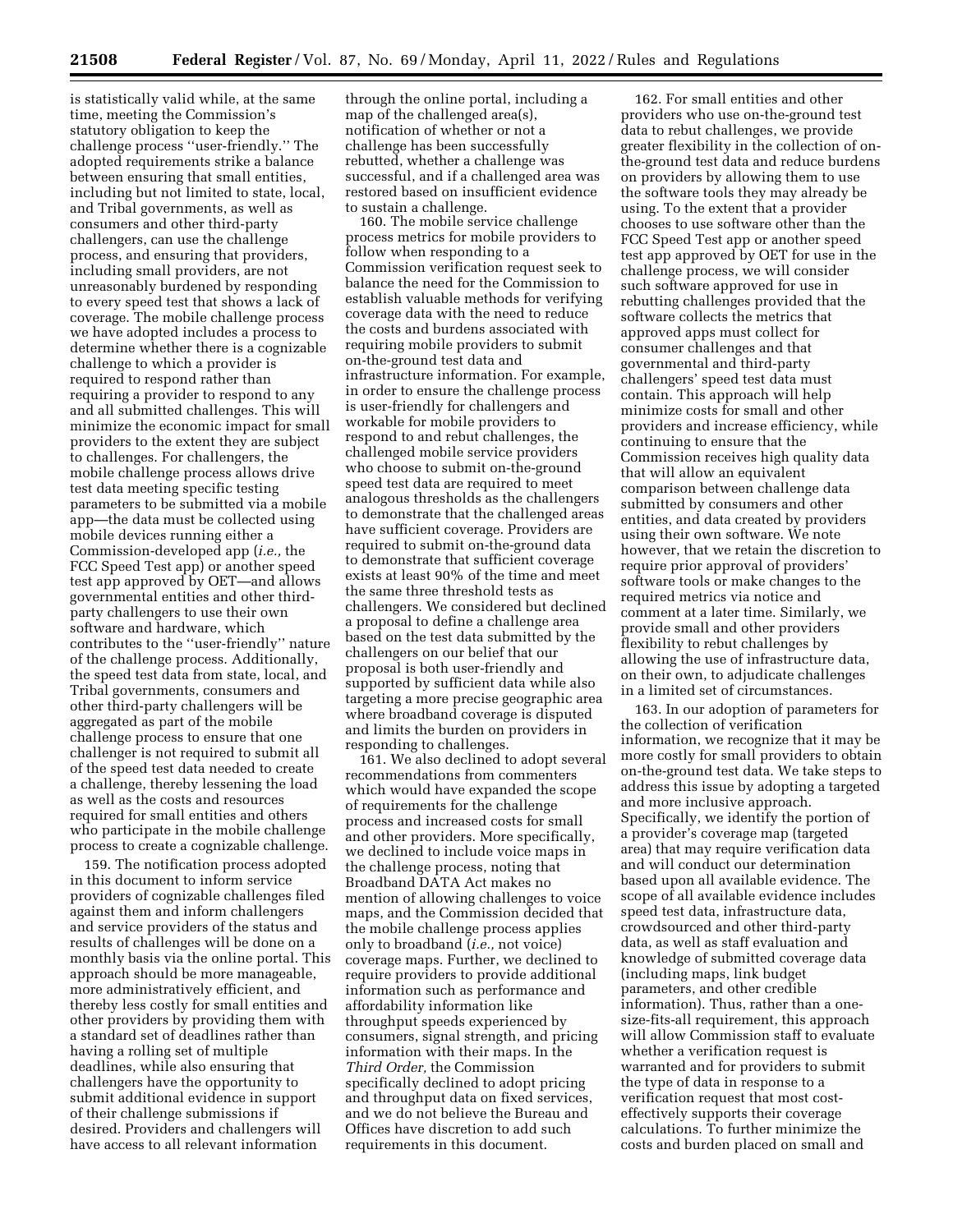other service providers, while ensuring Commission staff have access to sufficient data to demonstrate coverage, we will use sampling of the target area and require service providers to provide verification data which covers a statistically valid sampling of areas for which sufficient coverage must be demonstrated to satisfy the verification request. By using a sampling plan to demonstrate broadband availability, we decrease the data submission requirements allowing small and other providers to avoid the costs that would have been associated with submitting considerably more data. Additionally, we declined a request to require providers to submit actual on-theground test data on a continuous or quarterly basis as such a requirement would be unnecessarily burdensome.

164. To ensure consistency, reliability, comparability, and verifiability of the data the Commission receives, in this document we require state, local, and Tribal government entities and other third parties, including small entities that fall within these categories, to comply with the challenge process applicable to providers. Consistent with our approach for providers which does not carve out different or lower standards for smaller providers, requiring state, local, and Tribal government entities and third parties to submit on-the-ground test data using analogous thresholds we adopted for mobile providers will ensure that the Commission implements a standardized process resulting in broadband availability maps that are as accurate and precise as possible. We are cognizant however, that on-the-ground test data can be more costly to obtain and can impose burdens for small entities. Therefore, our consideration of appropriate verification data sources took into consideration both the usefulness and costs of on-the-ground test data, and the fact that this type of data may not be necessary in every situation, particularly where infrastructure information is available which based on our analysis will likely be of comparable probative value to onthe-ground test data in certain situations.

165. Finally, in the *Second Order,* the Commission adopted a crowdsourcing process to allow individuals and entities to submit information about the deployment and availability of broadband internet access service. Consistent with the data collection and submission requirements adopted in this document for the mobile challenge and verification process, governmental entities and other third parties, including small entities that fall within

these categories, can submit on-theground crowdsourced mobile speed test data using the online portal that will be used by providers for the challenge and verification processes. As mentioned above in Section E, crowdsourced data will be collected using a similar measurement methodology and submitted in a format similar to the format challengers and providers use to submit speed test data. In adopting this approach for crowdsourced data, the continued consistency will minimize the cost and administrative burdens for small entities and further ensure the uniformity, dependability, comparability, and verifiability of the data received by the Commission in the mobile challenge, verification, and crowdsourcing processes.

#### *G. Report to Congress*

166. The Commission will send a copy of the *Order,* including the Supplemental FRFA, in a report to be sent to Congress pursuant to the Congressional Review Act. In addition, the Commission will send a copy of the *Order,* including the Supplemental FRFA, to the Chief Counsel for Advocacy of the SBA. A copy of the *Order* and Supplemental FRFA (or summaries thereof) will also be published in the **Federal Register**.

# **III. Ordering Clauses**

167. Accordingly, *it is ordered* that, pursuant to sections 1–4, 7, 201, 254, 301, 303, 319, 332, and 641–646 of the Communications Act of 1934, as amended, 47 U.S.C. 151–154, 157, 201, 254, 301, 303, 319, 332, 641–646, the *Order is adopted*.

168. *It is further ordered* that part 1 of the Commission's rules *is amended* as set forth in Appendix B of the *Order.* 

169. *It is further ordered* that the *Order shall be* effective 30 days after publication in the **Federal Register**.

170. *It is further ordered* that the Office of the Managing Director, Performance Evaluation and Records Management, *shall send* a copy of the *Order* in a report to be sent to Congress and the Government Accountability Office pursuant to the Congressional Review Act, 5 U.S.C. 801(a)(1)(A).

#### **List of Subjects in 47 CFR Part 1**

Administrative practice and procedure, Broadband, Broadband mapping, Communications, Internet, Reporting and recordkeeping requirements, Telecommunications.

Federal Communications Commission. **Amy Brett,** 

*Chief of Staff, Wireless Telecommunications Bureau.* 

# **Final Rules**

For the reasons discussed in the preamble, the Federal Communications Commission proposes to amend 47 CFR part 1 as follows:

## **PART 1—PRACTICE AND PROCEDURE**

■ 1. The authority citation for part 1 continues to read as follows:

**Authority:** 47 U.S.C. chs. 2, 5, 9, 13; 28 U.S.C. 2461 note, unless otherwise noted.

■ 2. Amend § 1.7001 by adding paragraph (a)(20) to read as follows:

#### **§ 1.7001 Scope and content of filed reports.**

 $(a) * * * *$ 

(20) *H3 standardized geospatial indexing system.* A system developed by Uber Technologies, Inc., that overlays the Earth with hexagonal cells of different sizes at various resolutions. The smallest hexagonal cells are at resolution 15, in which the average hexagonal cell has an area of approximately 0.9 square meters, and the largest are at resolution 0, in which the average hexagonal cell has an area of approximately 4.25 million square kilometers. Hexagonal cells across different resolutions are referred to as a "hex-n" cell, where n is the resolution (*e.g.,* ''hex-15'' for the smallest size hexagonal cell). The H3 standardized geospatial indexing system employs a nested cell structure wherein a lower resolution hexagonal cell (the ''parent'') contains approximately seven hexagonal cells at the next highest resolution (its ''children''). That is, a hex-1 cell is the ''parent'' of seven hex-2 cells, each hex-2 cell is the parent of seven hex-3 cells, and so on.

- \* \* \* \* \*
- 3. Amend § 1.7006 by:

■ a. Redesignating paragraphs (b)(2) through (4) as paragraphs (b)(3) through (5);

■ b. Adding new paragraph (b)(2);

■ c. Revising newly redesignated paragraphs (b)(4) and (5) and paragraphs  $(c)$  and  $(e)(1)(i)$ ;

■ d. Removing paragraph (e)(1)(ii); ■ e. Redesignating paragraph (e)(1)(iii) and the first paragraph (e)(1)(iv) as paragraphs (e)(1)(ii) and (iii);

■ f. Revising newly redesignated paragraph (e)(1)(ii) and paragraphs (e)(2), (4), and (6);

■ g. Adding paragraph (e)(7); ■ h. Revising paragraphs (f) introductory text and (f)(1)(i);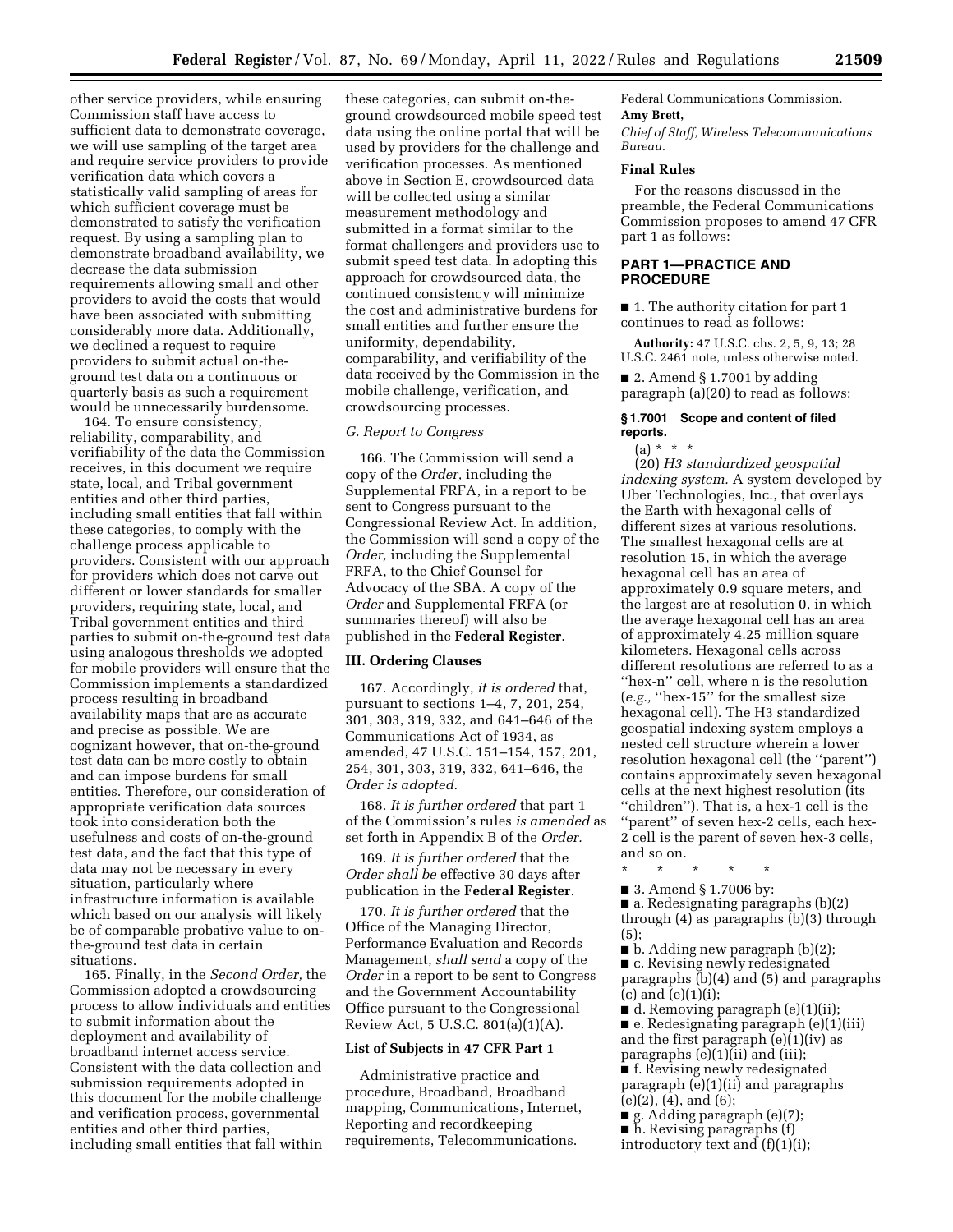■ i. Removing "and" from the end of paragraph (f)(1)(ii);

■ j. Removing the period at the end of paragraph (f)(1)(iii) and adding ''; and'' in its place;

■ k. Adding paragraph (f)(1)(iv); and  $\blacksquare$  l. Revising paragraphs (f)(2), (3), and  $(5)$ 

The additions and revisions read as follows:

## **§ 1.7006 Data verification.**

\* \* \* \* \* (b) \* \* \*

(2) On-the-ground crowdsourced data must include the metrics and meet the testing parameters described in paragraphs  $(c)(1)(i)$  and  $(ii)$  of this section, except that the data may include any combination of download speed and upload speed rather than both.

\* \* \* \* \*

(4) If, as a result of crowdsourced data and/or other available data, the Commission determines that a provider's coverage information is likely not accurate, then the provider shall be subject to a verification inquiry consistent with the mobile verification process described in paragraph (c) of this section.

(5) All information submitted as part of the crowdsourcing process shall be made public via the Commission's website, with the exception of personally identifiable information and any data required to be confidential under § 0.457 of this chapter.

(c) *Mobile service verification process for mobile providers.* Mobile service providers must submit either infrastructure information or on-theground test data in response to a request by Commission staff as part of its inquiry to independently verify the accuracy of the mobile provider's coverage propagation models and maps. In addition to submitting either on-theground data or infrastructure data, a provider may also submit data collected from transmitter monitoring software. The Office of Economics and Analytics and the Wireless Telecommunications Bureau may require the submission of additional data when necessary to complete a verification inquiry. A provider must submit its data, in the case of both infrastructure information and on-the-ground data, within 60 days of receiving a Commission staff request. Regarding on-the-ground data, a provider must submit evidence of network performance based on a sample of on-the-ground tests that is statistically appropriate for the area tested. A provider must verify coverage of a sampled area using the H3 geospatial indexing system at resolution

8. The on-the-ground tests will be evaluated to confirm, using a one-sided 95% statistical confidence interval, that the cell coverage is 90% or higher. In submitting data in response to a verification request, a provider must record at least two tests within each of the randomly selected hexagons where the time of the tests are at least four hours apart, irrespective of date, unless, for any sampled hexagon, the provider has and submits alongside its speed tests actual cell loading data for the cell(s) covering the hexagon sufficient to establish that median loading, measured in 15-minute intervals, did not exceed the modeled loading factor for the oneweek period prior to the verification inquiry, in which case the provider is required to submit only a single test for the sampled hexagon. We will treat any tests within the sampled accessible point-hex that are outside the coverage area as valid in the case where tests were not recorded within the coverage area. If the required sampled point-hex continue to have missing tests, we will also consider tests that fall slightly outside the required point-hex but within the typical Global Positioning System (GPS) average user range error as valid when no tests are recorded within the point-hex. If the sampled point-hex still has missing tests, we would set those missing required speed tests as negative tests when performing the final adjudication. For in-vehicle mobile tests, providers must conduct tests with the antenna located inside the vehicle.

(1) When a mobile service provider chooses to demonstrate mobile broadband coverage availability by submitting on-the-ground data, the mobile service provider must provide valid on-the-ground tests within a Commission-identified statistically valid and unbiased sample of its network.

(i) On-the-ground test data must meet the following testing parameters:

(A) A minimum test length of 5 seconds and a maximum test length of 30 seconds. These test length parameters apply individually to download speed, upload speed, and round-trip latency measurements, and do not include ramp up time. The minimum test duration requirement will be relaxed once a download or upload test measurement has transferred at least 1,000 megabytes of data;

(B) Reporting test measurement results that have been averaged over the duration of the test (*i.e.,* total bits received divided by total test time); and

(C) Conducted outdoors between the hours of 6:00 a.m. and 10:00 p.m. local time; and

(ii) On-the-ground test data must include the following metrics for each test:

(A) Testing app name and version; (B) Timestamp and duration of each test metric;

(C) Geographic coordinates (*i.e.,*  latitude/longitude) measured at the start and end of each test metric measured with typical GPS Standard Positioning Service accuracy or better, along with location accuracy;

(D) Consumer-grade device type(s), brand/model, and operating system used for the test;

(E) Name and identity of the service provider being tested;

(F) Location of test server (*e.g.,*  hostname or IP address);

(G) Signal strength, signal quality, unique identifier, and radiofrequency metrics of each serving cell, where available;

(H) Download speed;

(I) Upload speed;

(J) Round-trip latency;

(K) Whether the test was taken in an in-vehicle mobile or outdoor, pedestrian stationary environment;

(L) For an in-vehicle test, the speed the vehicle was traveling when the test was taken, where available;

(M) An indication of whether the test failed to establish a connection with a mobile network at the time and place it was initiated;

(N) The network technology (*e.g.,* 4G LTE (Long Term Evolution), 5G–NR (New Radio)) and spectrum bands used for the test; and

(O) All other metrics required per the most recent specification for mobile test data adopted by Office of Economics and Analytics and the Wireless Telecommunications Bureau in accordance with 5 U.S.C. 553.

(2) When a mobile service provider chooses to demonstrate mobile broadband coverage availability by submitting infrastructure data, the mobile service provider must submit such data for all cell sites and antennas that serve or interfere with the targeted area.

(i) Infrastructure data must include the following information for each cell site that the provider uses to provide service for the area subject to the verification inquiry:

(A) The latitude and longitude of the cell site measured with typical GPS Standard Positioning Service accuracy or better;

(B) The cell and site ID number for each cell site;

(C) The ground elevation above mean sea level (AMSL) of the site (in meters);

(D) Frequency band(s) used to provide service for each site being mapped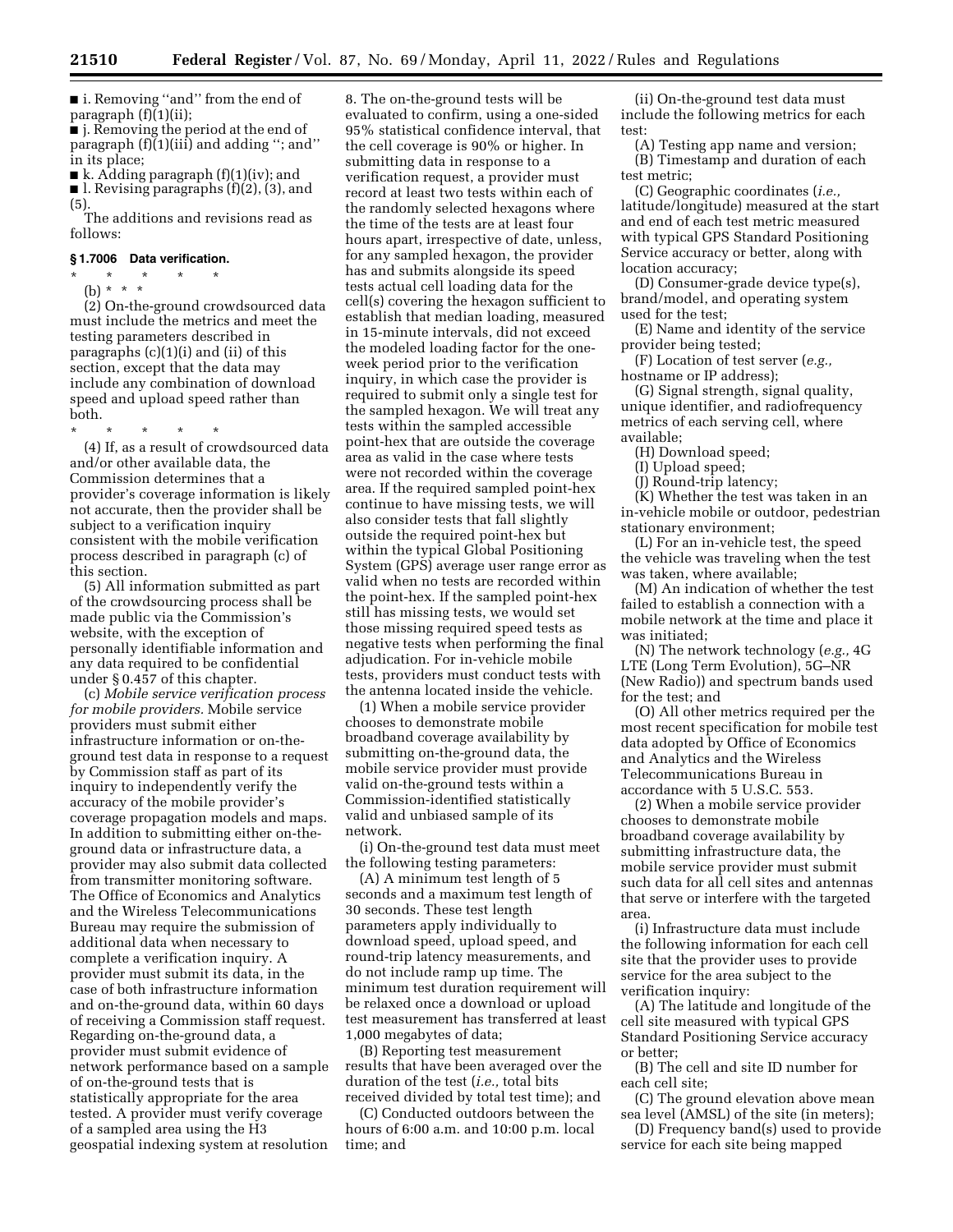including channel bandwidth (in megahertz);

(E) Radio technologies used on each band for each site;

(F) Capacity (megabits per second (Mbps)) and type of backhaul used at each cell site;

(G) Number of sectors at each cell site; (H) Effective Isotropic Radiated Power (EIRP, in decibel-milliwatts (dBm)) of the sector at the time the mobile provider creates its map of the coverage data;

(I) Geographic coordinates of each transmitter site measured with typical GPS Standard Positioning Service accuracy or better;

(J) Per site classification (*e.g.,* urban, suburban, or rural);

(K) Elevation above ground level for each base station antenna and other transmit antenna specifications (*i.e.,* the make and model, beamwidth (in degrees), radiation pattern, and orientation (azimuth and any electrical and/or mechanical down-tilt in degrees) at each cell site);

(L) Operate transmit power of the radio equipment at each cell site;

(M) Throughput and associated required signal strength and signal-tonoise ratio;

(N) Cell loading distribution;

(O) Areas enabled with carrier aggregation and a list of band combinations; and

(P) Any additional parameters and fields that are listed in the most-recent specifications for wireless infrastructure data released by the Office of Economics and Analytics and the Wireless Telecommunications Bureau in accordance with 5 U.S.C. 553.

- (ii) [Reserved]
- $\star$   $\star$
- (e) \* \* \*
- $(1) * * * *$

(i) Name, email address, and mobile phone number of the device on which the speed test was conducted;

(ii) Speed test data. Consumers must use a speed test app that has been designated by the Office of Engineering and Technology, in consultation with the Office of Economics and Analytics and the Wireless Telecommunications Bureau, for use in the challenge process. Consumer challenges must include onthe-ground test data that meets the requirements in paragraphs (c)(1)(i) and (ii) of this section, and must also report the timestamp that test measurement data were transmitted to the app developer's servers, as well as the source IP address and port of the device, as measured by the server;

\* \* \* \* \*

(2) Consumer speed tests will be used to create a cognizable challenge based on the following criteria:

(i) The smallest challengeable hexagonal cell is a hexagon at resolution 8 from the H3 standardized geospatial indexing system.

(ii) The download and upload components of a speed test will be evaluated separately.

(iii) A ''positive'' component is one that records speeds meeting or exceeding the minimum speeds that the mobile service provider reports as available where the test occurred (*e.g.,*  a positive download component would show speeds of at least 5 Mbps for 4G LTE, and a positive upload component would show speeds of at least 1 Mbps for 4G LTE). A ''negative'' component is one that records speeds that fail to meet the minimum speeds that the mobile service provider reports as available where the test occurred.

(iv) A point-hex shall be defined as one of the seven hex-9s from the H3 standardized geospatial indexing system nested within a hex-8.

(v) A point-hex shall be defined as accessible where at least 50% of the area of the point-hex overlaps with the provider's reported coverage data and the point-hex overlaps with any primary, secondary, or local road in the U.S. Census Bureau's TIGER/Line Shapefiles.

(vi) A hex-8 from the H3 standardized geospatial indexing system shall be classified as challenged if the following three thresholds are met in the hex-8 for either the download or upload components.

(A) *Geographic threshold.* When there are at least four accessible point-hexes within the hex-8, each must contain two of the same test components (download or upload), one of which is a negative test. The threshold must be met for one component entirely, meaning that a challenge may contain either two upload components per point-hex, one of which is negative, or two download components per point-hex, one of which is negative. The minimum number of point-hexes in which tests must be recorded must be equal to the number of accessible point-hexes or four, whichever number is lower. If there are no accessible point-hexes within a hex-8, the geographic threshold shall not need to be met;

(B) *Temporal threshold.* A hex-8 cell must include a set of two negative test components of the same type with a time-of-day difference of at least four hours from another set of two negative test components of the same type, regardless of the date of the tests; and

(C) *Testing threshold.* At least five speed test components of the same type within a hex-8 cell are negative when a challenger has submitted 20 or fewer test components of that type.

(*1*) When challengers have submitted more than 20 test components of the same type, the following minimum percentage of the total number of test components of that type in the cell must be negative:

(*i*) When challengers have submitted 21–29 test components, at least 24% must be negative;

(*ii*) When challengers have submitted 30–45 test components, at least 22% must be negative;

(*iii*) When challengers have submitted 46–60 test components, at least 20% must be negative;

(*iv*) When challengers have submitted 61–70 test components, at least 18% must be negative;

(*v*) When challengers have submitted 71–99 test components, at least 17% must be negative; and

(*vi*) When challengers have submitted 100 or more test components, at least 16% must be negative.

(*2*) In a hex-8 with four or more accessible point-hexes, if the number of test components of the same type in one point-hex represent more than 50% of the total test components of that type in the hex-8 but still satisfies the geographic threshold, the components in that point-hex will count only towards 50% of the threshold. In a hex-8 where there are only three accessible point-hexes, if the number of test components of the same type in one point-hex represent more than 75% of the total test components of that type in the hex-8 but still satisfies the geographic threshold, the components in that point-hex will count only towards 75% of the threshold.

(*3*) Once the percentage of negative components of the same type recorded meets the minimum negative percentage required (or for a sample of fewer than 21 components, once there are at least five negative component submitted), no additional tests are required so long as both the geographic and temporal thresholds for a hex-8 have been met.

(vii) A larger, ''parent'' hexagon (at resolutions 7 or 6) shall be considered challenged if at least four of the child hexagons within such a "parent" hexagon are considered challenged.

(viii) Mobile service providers shall be notified of all cognizable challenges to their mobile broadband coverage maps at the end of each month. Challengers shall be notified when a mobile provider responds to the challenge. Mobile service providers and challengers both shall be notified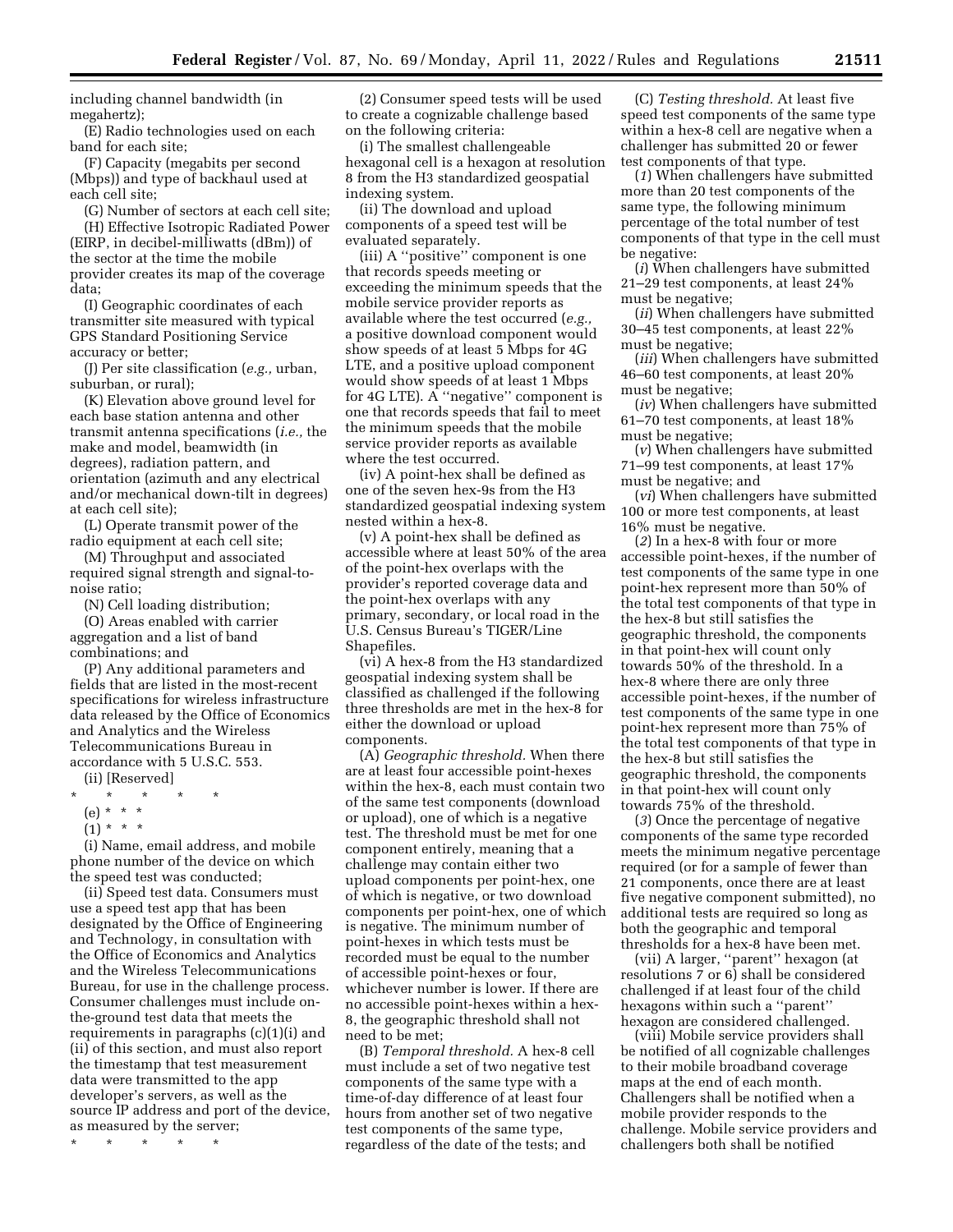monthly of the status of challenged areas and parties will be able to see a map of the challenged area and a notification about whether or not a challenge has been successfully rebutted, whether a challenge was successful, and if a challenged area was restored based on insufficient evidence to sustain a challenge.

\* \* \* \* \*

(4) To dispute a challenge, a mobile service provider must submit on-theground test data that meets the requirements in paragraphs (c)(1)(i) and (ii) of this section, (for in-vehicle mobile tests, providers must conduct tests with the antenna located inside the vehicle), or infrastructure data that meets the requirements in paragraph (c)(2)(i) of this section to verify its coverage map(s) in the challenged area. To the extent that a mobile service provider believes it would be helpful to the Commission in resolving a challenge, it may choose to submit other data in addition to the data initially required, including but not limited to either infrastructure or onthe-ground testing (to the extent such data are not the primary option chosen by the provider) or other types of data such as data collected from network transmitter monitoring systems or software, or spectrum band-specific coverage maps. Such other data must be submitted at the same time as the primary on-the-ground testing or infrastructure rebuttal data submitted by the provider. If needed to ensure an adequate review, the Office of Economics and Analytics may also require that the provider submit other data in addition to the data initially submitted, including but not limited to either infrastructure or on-the-ground testing data (to the extent not the option initially chosen by the provider) or data collected from network transmitter monitoring systems or software (to the extent available in the provider's network). If a mobile provider is not able to demonstrate sufficient coverage in a challenged hexagon, the mobile provider must revise its coverage maps to reflect the lack of coverage in such areas.

(i) A ''positive'' component is one that records speeds meeting or exceeding the minimum speeds that the mobile service provider reports as available where the test occurred (*e.g.,* a positive download component would show speeds of at least 5 Mbps for 4G LTE, and a positive upload component would show speeds of at least 1 Mbps for 4G LTE). A ''negative'' component is one that records speeds that fail to meet the minimum speeds that the mobile service provider reports as available where the test occurred.

(ii) A point-hex shall be defined as one of the seven nested hexagons at resolution 9 from the H3 standardized geospatial indexing system of a resolution 8 hexagon.

(iii) A point-hex shall be defined as accessible where at least 50% of the area of the point-hex overlaps with the provider's reported coverage data and the point-hex overlaps with any primary, secondary, or local road in the U.S. Census Bureau's TIGER/Line Shapefiles.

(iv) A mobile service provider that chooses to rebut a challenge to their mobile broadband coverage maps with on-the-ground speed test data must confirm that a challenged area has sufficient coverage using speed tests that were conducted during the 12 months prior to submitting a rebuttal. A provider may confirm coverage in any hex-8 cell within the challenged area. This includes any hex-8 cell that is challenged, and also any nonchallenged hex-8 cell that is a child of a challenged hex-7 or hex-6 cell. Confirming non-challenged hex-8 cells can be used to confirm the challenged hex-7 or hex-6 cell. To confirm a hex-8 cell, a provider must submit onthe ground speed test data that meets the following criteria for both upload and download components:

(A) *Geographic threshold.* Two download components, at least one of which is a positive test, and two upload components, at least one of which is a positive test, are recorded within a minimum number of point-hexes within the challenged area, where the minimum number of point-hexes in which tests must be recorded must be equal to the number of accessible pointhexes or four, whichever number is lower. If there are no accessible pointhexes within a hex-8, the geographic threshold shall not need to be met.

(B) *Temporal threshold.* A hex-8 cell will need to include a set of five positive test components of the same type with a time-of-day difference of at least four hours from another set of five positive test components of the same type, regardless of the date of the test.

(C) *Testing threshold.* At least 17 positive test components of the same type within a hex-8 cell in the challenged area when the provider has submitted 20 or fewer test components of that type. When the provider has submitted more than 20 test components of the same type, a certain minimum percentage of the total number of test components of that type in the cell must be positive:

(*1*) When a provider has submitted 21–34 test components, at least 82% must be positive;

(*2*) When a provider has submitted 35–49 test components, at least 84% must be positive;

(*3*) When a provider has submitted 50–70 test components, at least 86% must be positive;

(*4*) When a provider has submitted 71–99 test components, at least 87% must be positive;

(*5*) When a provider has submitted 100 or more test components, at least 88% must be positive; and

(*6*) In a hex-8 with four or more accessible point-hexes, if the number of test components of the same type in one point-hex represent more than 50% of the total test components of that type in the hex-8 but still satisfies the geographic threshold, the components in that point-hex will count only toward 50% of the threshold. In a hex-8 where there are only three accessible pointhexes, if the number of test components of the same type in one point-hex represent more than 75% of the total test components of that type in the hex-8 but still satisfies the geographic threshold, the components in that pointhex will count only toward 75% of the threshold.

(D) *Use of FCC Speed Test App or other software.* Using a mobile device running either a Commission-developed app (*e.g.,* the FCC Speed Test app), another speed test app approved by OET to submit challenges, or other software provided that the software adopts the test methodology and collects the metrics that approved apps must perform for consumer challenges and that government and third-party entity challenger speed test data must contain (for in-vehicle mobile tests, providers must conduct tests with the antenna located inside the vehicle):

(*1*) Providers must submit a complete description of the methodologies used to collect their data; and

(*2*) Providers must substantiate their data through the certification of a qualified engineer or official.

(E) *Use of an appropriate device.*  Using a device that is able to interface with drive test software and/or runs on the Android operating system.

(v) A mobile service provider that chooses to rebut a challenge to their mobile broadband coverage maps with infrastructure data on their own may only do so in order to identify invalid, or non-representative, speed tests within the challenger speed test data. The mobile service provider must submit the same data as required when a mobile provider submits infrastructure information in response to a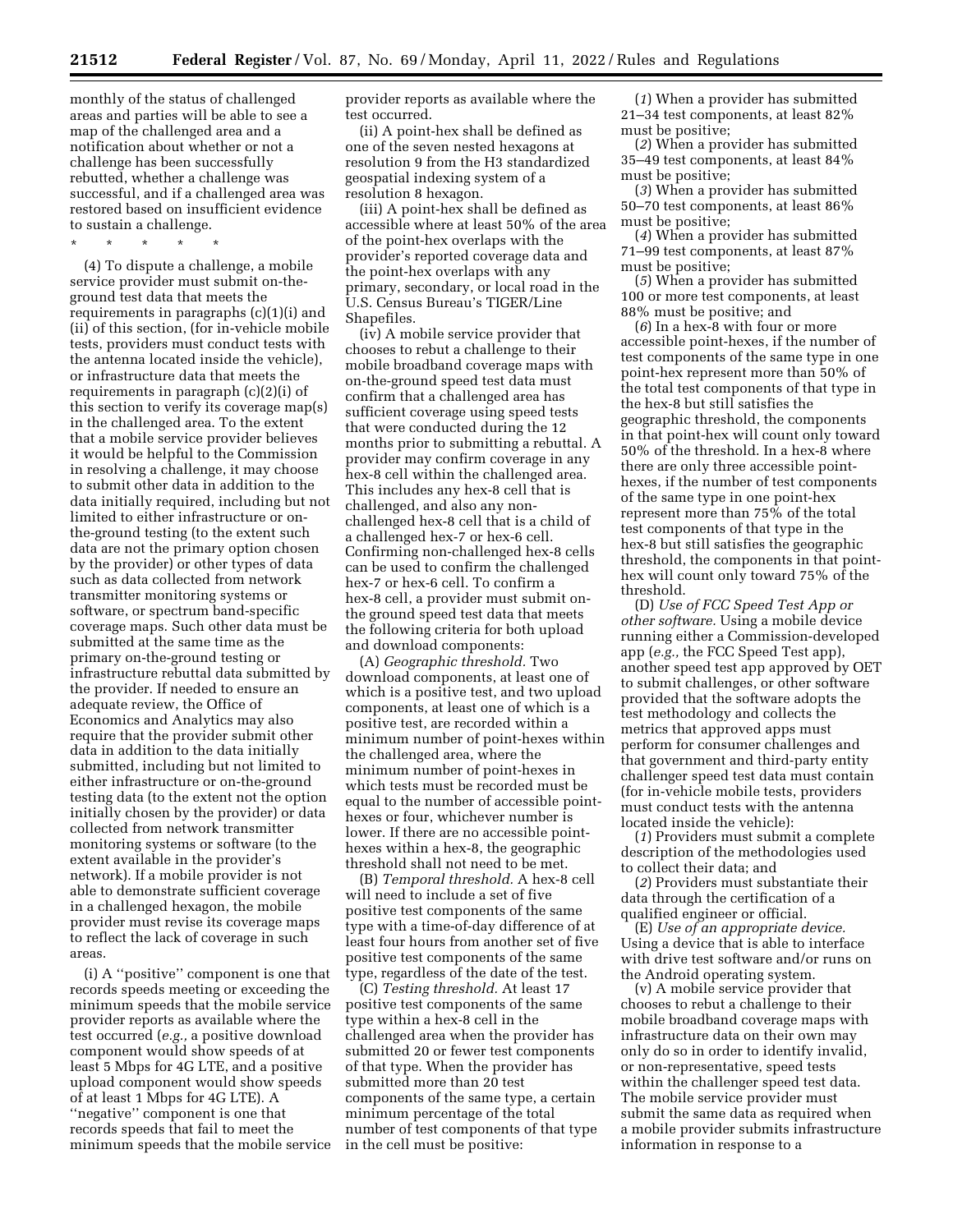Commission verification request, including information on the cell sites and antennas used to provide service in the challenged area. A provider may submit only infrastructure data to rebut a challenge if:

(A) Extenuating circumstances at the time and location of a given test (*e.g.,*  maintenance or temporary outage at the cell site) caused service to be abnormal. In such cases, a provider must submit coverage or footprint data for the site or sectors that were affected and information about the outage, such as bands affected, duration, and whether the outage was reported to the FCC's Network Outage Reporting System (NORS), along with a certification about the submission's accuracy;

(B) The mobile device(s) with which the challenger(s) conducted their speed tests are not capable of using or connecting to the radio technology or spectrum band(s) that the provider models for service in the challenged area. In such cases, a provider must submit band-specific coverage footprints and information about which specific device(s) lack the technology or band;

(C) The challenge speed tests were taken during an uncommon special event (*e.g.,* professional sporting event) that increased traffic on the network;

(D)(*1*) The challenge speed tests were taken during a period where cell loading was abnormally higher than the modeled cell loading factor. In such cases, providers must submit cell loading data that both:

(*i*) Establish that the cell loading for the primary cell(s) at the time of the test was abnormally higher than modeled; and

(*ii*) Include cell loading data for a oneweek period before and/or after the provider was notified of the challenge showing as a baseline that the median loading for the primary cell(s) was not greater than the modeled value.

(*2*) If a high number of challenges show persistent over-loading, staff may initiate a verification inquiry to investigate whether mobile providers have submitted coverage maps based on an accurate assumption of cell loading in a particular area;

(E) The mobile device(s) with which the challenger(s) conducted their speed tests used a data plan that could result in slower service. In such cases, a provider must submit information about which specific device(s) used in the testing were using such a data plan and information showing that the provider's network did, in fact, slow the device at the time of the test; or

(F) The mobile device(s) with which the challenger(s) conducted their speed tests was either roaming or was used by

the customer of a mobile virtual network operator. In such circumstances, providers must identify which specific device(s) used in the testing were either roaming at the time or used by the customer of a mobile virtual network operator based upon their records.

(vi) If the Commission determines, based on the infrastructure data submitted by providers, that challenge speed tests are invalid, such challenge speed tests shall be ruled void, and the Commission shall recalculate the challenged hexagons after removing any invalidated challenger speed tests and consider any challenged hexagons that no longer meet the challenge creation threshold to be restored to their status before the challenge was submitted.

\* \* \* \* \* (6) After a challenged provider submits all responses and Commission staff determines the result of a challenge and any subsequent rebuttal has been determined:

(i) In such cases where a mobile service provider successfully rebuts a challenge, the area confirmed to have coverage shall be ineligible for challenge until the next biannual broadband availability data filing six months after the later of either the end of the 60-day response period or the resolution of the challenge.

(ii) A challenged area may be restored to an unchallenged state, if, as a result of data submitted by the provider, there is no longer sufficient evidence to sustain the challenge to that area, but the provider's data fall short of confirming the area. A restored hexagon would be subject to challenge at any time in the future as challengers submit new speed test data.

(iii) In cases where a mobile service provider concedes or loses a challenge, the provider must file, within 30 days, geospatial data depicting the challenged area that has been shown to lack sufficient service. Such data will constitute a correction layer to the provider's original propagation modelbased coverage map, and Commission staff will use this layer to update the broadband coverage map. In addition, to the extent that a provider does not later improve coverage for the relevant technology in an area where it conceded or lost a challenge, it must include this correction layer in its subsequent filings to indicate the areas shown to lack service.

(7) Commission staff are permitted to consider other relevant data to support a mobile service provider's rebuttal of challenges, including on-the-ground data or infrastructure data (to the extent such data are not the primary rebuttal option submitted by the mobile service provider). The Office of Economics and Analytics will review such data when voluntarily submitted by providers in response to challenges, and if it concludes that any of the data sources are sufficiently reliable, it will specify appropriate standards and specifications for each type of data and will issue a public notice adding the data source to the alternatives available to providers to rebut a consumer challenge.

(f) *Mobile service challenge process for State, local, and Tribal governmental entities; and other entities or individuals.* State, local, and Tribal governmental entities and other entities or individuals may submit data to challenge accuracy of mobile broadband coverage maps. They may challenge mobile coverage data based on lack of service or poor service quality such as slow delivered user speed.

 $(1) * * * *$ 

(i) Government and other entity challengers may use their own software and hardware to collect data for the challenge process. When they submit their data the data must meet the requirements in paragraphs (c)(1)(i) and (ii) of this section, except that government and other entity challengers may submit the International Mobile Equipment Identity (IMEI) of the device used to conduct a speed test for use in the challenge process instead of the timestamp that test measurement data were transmitted to the app developer's servers, as well as the source IP address and port of the device, as measured by the server;

\* \* \* \* \* (iv) If the test was taken in an invehicle mobile environment, whether the test was conducted with the antenna outside of the vehicle.

(2) Challengers must conduct speed tests using a device advertised by the challenged service provider as compatible with its network and must take all speed tests outdoors. Challengers must also use a device that is able to interface with drive test software and/or runs on the Android operating system.

(3) For a challenge to be considered a cognizable challenge, thus requiring a mobile service provider response, the challenge must meet the same thresholds specified in paragraph (e)(2) of this section.

\* \* \* \* \* (5) To dispute a challenge, a mobile service provider must submit on-theground test data or infrastructure data to verify its coverage map(s) in the challenged area based on the